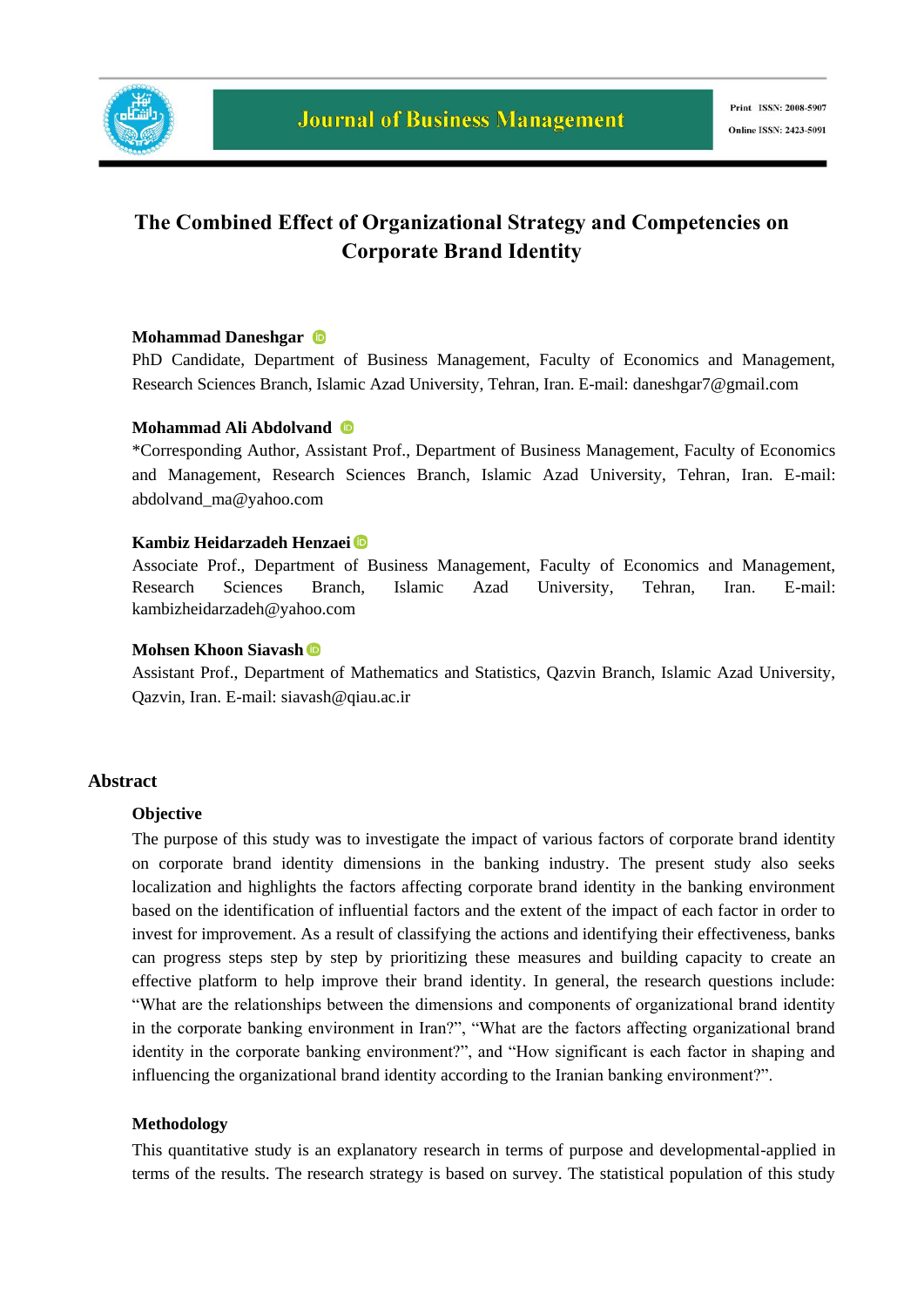included managers, experts, corporate banking account managers who are in contact with corporate banking clients, heads of private bank branches, and legal clients of private banks. Structural equation analysis has been used to evaluate the impact of five dimensions of organizational brand identity; moreover, path analysis was implemented to determine the impact of factors affecting organizational brand identity. The data were collected by a questionnaire from the subjects.

#### **Findings**

The present study could identify different dimensions of organizational brand identity and the importance of these factors, explore the factors affecting organizational brand identity, determine the weight of each factor in shaping and influencing organizational brand identity according to the Iranian banking environment, and create a comprehensive view on brand identity. Based on the outputs of factor analysis, the most significant factors were "brand reputation", "brand identity", "brand communication", "estimated value", and "visual identity", respectively. Therefore, brand reputation and identity were recognized as the most important dimensions of organizational brand identity. In addition, organizational strategy and competencies had the greatest impact on different dimensions of organizational brand identity.

### **Conclusion**

Prior to creating a brand identity in new business environments, managers are required to identify the dimensions of the brand identity construct. Thus, the results of this study can be regarded as an instrument for the managers to audit the status of their corporate brand concerning corporate banking environment. If implemented over time, the effectiveness of brand identity measures can be evaluated and revised measures could be defined and implemented in necessary. Organizational strategy and competencies are considered as the most influential factors affecting organizational brand identity; hence, particular attention should be devoted to these factors in order to create organizational brand identity.

**Keywords:** Organizational brand identity, Brand identity, Strategy, Organizational competencies, Service marketing

**Citation:** Daneshgar, Mohammad, Abdolvand, Mohammad Ali, Heidarzadeh Henzaei, Kambiz and Khoon Siavash, Mohsen (2021). The Combined Effect of Organizational Strategy and Competencies on Corporate Brand Identity. *Journal of Business Management,* 13(3), 690-720. https://doi.org/10.22059/JIBM.2021.315807.4015 (*in Persian*)

Received: December 26, 2020; Accepted: April 08, 2021

doi https://doi.org/10.22059/JIBM.2021.315807.4015



Journal of Business Management, 2021, Vol. 13, No.3, pp. 690-720

<sup>©</sup> Mohammad Daneshgar, Mohammad Ali Abdolvand, Kambiz Heidarzadeh Henzaei and Mohsen Khoon Siavash Article Type: Research-based

Published by Faculty of Management, University of Tehran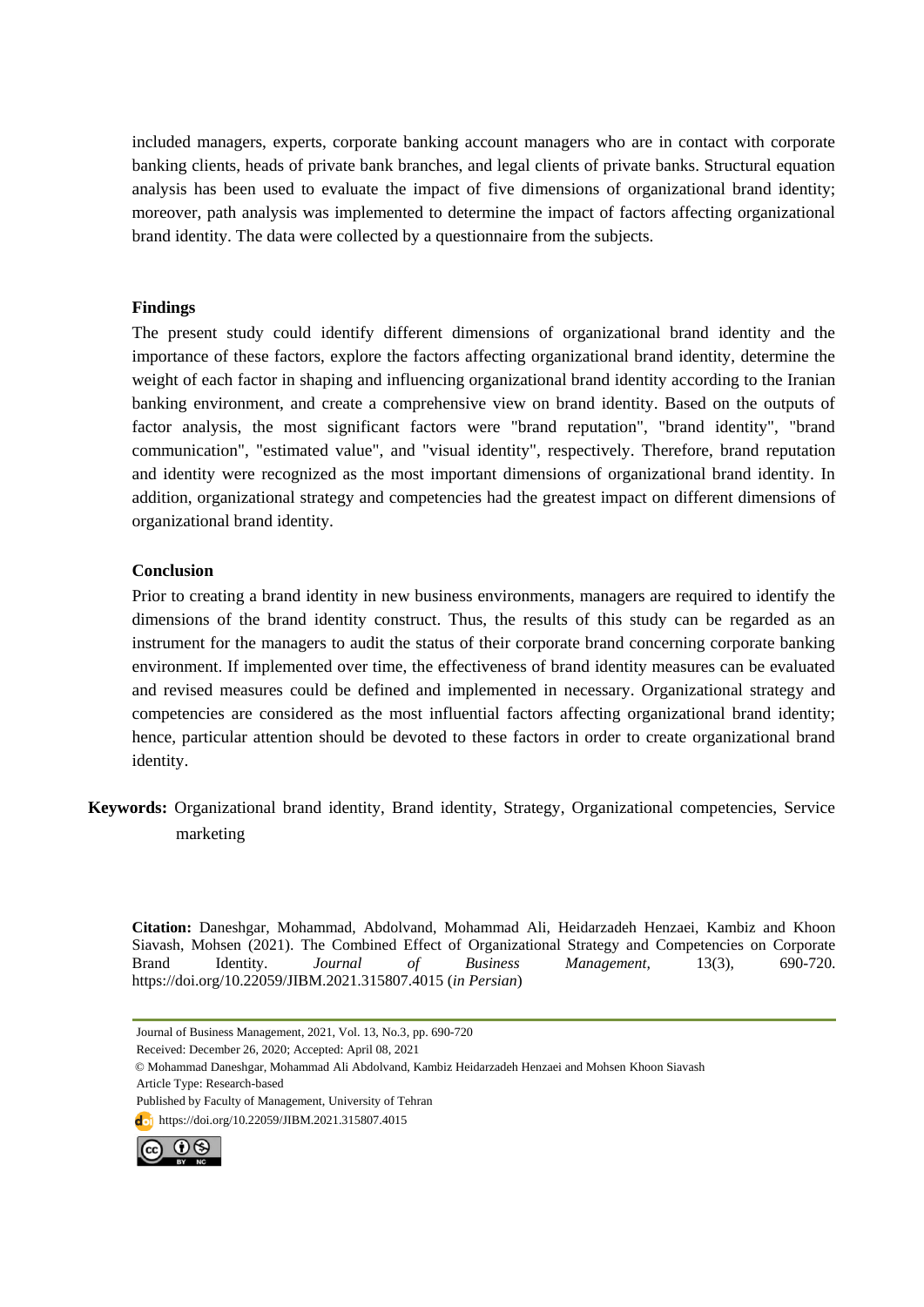

# **ازماني ويت برند سا زماني بر هو گيهاي ساز ژي و شايستگ أمان استراتژ تأثير توأ**

مديرت بازركانى

#### **دانشگر محمد د**

دانشجوي دكتري، گروه مديريت بازرگاني، دانشكده اقتصاد و مديريت، واحد علـوم تحقيقـات، دانشـگاه آزاد اسـلامي، تهـران، ايـران. رايانامـه: da aneshgar7@gm ail.com

#### **علي عبدالوند محمد ع**

\* نويسنده مسئول، استاديار، گروه مديريت بازرگاني، دانشكده اقتصاد و مديريت، واحد علوم تحقيقـات، دانشـگاه آزاد اسـلامي، تهـران، ايـران. abdolvand\_m ma@yahoo.com رايانامه: m

### **ي حيدرزاده هنزايي كامبيز ح**

دانشـيار، گـروه مـديريت بازرگـاني، دانشـكده اقتصـاد و مـديريت، واحـد علـوم تحقيقـات، دانشـگاه آزاد اسـلامي، تهـران، ايـران. رايانامـه: kambizheid darzadeh@yah oo.com

### **خون سياوش محسن**

ستاديار، گروه رياضي و آمار، واحد قزوين، دانشگاه آزاد اسلامي، قزوين، ايران. رايانامه: siavash@qiau.ac.ir

# **چكيده چ**

**هدف:** هدف اين پژوهش، شناسايي ابعاد سازه هويت برنـد سـازماني و ميـزان تأثيرپـذيري آنهـا و همچنـين ميـزان تأثيرگـذاري اسـتراتژي و شايستگي،اي سازماني بهعنوان مهم,ترين عوامل تأثيرگذار بر هويت برند سازماني است.

**روش:** براي درک ميزان تأثيرپذيري ابعاد پنچگانه هويت برند سازماني، از تحليل معادلات سـاختاري و همچنـين بـراي ميـزان تـأثير عوامـل نأثيرگذار بر هويت برند سازماني، از تحليل مسير استفاده شده است. دادهها پس از توزيع پرسشنامـه بـين آزمـودنيهـا، جمـعآورى و تجزيـه و نحليل شده است.

**يافتهها:** شناسايي ابعاد مختلف هويت برند سازماني، شناسايي ميزان اهميت عاملها، اكتشاف عوامل مؤثر بر هويـت برنـد سـازماني، محاسـبه وزن هريک از عوامل در شکل‹هي و تأثيرگذاري هويت برند سازماني با توجه به محيط بانکداري ايران و ايجاد بسـتري بـراي نگــاه جـامع بـر هويت برند، از دستاوردهاى مهم اين پژوهش بوده است. بر اساس تجزيه و تحليل دادهها، شهرت و شخصيت برند ابعاد بسيار مهم هويت برنـد سازماني شناخته شد و سه عامل ديگر، در رتبههاي بعدي قرار گرفت. در خصوص عوامل تأثيرگذار نيـز اسـتراتژي و شايسـتگيهـاي سـازماني يشترين تأثير را بر ابعاد هويت برند سازماني داشت.

ن**تيجه گيري:** پيش از آنكه مديران بتوانند در محيطهاى جديد كسبوكارهاى خدماتى يک هويت برند خلق كنند، بايستى بدانند سـازه هويـت برند از چه ابعادی شکل گرفته است. با بهکارگیری نتایج این پژوهش، مدیران ابزاری برای ممیزی وضعیت هویت برند شرکتی خود با تأکید بـر محيط بانكدارى شركتى در اختيار دارند و اگر در طول زمان از آن استفاده كنند، مىتوانند اثربخشى اقدامهاى مربوط به هويـت برنـد را ارزيــابى كرده و در صورت نياز، اقدامهاى اصلاحى را تعريف و اجرا كنند. استراتژى و شايستگىهاى سازمانى، دو عامل بسيار مهم تأثيرگـذار بـر هويـت برند سازمانی است که برای ایجاد هویت برند سازمانی باید به آن توجه ویژهای شود.

**كليدواژهها:** هويت برند سازماني، هويت برند، استراتژى، شايستگيهاى سازماني، بازاريابي خدمات

ا**ستناد:** دانشـگر، محمـد؛ عبدالونـد، محمـدعلي؛ حيـدرزاده هنزايـي، كـامبيز و خـون سـياوش، محسـن (١۴٠٠). تـأثير توأمـان اسـتراتژى و شايستگي@اي سازماني بر هويت برند سازمان*ي. مديريت بازرگاني،* ۱۳(۳)، ۶۹۰–۷۲۰.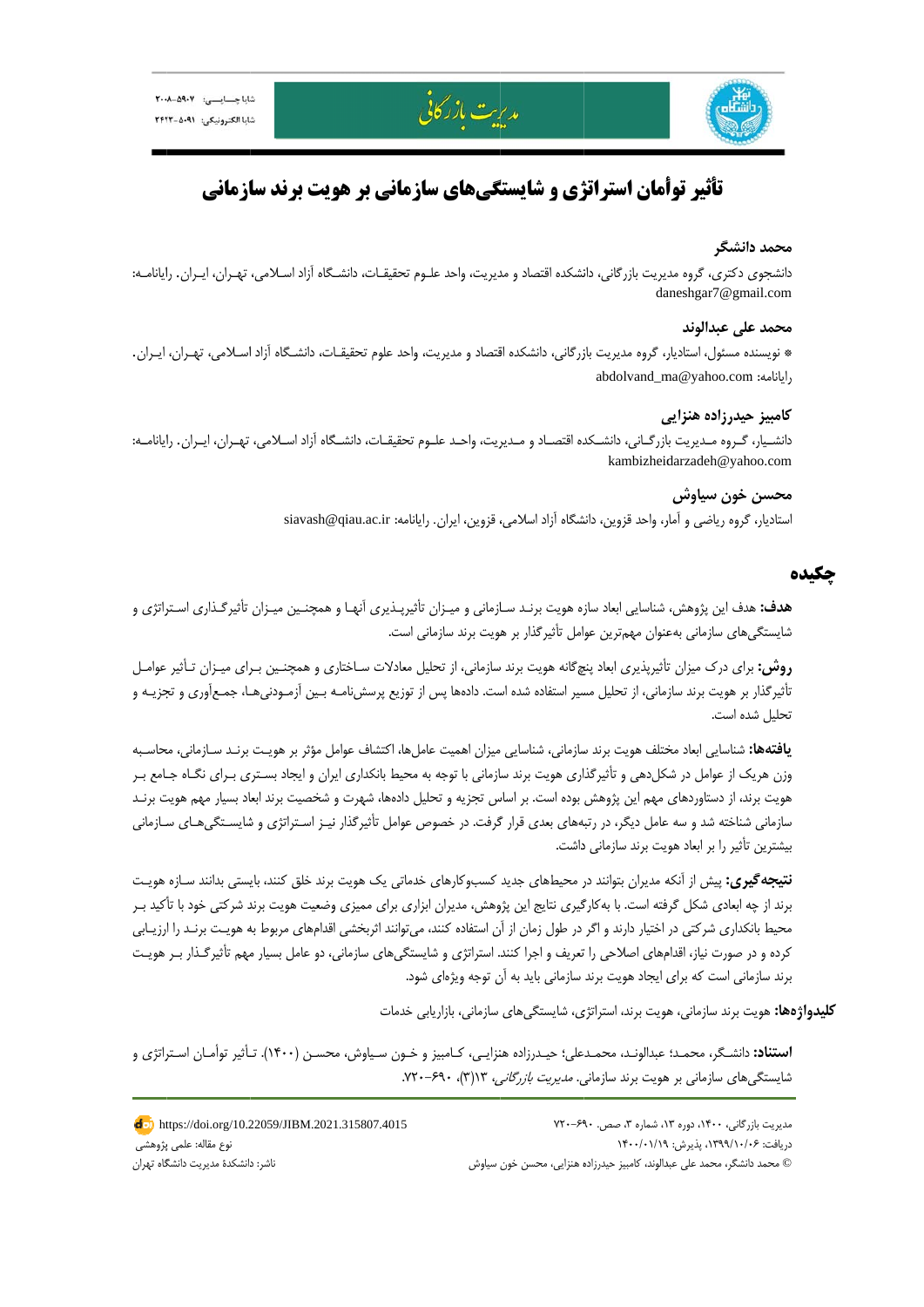#### **مقدمه**

هويت برند، مجموعهاي از ويژگيها و ابعاد مختلف است كه روش ماندگاري، رفتار و تفكر برند را تعيين ميكند، بنابراين، مفهوم كليدي مديريت برند كه بهعنوان هويت برند تعريف شده است، هم هدف و معناي برند و هم دستورالعملهـاي آن را دنبال ميكند. پژوهشگران مديريت برند، هويت آن را مجموعهاي منحصربهفرد با ابعاد گونـاگون و همچنـين ايـده يـا مفهوم اساسي مربوط به آن تعريف مي كنند (بويل، كاتالان و مارتينز `، ٢٠١۵). اين روزها مشتريان استراتژيهـاي اصـلي بازار رقابتي بانكها را مشخص ميكنند و همين موضوع باعث حركت بهسمت ايدههاي جديد بانكداري شده است.

بانكها سازمانهاي مهمي با عملكردهاي حياتي در جامعه هستند كه نه تنها واسطههاي مـالي توزيـع نقـدينگي و ريسك بين وام گيرندگان و سپردهگذاران محسوب ميشوند، بلكه با اقدامهايي كه انجام ميدهند، در سياست مـالي ملـي كشورها مؤثرند. در ده سال گذشته، سيستم بانكي بينالمللي، تغييرات ساختارياي از جمله مقرراتزدايي، فناوري جديـد، محصولات جديد مالي و شركتكنندگان جديد را تجربه كرده است. نظرية سنتي اقتصادي تا حد زيادي اين موضوع را از نظر مدلهاي اقتصاد خُرد در نظر گرفته و در آن ابعاد فردي و سازماني حذف شده است (تامپسون و گمبل ۲ ۱۹۹۳).

نويسندگان مختلف بر تغيير سريع رقابتي كه صنعت بانكداري در سراسر جهان هم شامل آن ميشود، تأكيد كردهاند و بهدليل چنين تغييراتي، بسياري از بانكهاي تجاري بيش از پيش بر ايجاد و حفـظ روابـط بـا مشـتريان خـود متمركـز شدهاند. از سوي ديگر، الگوي رابطه نيز، بر رفتار سازمان خدمات مالي و نگاه مشتريان تأثير بهسزايي دارد (كاراسـمنگلو و ميلوار با ۲۰۰۶). همزمان با روند توسعه و گسترش بانكداري غيردولتي در ايران طي دو دههٔ گذشته و بـا توجـه بـه افـزايش سطح و تنوع نيازهاي مشتريان نظام بانكي بهدليل تغييرات دائمي و گاه جديد در فضاي كسبوكار داخلي و خارج و همچنين پيدايش نسل جديدي از بانكداران در كشور با ادعاي ارائة خـدمات رقـابتي و روزآمـد، نظـام بـانكي كشـور دچـار تحـولات چشمگيري، بهويژه در بخش خدماترساني شده است. يكي از اين نگرشها، جايگزيني محصولمحوري با مشـتريمحـوري در نظام بانكي است (نوري بروجردي، 1391).

يكي از اين ايدهها با عنوان بانكداري جامع مطرح شده است. گام اصلي در اين مسـير، اصـلاح سـاختار بانـكهـا و تبديل آن از وظيفهمداري به مشتري مداري است كه حوزههايي همچون بانكداري خرد ً، بانكداري اختصاصي ؓ بانكـداري شخصی ً، بانکداری تجاری<sup>۷</sup> و بانکداری شرکتی ٔ، زیربخشهای آن محسوب میشود و هماکنـون در بانـکـهـا در حـال توسعه و بهرهبرداري است. اهميت بانكداري شركتي در صنعت بانكداري به ميزاني است كه ميتوان اين حوزة فعاليـت را يكي از شاخصهاي اصلي برندسازي در بانك در نظر گرفت. بيشك هر برندي براي اينكه قدرتمنـد شـود، بايـد بتوانـد هويت خود را بهدرستي در دوران تولد و شكل¢يري برند ايجاد كند و در زمانهاي مختلف با نوآوري، تصـوير خـود را در

ــــــــــــــــــــــــــــــــــــــــــــــــــــــــــــــــــــــــــــــــــــــــــــــــــــــــــــــــــــــــــــــــــــ

6. Personal Banking

<sup>1.</sup> Boil, Katalan & Martinez

<sup>2.</sup> Thompson & Gamble

<sup>3.</sup> Karaosmanoglu and Melewar

<sup>4.</sup> Retail Banking

<sup>5.</sup> Private Banking

<sup>7.</sup> Business Banking

<sup>8.</sup> Corporate banking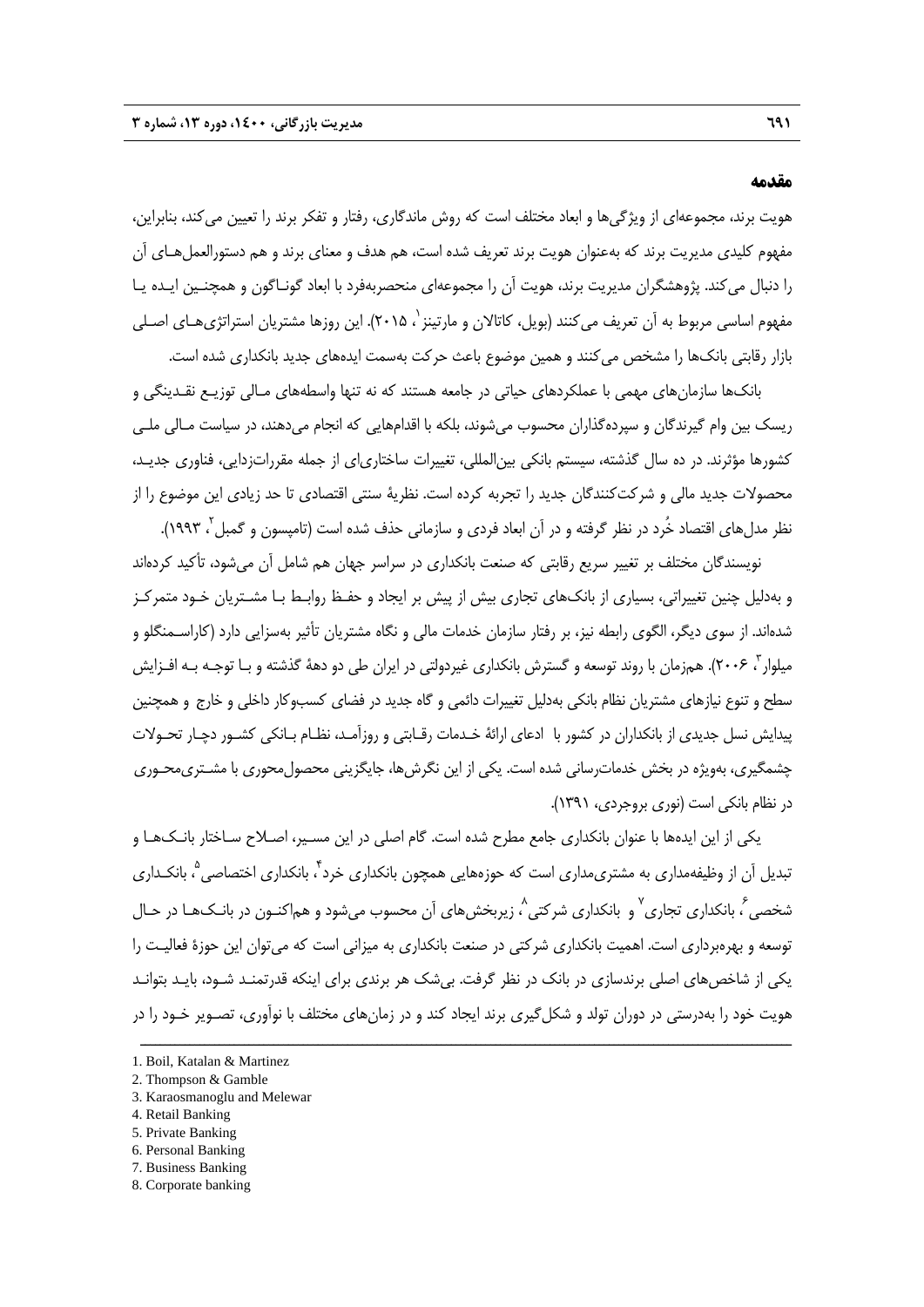ذهن مصرفكنندگان بهبود بخشد. در اين مرحله است كه هويت برند اهميت خود را نشـان مـيدهـد. در واقـع آنچـه از تحقيقات انجام شده در اين زمينه برميآيد، اين است كه برند يك سازمان در ابتداي ايجاد خود ميتواند ظرفيت پـذيرش هر چيزي را داشته باشد؛ اما زمان و شرايط محيطي كه بر برند تحميل ميشود باعث ميشـود برنـد نتوانـد بـه هـر نـوع موقعيتگذاري تن بدهد.

بانكداري شركتي، در سطح كسبوكار بانكي نوعي استراتژي محسوب ميشود و يكـي از اركـان اصـلي اسـتراتژي كلان بانكداري جامع است. در اين استراتژي تمركز بر نيازهاي مشـتريان شـركتي و خلـق راهحـلهـاي بـانكي و مـالي متناسب و پاسخگويي مؤثر و دقيق به آنها در اولويت قرار ميگيرد. در حقيقت ميتوان گفت بانكداري شـركتي از ابتـداي تولد بانكداري وجود داشته است؛ اما آنچه جديد است، استقلالبخشي بيشتر اين مبحث و ارائة رويكردهاي جديد در زمينة بانكداري شركتي در سالهاي اخير است.

بايد گفت خدمات بانكي به درجة بالايي از ارتباط مناسب بين ارائهدهندگان خدمات و مشتريان نياز دارد. در صـورت خدماترساني نادرست، ارائة خدمات در اين صنعت با ريسك بزرگي مواجه ميشود. علاوه بر پنج ويژگي خدمات كه آن را از خدمات مادي متمايز ميكند (نامحسوس بودن، عدم تخصيص مواد براي توليد، تنوعپـذيري، فسـاد ناپـذيري و غيـاب مالک)، خدمات مالي، داراي دو ويژگي خاص ديگر است كه نخستين بار مک¢ني` (١٩٩٧) به آن اشاره كرده اسـت. ايـن خصوصيتها عبارتاند از: مسئوليت امانتداري و جريان اطلاعات دوطرفه. اين ويژگيهاي خاص، به ايـن معناسـت كـه ارزيابي خدمات در مقايسه با محصولات مادي، دشوار است و نه تنها در توسعة فعاليتهاي بازاريابي چالش ايجاد ميكند، بلكه منبع ايجاد مشكل براي خدماترساني مطلوب و باكيفيت محسوب ميشود. خدمات بـانكي، بـه ارتبـاط قـوي بـين ارائهدهندگان خدمات و مشتريان و همچنين، مشاركت بسيار زياد مشـتري در رونـد ارائـة خـدمات نيـاز دارد (آذرتيـك و ، 2015). <sup>2</sup> زيزاك

در ايران نيز، طي سالهاي اخير، پيروي از روندهاي جهاني بانكداري شركتي در دستور كار بانـكهـا، بـهخصـوص بانكهاي خصوصي قرار گرفته است. صنعت بانكداري ايران در دهههاي اخير با تغييراتي در عرصة مقـرراتزدايـي، آغـاز فعاليتهاي مؤسسههاي مالي گوناگون و تحولاتي در فناوري مواجه شده است كه خود مقدمهاي بر رقابتيبـودن محـيط محسوب ميشود (مقدم، 1399). اين در حالي است كه شكاف موجود ميان صنعت بانكـداري در ايـران بـا بانكـداري روز دنيا، بيانگر فاصلة معنادار ميان عملكرد بانكهاي ايراني با استانداردهاي بينالمللي است. از طرفي، برنامـهريـزي اجـراي فرايند تغيير بهمنظور مديريت مرحلة گذار از بانكداري تجاري (وضع موجود) به بانكداري جامع (وضع مطلوب)، بـهعنـوان يكي از دشواريها و پيچيدگيهاي موضوع پيادهسازي بهينة طرحهاي نوين مطرح است.

وجود چنين وضعيتي از يكسو ضرورت تلاش براي شناخت اهداف و استراتژيهاي رقابتي را نمايـان مـيكنـد و از سوي ديگر، بر لزوم طراحي چارچوبي براي شناخت ابعاد مختلف بانكداري جامع و بررسي آن بهعنوان اجزاي اصلي برنـد يك بانك در اين صنعت تأكيد ميكند. بدين ترتيب، شناخت و بررسي بانكـداري شـركتي، بـهعنـوان بخـش مغفـولي از

<sup>1.</sup> McKechnie

<sup>2.</sup> Ozretic-dosen and Zizak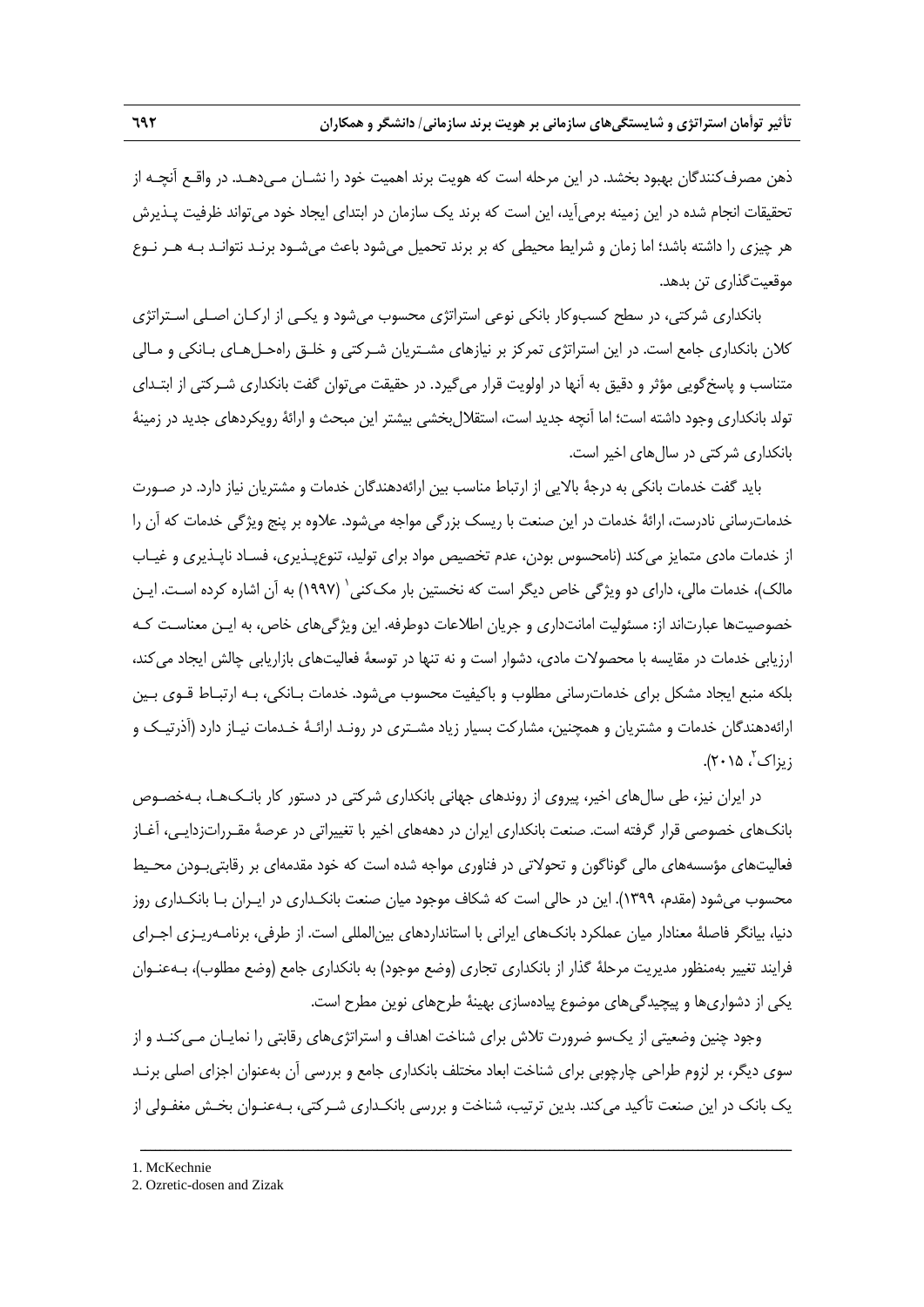بانكداري جامع در صنعت بانكداري ايران، بيش از پيش احساس ميشود. در راستاي حركـت بـهسـمت بانكـداري جـامع، بهعنوان وضعيت مطلوب صنعت بانكداري كشور، ميتوان با نگاهي به عناصر تشـكيلدهنـدة برنـد بانـكهـا، در جهـت بازطراحي هويت و تصوير برند با توجه به نيازهاي جديد بازار اقدام كـرد. طـي دهـة گذشـته، در بـين جوامـع تجـاري و دانشگاهي، بحث «هويت تجاري» رشد كرده است. هويت كسبوكار مفاهيم و ادبيـات ديگـري را دربرمـيگيـرد، ماننـد هويت شركتي؛ ٢. هويت سازماني و ٣. هويت بصري برندهاي شركتي كه بهعنوان بالاترين سطح از سلسلهمراتـب برنـد، بهطور بالقوه از طيف گستردهاي از محصولات و خدمات با درجات مختلف، حمايت ميكند و ميتواند سبب انتقـال ارزش ويژة متقابل در تمام سطوح شود. برندهاي شركتها ميتوانند مانند چتر عمل كنند و همچنين بهطور بالقوه، تأثير بازخورد محصولات و خدمات را در سطوح پايينتر توسعه دهند تا از اين طريق، به ايجاد ارزش ويژة برند شركتي منجر شوند (لي، داوار و لمينك ٰ، ٢٠٠٨). هويت برند مبتني بر درك كامل از مشتريان، رقبا و فضاي كسبوكار شركت است. هويت برنـد بايد منعكسكنندة استراتژي تجارت و تمايل شركت براي سرمايهگذاري در برنامههاي مورد نياز برند باشد تا به قول خود به مشتریان عمل کند (گودسوار<sup>۲</sup>، ۲۰۰۸). با شناسایی و طراحی هویت برند سـازمانی بانـکـهـا در محـیطهـای جدیـدی همچون محيط بانكداري شركتي كه گردش مالي و سودآوري بانكها را تضـمين مـيكنـد، تصـوير جديـدي از خـدمات بانكداري براي مشتريان ويژه شده، تسهيل امكان برقراري تماس بانك با آنها و افزايش قصد خريد آنها را به دنبـال دارد. با توجه به اينكه در حال حاضر، درآمدزايي شبكة بانكي از مشتريان خُرد تأمين نميشـود، ديگـر جـذب منـابع و اعطـاي تسهيلات جزء اهداف اصلي بانكها نيست و آنها بر كسب درآمدهاي غيرمشاع و كارمزدي از طريق ارائة خدمات خـاص براي مشتريان حقوقي ويژه تمركز كردهاند. بر همين اساس، ايجاد هويت مناسـب يـا بـازطراحي هويـت سـازماني بـراي بانكها با توجه به ساختارها، قابليتها، فرهنگ سازماني و نيازهاي ويژة مشتريان بهمنظور گسترش و نفوذ در بازار امري ضروري است. در پژوهش حاضر تلاش ميشود با اين نگرش و پس از بررسي و دستهبندي مـدلهـاي مختلـف هويـت برند، مدل نوين هويت برند بانكها با تأكيد بر محيط بانكداري شركتي براي نشاندادن مسير حركـت صـنعت بانكـداري كشور بهسمت بانكداري جامع طراحي شود. در واقع، موضوعات زير، دلايلي براي اجراي اين پژوهش است:

- .1 تغيير رويكرد بانكداري سنتي از رويكرد بانكداري خُرد بهسمت بانكداري شركتي و جامع با توجه به زياندهبودن فعاليتهاي اصلي بانكداري سنتي و لزوم توجه ويژه به درآمدهاي كارمزدي و غيرمشاع و لزوم برندسازي مـؤثر در راستاي جذب مشتريان ويژه؛
- .2 ظهور بازارهاي مالي جديد و اتصال اين بازارها با خدمات مالي شركتها و بانكهـا و لـزوم نگـاه يكپارچـه بـه زنجيرة ارزش خدمات بانكي و سودآوري بانكها؛
- .3 نبود مدل يكپارچه و جامع در صنعت بانكداري با تمركز بر محيط بانكداري شـركتي و نگـاه جـامع بـه عوامـل تأثيرگذار و مؤلفهها.

هدف از اين مطالعه، بررسي تأثير عوامل مختلف پيشامدهاي هويت برند شركتي بر ابعـاد هويـت برنـد شـركتي در

ــــــــــــــــــــــــــــــــــــــــــــــــــــــــــــــــــــــــــــــــــــــــــــــــــــــــــــــــــــــــــــــــــــ

2. Ghodeswar

<sup>1.</sup> Lei, Dawar and Lemmink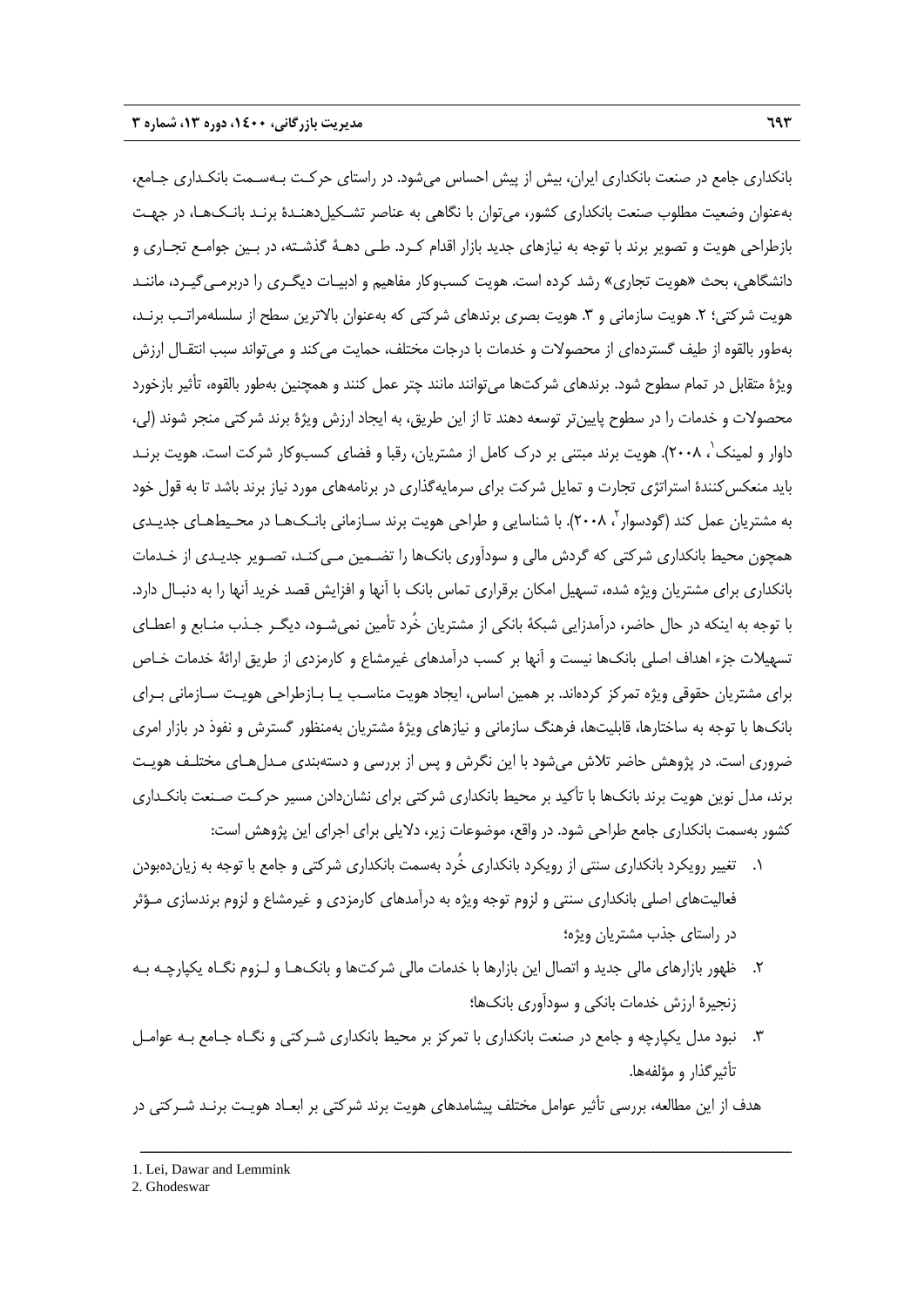صنعت بانكداري است. بوميسازي و توجه ويژه به عوامل تأثيرگذار و تأثيرپذير بر هويت برند شركتي در محيط بانكداري كشور بهصورت اختصاصي با رويكرد شناسايي عوامل و شدت تأثيرگذاري هر يك از آنها بهمنظور سـرمايهگـذاري بـراي بهبود، از جمله اهداف اين پژوهش است. با گروهبندي اقدامها و شناسـايي ميـزان تأثيرگـذاري، بانـكهـا مـيتواننـد بـا اولويتبندي اقدامها و ظرفيتسازي، بهسمت ايجاد بستر مؤثر براي بهبود هويت برند خود گام بردارند.

با توجه به آنچه بيان شد، سؤالهاي پژوهش اين گونه مطرح ميشود:

- بين ابعاد و مؤلفههاي هويت برند سازماني در محيط بانكداري شركتي در ايران چه روابطي وجود دارد؟
	- چه عواملي بر هويت برند سازماني در محيط بانكداري شركتي مؤثر است؟
- وزن هريك از عوامل در شكلدهي و تأثيرگذاري هويت برند سازماني با توجه به محيط بانكداري ايـران چقـدر است؟

# **پيشينة نظري پژوهش**

# **برند شركتي**

بالمر و گريسر ` (٢٠٠٣) و هاتچ و شولتز ``(٢٠٠٣)، به چند دليـل، برنـد شـركتي و برنـد محصـول را متفـاوت از يكـديگر ميدانند: اول، تمركز از محصول به شركت تغيير ميكند، بنابراين برندسازي شركت، بهطور گستردهاي شركت و اعضـاي آن را درگير ميكند؛ دوم، مسئوليت مديريتي براي برندهاي محصول، بيشتر در عملكرد بازاريـابي مـديريت ميـاني جـاي ميگيرد، در حالي كه برندهاي شركت، معمولاً شامل ملاحظـات اسـتراتژيك در سـطح اجرايـي بـالاتر مـيشـود؛ سـوم، برندهاي محصول اغلب مشتريان خاص را هدف قرار ميدهند، در حالي كه برندهاي شـركتي معمـولاً تمـام سـهامداران شركت و محصولات و خدمات را به يكديگر متصل ميكنند؛ چهارم، مديريت برند محصـول بـهطـور معمـول در بخـش بازاريابي انجام ميشود، در حالي كه برندسازي شركت، به حمايت تمـام شـركت و همـاهنگي متقابـل نيـاز دارد؛ پـنجم، برندهاي محصول، در مقايسه با برندهاي شركتهاي بزرگ با ميراث و چشمانداز استراتژيك، كمابيش كوتاهمدت هستند. بنابراين، برندسازي شركت، استراتژيكتر از برندسازي معمولي عملكرد محصول است. بهعـلاوه هـاتچ و شـولتز (2003) معتقدند كه برندسازي شركت، تعاملات بين چشمانداز استراتژيك، فرهنگ سازماني و تصويرذهني سـازماني را مهندسـي ميكند تا شركت را در بازار در جايگاه خود قرار دهد و تنظيمات پشـتيباني داخلـي را مطـابق بـا اهميـت اسـتراتژيك آن ، 2015). <sup>3</sup> طراحي كند (بويل،كاتالان، مارتينز

در جدول ،1 مقايسة بين برندهاي محصول و برندهاي شركتي نشان داده شده است كه به وجه تمايز آنها نيز اشاره مه كند.

ــــــــــــــــــــــــــــــــــــــــــــــــــــــــــــــــــــــــــــــــــــــــــــــــــــــــــــــــــــــــــــــــــــ

1. Balmer & Greyser

<sup>2.</sup> Hatch & Schultz

<sup>3.</sup> Buil, Catalán & Martínez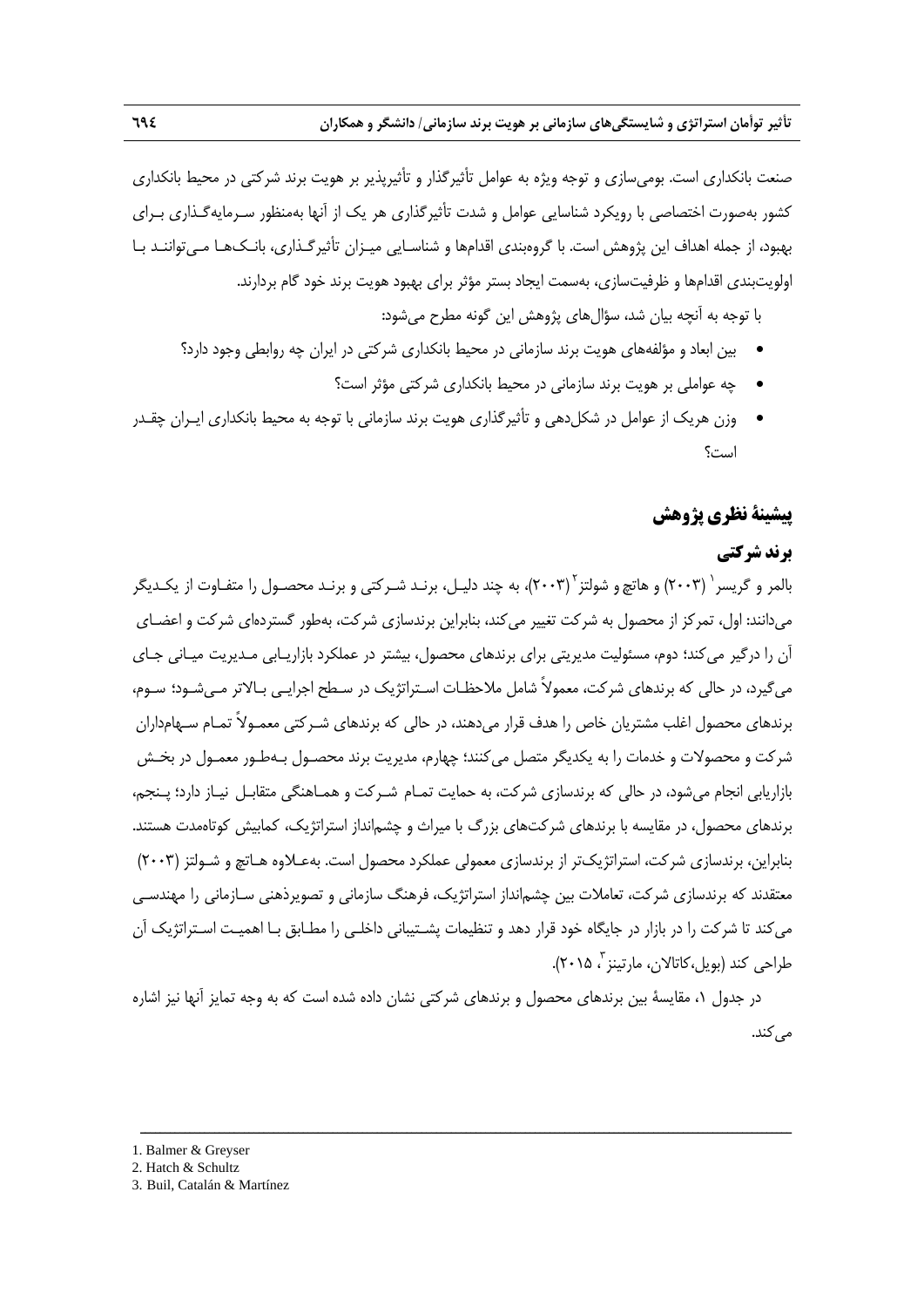| برندهای شرکت                                              | برندهای محصول            |                   |
|-----------------------------------------------------------|--------------------------|-------------------|
| مدیر اجرایی (مدیر بازاریابی شرکت)                         | مدير برند                | مسئوليت مديريت    |
| بيشتر/تمام بخشها                                          |                          |                   |
| تمامی کارکنان                                             | بازاريابي                | مسئوليت عملياتي   |
| چندرشتهای/بازاریابی شرکت                                  | كارمندان بازاريابي       | مسئوليت عمومى     |
| متوسط تا بلند                                             | بازاريابي                | ريشەهاي انضباطى   |
| چندین سهامدار                                             | كوتاه                    | تولد برند         |
| واقعى                                                     | مصرف كنندگان             | تمركز سهامدار     |
| كل ارتباطات شركتي، ارتباط اوليه:                          | ساختگى                   | ارزشها            |
| كارايي محصولات و خدمات؛ رفتار مدير عامل و مديران ارشد؛    | تركيب ارتباطات بازاريابي | كانال هاى ارتباطي |
| تجربه كاركنان و گفتوگو با كاركنان                         |                          |                   |
| ارتباطات ثانویه: بازاریابی و سایر فرمهای ارتباط کنترل شده |                          |                   |
| سومين ارتباط: شفاهي                                       |                          |                   |

**جدول .1 مقايسة بين برندهاي محصول و شركت**

منبع: بالمر (2001) و بالمر و گري (2003)

با توجه به افزايش ادغام و جذب، سازگاري با بازارهاي جديد و دستهبنديها و توسعه و نيازهاي مشتريان، شركتها بهطور مداوم در طول زمان گسترش يافته و برندهاي خود را گسترش دادهاند (ميويس و جانسويك 1 ، 2004؛ وارادارجان و ديفانتي، باش ، ٢٠٠۶). در شرايطي كه پرتفويهاي محصول پيچيده و متنوعي وجود دارد، برندهاي شـركتهـاي قـوي ميتوانند زمينههاي لازم براي پشتيباني را فراهم كنند. علاوه بر اين، چالشي كه در مديريت پرتفـوي محصـول پيچيـده ايجاد شده است، آن را سختتر كرده است و به ايجاد اعتبار و حفظ تمايز برند نياز دارد.

## **<sup>3</sup> هويت برند شركتي**

در طول دهة گذشته، روند بازاريابي، بهسمت توجه بيشتر به بازاريابي شركتها، برندهاي شـركتهـا و سـاختارهاي برنـد غالب شركتها تغيير مسير داده است. اين روند با روشهاي مختلف و با انتشار مسائل ويـژه و شـايان توجـه در محافـل علمي، به موضوعات داغي بازاريابي شركتها و برند شركت در مجلة اروپايي بازاريابي و مجله مديريت برند تبـديل شـده است. تأكيد بيشتر بر بازاريابي شركتها، بر اساس يك تمركز و جهت گيري سازماني، است كه تمركز نهادي ارزش را در بازاريابي، مورد توجه قرار مي دهد.

هويت برند عاملي درون سازماني است كه عموماً توسط كاركنان و اعضاي سازمان شكل ميگيرد و بيشتر در كنترل سازمان است (احمدي، جعفرزاده كناري و بخشيزاده، 1393). هدف برنـد شـركتي، ارتقـاي شـركت در محـيط داخلـي و خارجي آن است و در پي اين است كه چه چيـزي شركت را براي كاركنان متمايز و مطلوب ميكند (رشـيدي و رحمـاني،  $(1797)$ 

- 1. Meyvis and Janiszewski
- 2. Varadarajan, Defanti And busch

<sup>3.</sup> Corporate Brand Identity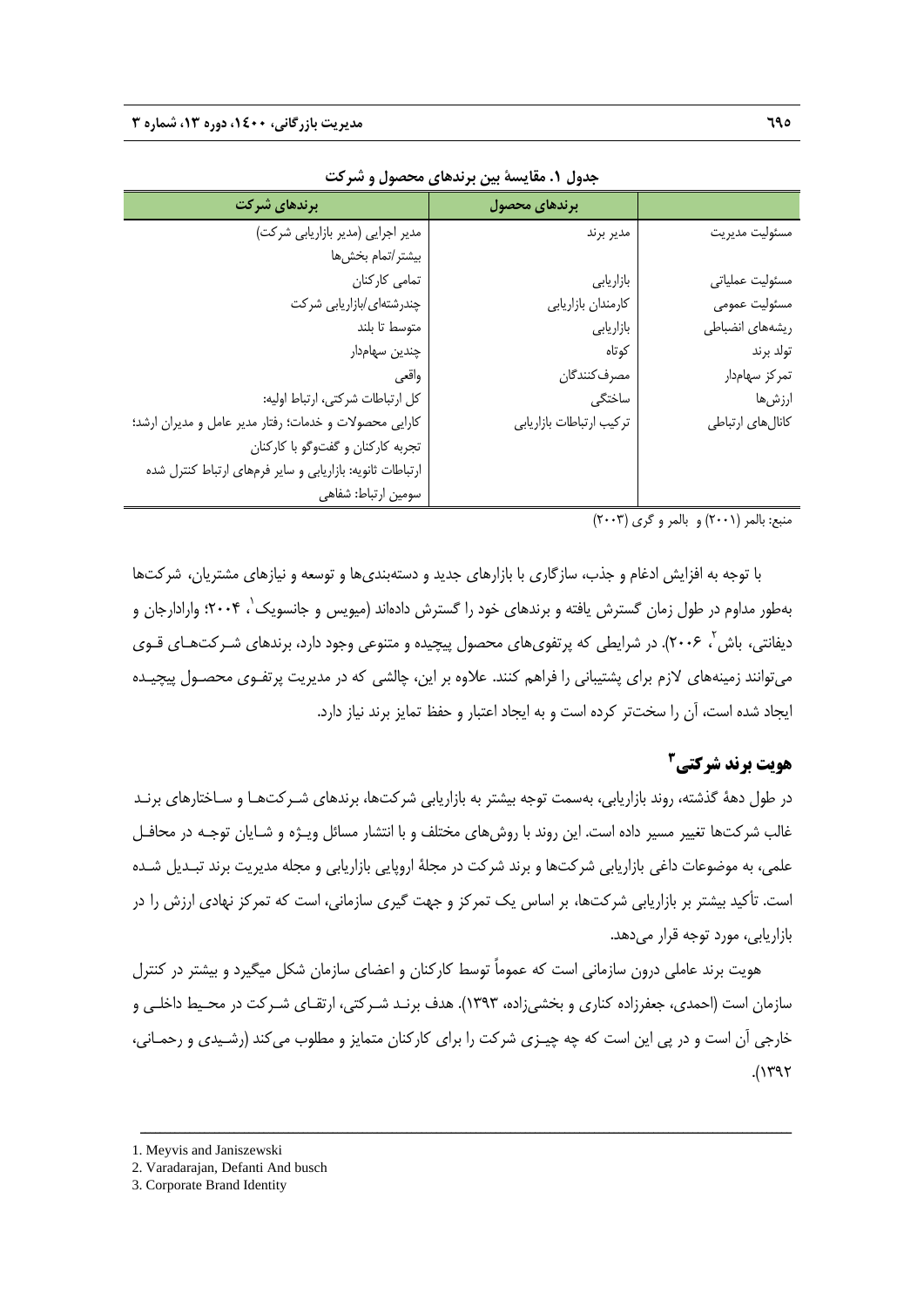برندي با هويت قوي، نيازهاي نمادين مشتريان را بيشتر از نيازهاي عملكردي آنها برآورده ميكند، همچنين هويت برند رابطة مستقيمي با رضايت مشتريان دارد، در نتيجه هر چه برند هويت متمايزتري داشته باشد، رضايت مشتريان از آن بيشتر خواهد بود (هي و لي ٰ، ٢٠١١) تا به امروز مطالعات انجامشده بهطور عمده بر تعريف و مفهومپـردازي ايـن سـاختار متمركز شدهاند و مؤلفان بسياري از بررسي بيشتر تأثير تجربي مديريت هويت سازماني حمايت كردهاند (بلومباك و راميرز ، 2012). <sup>2</sup> پاسيلاس

هويت سازماني بهطور كامل «ثابت» نيست، بلكه در حالتي ثابت از جريان قرار دارد. هويت سازماني تغييرناپذير هـم نيست؛ تغييرات داخلي يا خارجي، از لحاظ صفات هويت سازماني نهادي و فعاليتهاي بازاريابي شـركتي، يعنـي «چرخـة تغييرات هويت سازماني»، اغلب با اثر دومينويي (انتشار زنجيرهاي) مشاهده ميشود (بالمر، 2001 الف و 2017).

# **برندينگ شركتي در بانكداري خصوصي**

تحقيقي از بخش بانكداري خصوصي در انگلستان نشان ميدهد كه انواع مختلفي از ساختارهاي برندينگ شركتي وجود دارد كه تأكيدهاي مختلفي بر برند شركت والد، شركت زيرمجموعه يا برند خدماتي ايجاد ميكنند. در اين زمينه، در سه بخش از هويت ديداري مشخصشده در مقالة اولينز (1978) مثالهايي وجود دارد كه يادآوري ميكند سازمانها از منظر ديدگاه والد، سه انتخاب دارند: .1 يكپارچه (استفاده از تنها يك نام شركتي)، براي مثـال بانكـداران خصوصـي لويـدز؛ .2 تأييـدشـده (برندي كه به يك نام شركتي ارجاع ميدهد)، براي مثـال هيـل سـاموئل، بخشـي از شـركت بانكـداري هنـگكنـگ و شانگهاي (HSBC)؛ ٣. رويكرد برندسازي (هيچ ارجاعي به نام شركت نميشود)، براي مثال كوتز، تحـت مالكيـت گـروه بانكداري وست مينيستر. بههرحال دستهبنديهاي فوق بهدرستي نشاندهندة همة انواع روابط بين سازمان والد و عمليات بانكي خصوصي آن نيست، بنابراين، آن را ميتوان به دستهبندي كامرر (١٩٨٨) ارجاع داد (بالمر و استوتيك ً، ١٩٩٧).

# **ويژگي خدمات بانكي**

بخش مالي، بخش مهم سازمانهاي خدماتي محسوب ميشود. در اين راستا، بانكها بهمنظور بهبود عملكرد اسـتراتژيك خود، از بازاريابي استفاده كردند كه از دهة 1980 اين روند هم با تأييد و هم با انتقاد مواجـه شـد. محققـان و كارشناسـان بازاريابي، به يك اندازه به تحقيق دربارة جنبههاي مختلف بازاريابي در بانكداري علاقهمندنـد. مشـترياني كـه از خـدمات بانكي استفاده ميكنند، به كيفيت خدمات اهميت فوقالعادهاي ميدهند. ارائة خدمات دقيق و باكيفيـت، سـبب مانـدگاري بانكها در بازار رقابتي ميشود. بهبود كيفيت خدمات، ضمن افزايش دسترسي و پاسخگويي بـه خواسـتههـاي مشـتريان بانك، سبب ايجاد تمايز بانك نسبت به ساير رقبا ميشود. بنابراين، اندازهگيري كيفيت خدمات در صـنعت بـانكي مهـم و ضروري است. ارائة خدمات باكيفيت آسان نيست. در اين راستا، بايد بهطور كلي ويژگـيهـاي خـدمات و بـهطـور خـاص خدمات بانكداري تبيين شود. خدمات بانكي به درجة بالايي از ارتباط مناسب بين ارائهدهندگان خـدمات و مشـتريان نيـاز

<sup>1.</sup> He and Li

<sup>2.</sup> Blombäck & Ramírez-Pasillas

<sup>3.</sup> Balmer & Stotvig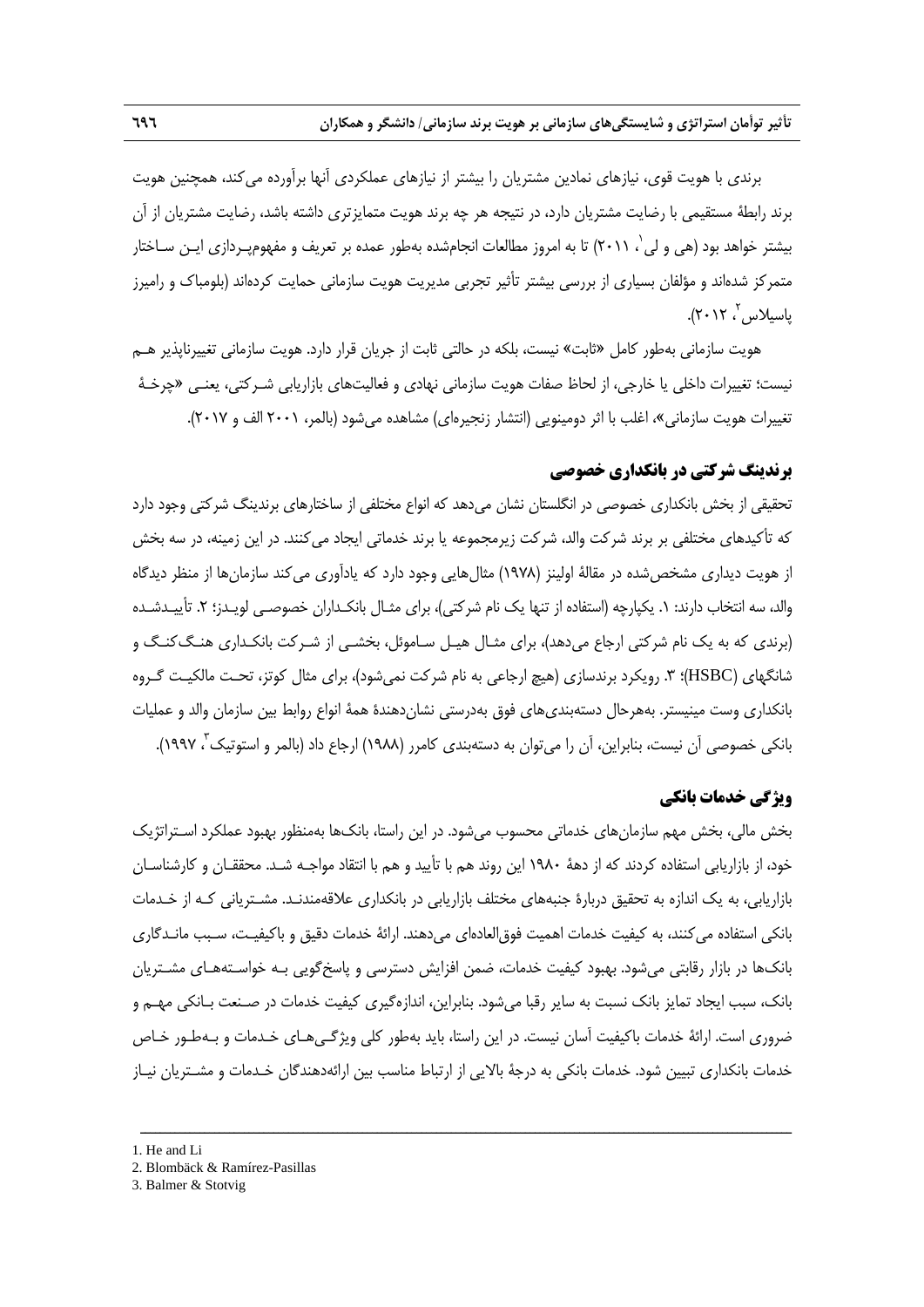دارد، در غير اين صورت، بانك با ريسك بالايي مواجه ميشود. با توجه به پنج ويژگي خدمات كه آن را از خدمات مـادي متمايز ميكند (نامحسوس بودن، عدم تخصيص مواد براي توليد، تنوعپذيري، فسادناپذيري و غياب مالك)، خدمات مالي، دو ويژگي خاص ديگري دارد كه اولين بار مككني و همكارانش (1997) آن را مطـرح كردنـد: مسـئوليت امانـتداري و جريان اطلاعات دوطرفه. اين ويژگيهاي خاص، به اين معناست كه ارزيابي خدمات براي محصولات مادي دشوار است و نه تنها در توسعه فعاليتهاي بازاريابي چالش ايجاد ميكند، بلكه منبع ايجاد مشكل در ارائـه سـطح مطلـوبي از خـدمات باكيفيت ميشود. خدمات بانكي، به درجه بالايي از ارتباط بين ارائهدهندگان خدمات و مشتريان نياز دارد و همچنين درجه 1 بالايي از مشاركت مشتري را در روند ارائة خدمات دربرميگيرد. آنگور و همكاران (1999) تأكيد كردند كه بـا توجـه بـه استانداردسازي زياد و گسترش فناوريها در بخش بانكي، عامل انساني بهعنوان مهمترين عامل ايجـاد تمـايز بـين رقبـا شناخته شده است. تخصص و انگيزة كاركنان و همچنين ميزان دخالت مشتريان در ارائة خدمات، بر كيفيت خدمات تأثير شايان توجهي ميگذارد. از آنجا كه فعاليتهاي بانكي بسيار گسترده است، بايد به تغييـرات فرهنگـي و اجتمـاعي كـه در سطح نگرش مشتريان مؤثر است، توجه ويژهاي شود (آذرتيک، زيزاک ً، ۲۰۱۵).

# **استراتژي**

مهمترين جنبة استراتژي كسبوكار هر شركتي، رويكرد آن براي رقابت در بازار است. استراتژي شركت، جايگـاه رقـابتي بلندمدت آن را تقويت ميكند و به شركت امكان ميدهد كه نسبت به رقبا از مزيت رقـابتي برخـوردار شـود (تامپسـون و گمبل، 1993). ديدگاه مبتني بر منابع در ادبيات استراتژي، استدلال ميكند كه مزيت رقابتي پايدار، عمدتاً از قابليتهـاي نامشهود برندههاست (عمر و محد علی ّ، ۲۰۰۹). بین شرکتها منابع ناهمگن توزیع میشود و ناهمگن بـودن منـابع، بـه تغييرات عملكردي بين شركت ميانجامد (گرنت، 1996 و ورنرفلت، 1984). منابع دارايي شركتها محسوب ميشود و به آنها قدرت ميدهد تا از طريق مفهوم و اجراي استراتژي با تفكر مبتني بر منابع، از رانت اقتصادي استفاده كنند.

در بسياري از مطالعات گذشته، استراتژي از جمله عوامل تأثيرگذار بر هويت برند شركتي شناخته شده است. ميليـوار و وولدريج (2001) به استراتژي، چشمانداز و مأموريت اشاره كرده اسـت. بـالمر (2006) اسـتراتژي، سـاختار، ارتباطـات، <sup>4</sup> فرهنگ، سهامداران، شهرت و محيط را عوامل تأثيرگذار بر ساخت هويت برند ميداند. ولا و ميليوار<sup>ه</sup> (۲۰۰۶) به استراتژي اهميت ويژهاي ميدهند. بورمان (2009) و دچرناتوري (2010) به چشـمانـداز و تأثيرگـذاري آن بـر هويـت برنـد اشـاره كردهاند. سيلوريا و همكارانش (2013) نيز در پژوهش خود به رسالت و مأموريت سازمان اشاره كردهانـد. يـوردي (2013) در پايينترين لاية مدل خود، بر نقش چشمانداز و استراتژي تأكيد ويژهاي كرده است. هرنيون و همكـارانش (1995) نيـز در مقاله خود به موضوع استراتژيها و شرايط بازار اشاره كردهاند. ميليوار و ناوالكار (2002)، كورنليسن و الوينـگ (2003) و كورئرن و كرول (2004) در مكتب فكري استراتژيك، به شرح و موضوع استراتژي در ساخت هويت شركتي پرداختهاند.

<sup>1.</sup> Angur et al

<sup>2.</sup> Ozretic-dosen and Zizak

<sup>3.</sup> Omar & Mohd Ali

<sup>4.</sup> Melewar and Wooldridge

<sup>5.</sup> Vella and Melewar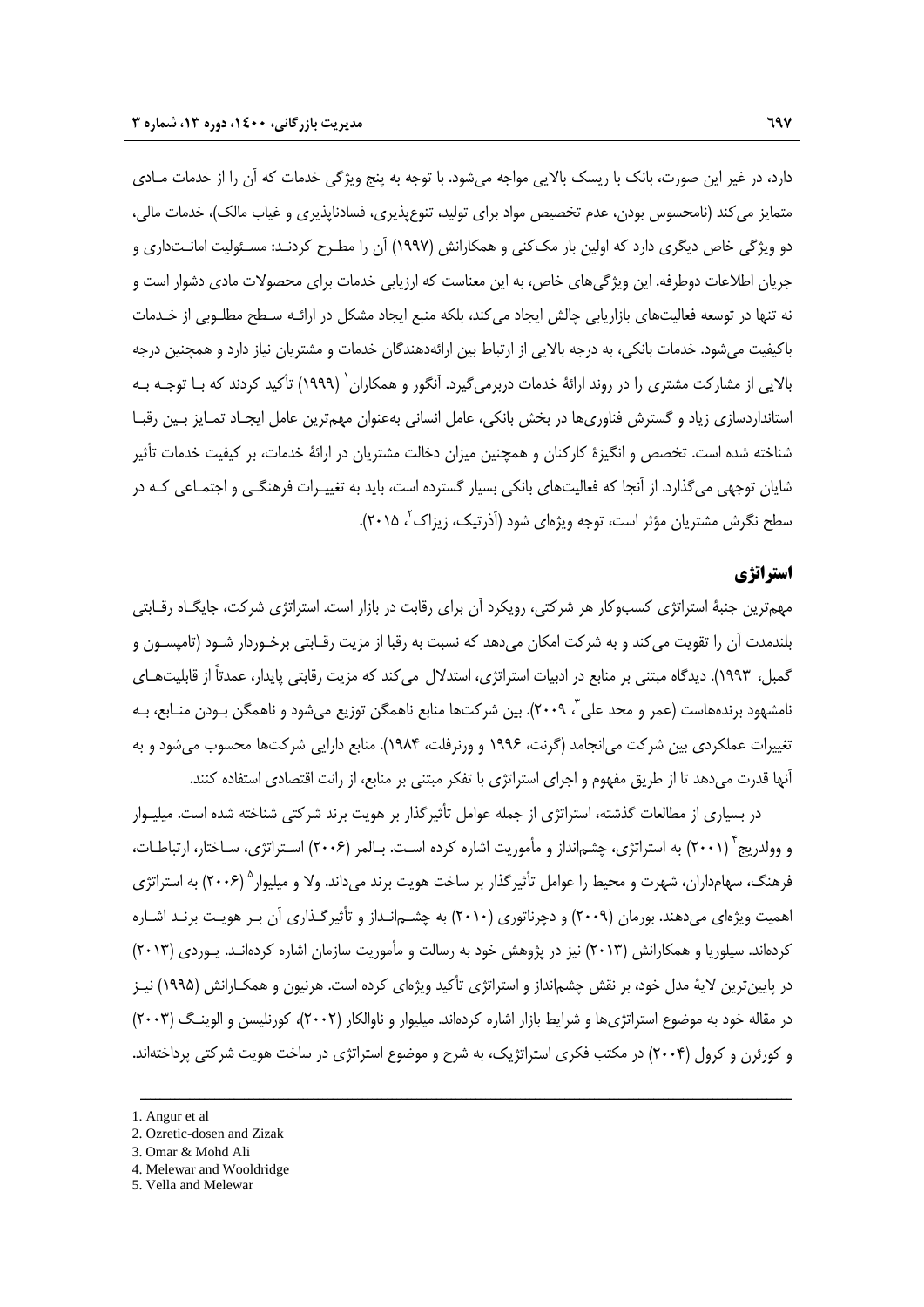مديريت منابع استراتژيک به درک روشني از تعاريف، اجزاي تشکيل دهنده و همپوشاني بين سازهها نياز دارد.

در شكل ،1 مدل هويت سازماني، برند شركتي و شهرت شركت را نشان ميدهد. در اين شكل، پيكانهاي دوجهتي، ماهيت سيستماتيک عناصر را نشان مي دهد (آبينبولا، ترومن، ايگلسياس، ابراتي و کلين `، ٢٠١٢).



**شكل .1 هويت سازماني، برند شركتي و شهرت شركتي: ادغام**  منبع: كورنليسن و الوينگ (2003)

### **شايستگيها و قابليتهاي سازماني**

شايستگيها به مهارتها و خبرگي ارتباط پيدا ميكند و ممكن است در بخش مستقل يا واحد سازماني انجام شوند. البتـه شايستگيهاي ديگري بهصورت طبيعي در مشاغل و فضاي كاري و فضاهاي بينوظيفهاي وجود دارد (تامسپون و گمبل، 1391). در ادبيات براي شايستگيها تقسيمبنديهاي متفاوتي ارائه شده است. تامپسون و گمبل (1391) شايسـتگيهـا را به محوری<sup>۲</sup> و متمایز <sup>۳</sup> دستهبندی کردهاند. شایستگی محوری به معنای توان و مهارت انجامدادن فعالیت داخلـی|ی اسـت كه محور استراتژي و رقابتيبودن شركت را تشكيل ميدهد. شايستگي متمايز نيز به مفهوم فعاليت با ارزش رقابتي اسـت كه شركت آن را بهتر از رقباى خود انجام مىدهد. چرنو (١٣٩٢: ١١۶) در مقالهٔ خود از شايستگىهاى محـورى و يگانـه <sup>۴</sup> نام برده است. از ديدگاه بازاريابي، براي ايجاد شايستگي محوري، چهار حوزة كليدي وجود دارد كه عبارتاند از: مـديريت

- 3. Distinctive
- 4. Unique

<sup>1.</sup> Abimbola, Trueman, Iglesias, Abratti & Kleyn,

<sup>2.</sup> Core competence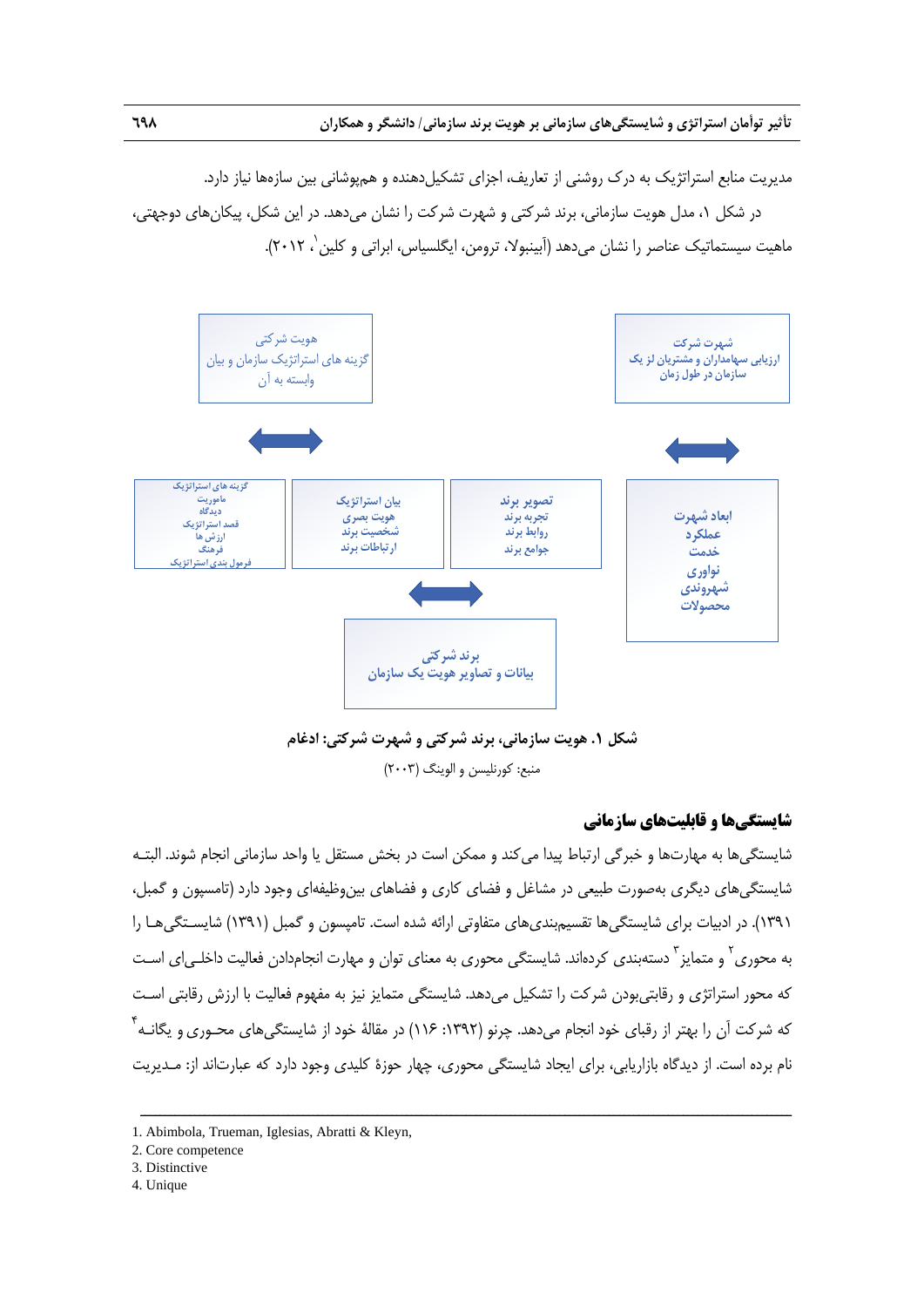كسبوكار، مديريت عمليات (توليد)، توسعه و فناوري و مديريت ارزش مورد انتظار مشتري (چرنو، :1392 117). يوردي (2013) مأموريت، فرهنگ و شايستگيها را در پايينترين لاية خود قرار داده است و آنها را بر هويـت برنـد سازماني تأثيرگذار ميداند. با توجه به تأثير و اهميت زيادي كه شايستگيها بر عملكردهاي بازاريابي شركت دارند (چرنـو، :1392 117) و بر هويت برند شركتي تأثيرگذارند (يوردي، 2013) و همچنين، اهميت آن در حوزة بانكـداري شـركتي در ايران، در پژوهش حاضر اين عامل با دقت بيشتري بررسي شده است. ديدگاههاي مختلف در خصوص هويتهاي شركتي و عناصر مرتبط در جدول2 خلاصه شده است.

| عناصر شناسایی شده                                          | نويسنده                                           | ديدگاه               |
|------------------------------------------------------------|---------------------------------------------------|----------------------|
| سمبلهـاي شناسـايي بصـري، بـراي مثـال: نـام، لوگـو،         | بالمر (١٩٩۵)؛ بيكر و بالمر (١٩٩٧: ٣۶۶)؛ السـاندري |                      |
| برچسب، پالت رنگ، معماري، مربوط به سازمان                   | (۲۰۰۱: ۱۷۶)؛ میلیوار و جنکینز (۲۰۰۲)؛ بالمر و     | هويت بصرى يا طراحي   |
|                                                            | گریسر (۲۰۰۳: ۶۷)؛ میلیوار (۲۰۰۳)؛ سواتجیز و دی    | گرافیکی(دیدگاه سنتی) |
|                                                            | چرناتونی (۲۰۰۵)؛ میلیوار و کارائوسمانوگلو (۲۰۰۶)  |                      |
| شخصیت، رفتار، ارتباطات، نمادگرایی                          | بیر کیجت و استادلر (۱۹۸۶)                         |                      |
| فرهنگ شرکتی، رفتار شرکتی، استراتژیها و شرایط بازار،        | هرنیون و همکاران (۱۹۹۵)                           |                      |
| محصولات و خدمات، ارتباطات و طراحی                          |                                                   |                      |
| استراتژی، ساختار، فرهنگ                                    | ولا و میلیوار (۲۰۰۶)                              |                      |
| اسـتراتژي، ارائــه اسـتراتژيک چشــمانــداز و مأموريــت،    |                                                   |                      |
| استراتژی ارتباطات بازاریابی، آمیـزهٔ بازاریـابی، اسـتراتژی | میلیوار و وولدریج (۳۲۸: ۲۰۰۱)                     |                      |
| منابع انسانى                                               |                                                   |                      |
| جنبهٔ خودآزمایی سازمان، همان طور که در رفتار اعضـای        |                                                   |                      |
| سازمان ظاهر میشود که بیانگر نوع ارتباط سازمان در           | اولینز (۱۹۸۹ و ۱۹۹۵)، بیک و همکاران (۲۰۰۳)،       |                      |
| طول زمان (تداوم)، «جدایی» و «مرکزیت» است.                  | سیموئز و همکاران (۲۰۰۵)                           |                      |
| استراتژی، سـاختار، ارتباطـات، فرهنـگ و تأييـد نقـش         |                                                   |                      |
| سهامداران، شهرت و محیط در ترکیب مـدیریت هویـت              | بالمر (۲۰۰۱، ۲۰۰۳، ۲۰۰۶ و ۲۰۱۱)                   |                      |
| شر کتی.                                                    |                                                   | چشم انداز چند رشتهای |
| دو دیدگاه اصلی در حوزهٔ هویت سـازمانی حـاکم اسـت:          |                                                   |                      |
| ویژگیهای ذاتی سـازمان، اسـتفاده از طراحـی گرافیکـی         | بالمر (٢٠٠٩)                                      |                      |
| براي انتقال هويت واقعي يا مدنظر سازمان به ذي نفعان         |                                                   |                      |
| هفت نوع هويت شكل و ويژگـى ٍ سـازمان را مشـخص               |                                                   |                      |
| مي كند كه عبارتاند از: هويت واقعي، هويت ارتباطي،           | بالمر (٢٠٠۵)                                      |                      |
| هويت درك شده ، هويت ايدهآل، هويت مطلـوب، هويـت             |                                                   |                      |
| مورد توافق، هويت فرهنگي                                    |                                                   |                      |
| این طبقهبندی را میتوان برای هویت تجاری اجرا کرد و          |                                                   |                      |
| شامل دو دیدگاه است: ۱. مکتب فکـری تفسـیری (بـا در          |                                                   |                      |
| نظر گرفتن درک جذب کارکنان به هویتهای مختلف)؛               | جيئويا (١٩٩٨)                                     |                      |
| ۲. رویکرد عملکردی (شامل هویت سـازمانی، بصـری و             |                                                   |                      |
| شر كتى).                                                   |                                                   |                      |

**جدول .2 ديدگاههاي مختلف دربارة عناصر هويت شركتي** 

منبع: ميلوار (2007)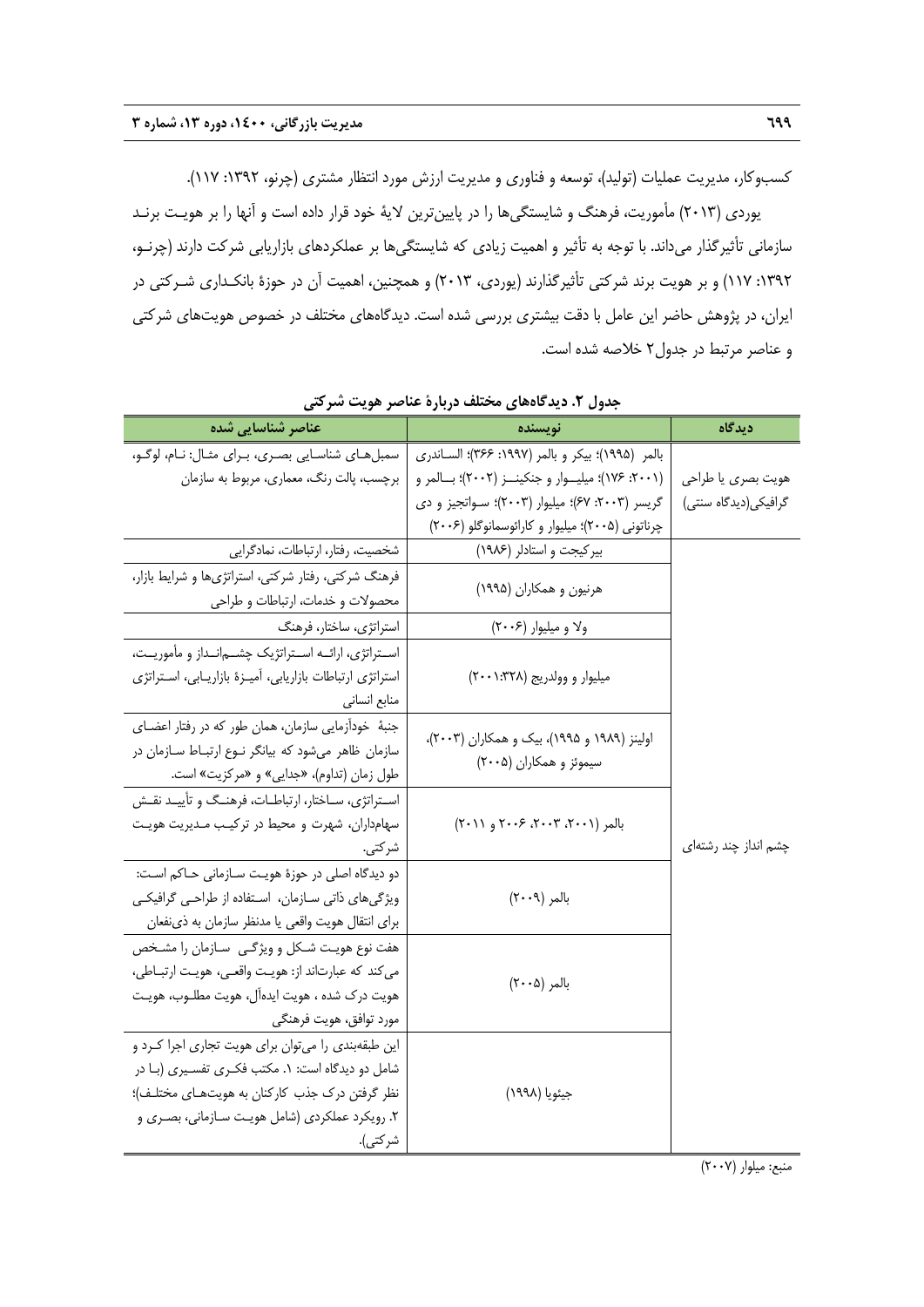# **پيشينة تجربي پژوهش**

حقيقت ناصري و حقشناس (1396) عوامل مؤثر بر هويت برند شركت را با ابعاد توجه به كارمند و مشتري بررسي كردند. جامعة آماري آنها مشتريان بانكهاي خصوصي غرب تهران بود كه از بين آنها 373 نفر به روش نمونـهگيـري تصـادفي ساده انتخاب شدند. روش اجراي پژوهش توصيفي ـ پيمايشي بود. نتايج آنها نشان داد كه توجـه بـه كارمنـد و مشـتري، هويت بصري شركت و شخصيت برند بر تعهد تأثير مثبت و معناداري ميگذارد. همچنين، تأثير ارتباطات با دوام بر تعهد، تأثير استعداد منابع انساني بر تعهد، تأثير تعهد بر عملكرد برند و تأثير تعهد بر رضايت هم مثبت و معنادار بود.

زارع مهرجو و همكارانش (1396) نقش اهميت هويت نام تجاري شركت در مديريت كسبوكار را بررسـي كردنـد. جامعة آماري پژوهش، مديران و كاركنان مجموعه شركتهاي ايساتيس در شهر يزد بود كه با توجه به شروط سابقة كـار و تحصيلات، 61 نفر براي حجم نمونه انتخاب شدند. دادههاي اين پژوهش از طريق توزيع پرسشنامـه جمـعآوري شـده است. نتايج پژوهش نشان داد كه ميان متغيرهاي اهميت هويت برند و مديريت كسبوكار رابطهاي قوي و مثبتـي وجـود دارد.

استاک بر گرسائر، رتنشوار و شنن <sup>(</sup> (۲۰۱۲) در مقالهاي با عنوان «عوامل مؤثر بر هويت.پابي مشتري بهوسيلهٔ برنـد»، شش متغير اصلي هويتيابي مشتري با برنـد شـامل خودشـباهتي، تمـايز، پرسـتيژ، فوايـد اجتمـاعي، زيبـايي و تجـارب خاطرهانگيز برند را بررسي كردند. آنها پس از توزيع 871 پرسشنامه ميان مصرفكنندگان لوازم خانگي در آلمان و تجزيه و تحليل دادهها از طريق مدل معادلات ساختاري به اين نتيجه رسيدند كه پنج متغير خودشباهتي برند، تمايز برنـد، فوايـد اجتماعي برند، زيبايي برند و تجارب بهيادماندني آن، بيشترين تأثير را بر برند مصرفكننده دارد و هويتيابي مشـتري بـا برند، عامل مهمي در جلب وفاداري مشتري محسوب ميشود.

سو، كينگ، اسپاركز و وانگ <sup>۲</sup> (۲۰۱۳) در پژوهشي به بررسي هويت<u>ي</u>ابي مشـتري بـا برنـد بـر ارزيـابي و وفـاداري مشتريان به هتلهاي كشور استراليا پرداختند. آنها در تحليل خود بهمنظور سنجش ميزان هويتيابي مشتري متغيرهـايي، نظير كيفيت خدمات، اعتماد برند و ارزش دركشده را واسطه قرار دادند تا بدين وسيله تأثير هريك از آنها را بـر وفـاداري مشتريان بسنجند. بر طبق 252 پرسشنامة دريافتي برخطي كه از مسافران دوازده ماه گذشته استراليا اخذ شد، مشـخص شد كه اغلب مسافران به هتل خاصي احساس تعلق داشتند؛ اما همچنان كيفيت خدمات نقش بسزايي در ارزيـابي آنهـا از هتل مدنظرشان ايفا ميكند. آنها نتيجه گرفتند كـه هويـتيـابي مشـتري بـا برنـد اگـر بـا كيفيـت خـدمات و اعتمـاد و ارزشگذاري همراه باشد، ميتواند به وفاداري مشتريان منجر شود.

روی و بانرجی<sup>۳</sup> (۲۰۱۴) به بررسی شناسایی و اندازهگیری هویت نام تجاری و شکاف تصویر بر اساس یک رویکـرد كمي پرداختند. بازاريابان برند با مصرفكنندگان هدف خود ارتباط برقرار ميكنند تا از هويـت برنـد آگـاه شـوند. در ايـن مطالعه، منحني هويت نام تجاري كافرر، بهعنوان نقطة كانوني مطالعه براي اندازهگيري هويت نام تجاري در نظـر گرفتـه

<sup>1.</sup> Stokburger sauer, ratneshwar & sen

<sup>2.</sup> So, king, sparks & wang

<sup>3.</sup> Roy & Banerjee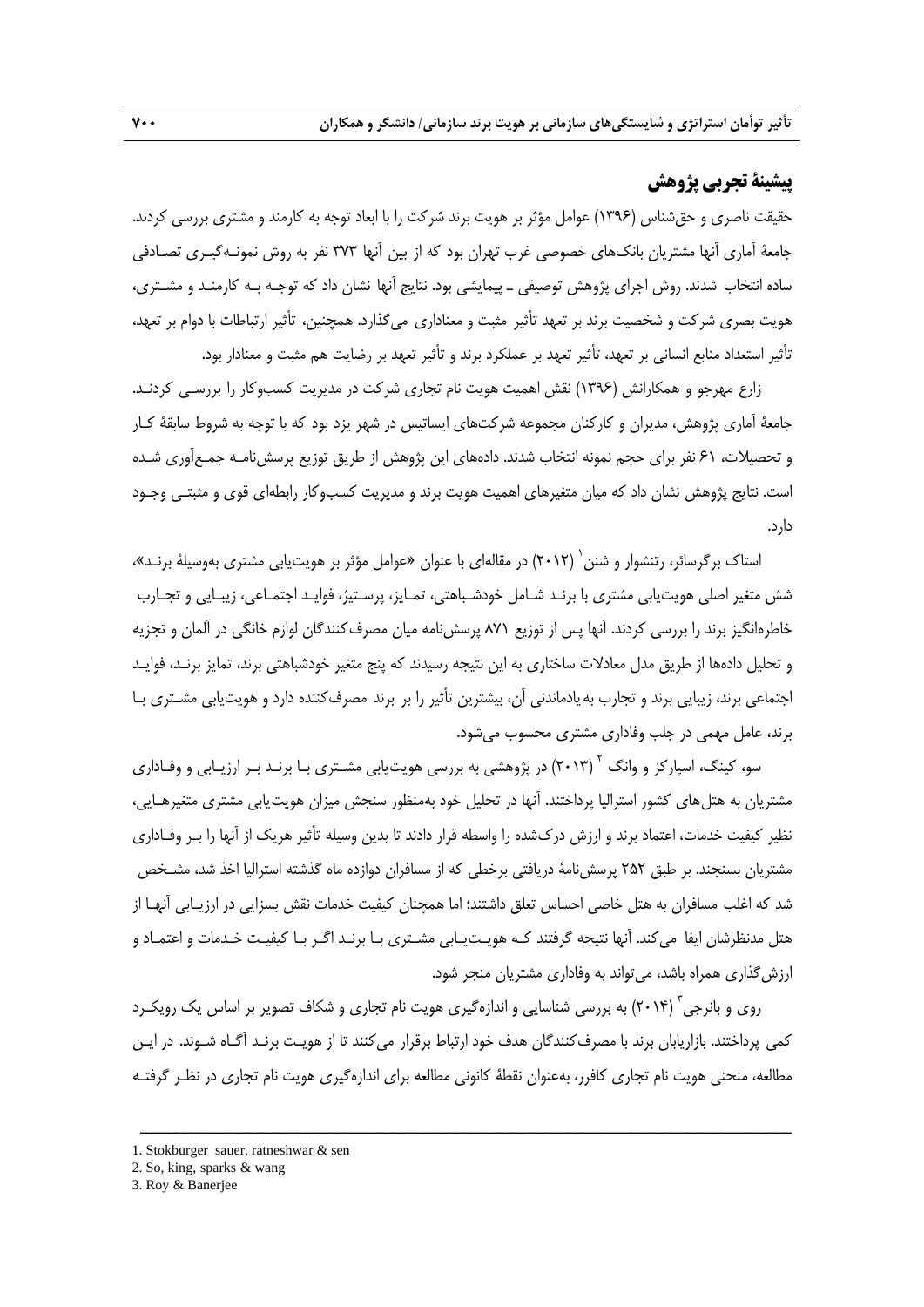شده است. در اين مطالعه، يك چارچوب نظري براي شناسايي و اندازهگيـري هويـت نـام تجـاري و يكپـارچگي تصـوير پيشنهاد شده است. بهمنظور به حداقل رساندن مشكل مربوط به تصميمگيريهاي ذهني، روشي عيني براي اندازهگيـري ساختار دانش برند، كاركنان شركت، مصرفكنندگان و اعضاي كانال در مورد برندها در نظر گرفته شده است. نتـايج ايـن مطالعه نشان ميدهد كه در ميان بازاريابان، مصرفكنندگان و اعضاي كانال براي برندهاي در نظر گرفتـه شـده، انطبـاق دانش برند از بين رفته است.

براو، بويل، دي چرناتوري و مارتينز ` (٢٠١٧) به بررسي مديريت هويت برند و تأثيرهاي آن بـر كاركنـان پرداختنـد. هدف از اين مقاله، شناسايي فرايند مديريت هويت نام تجاري از ديدگاه كاركنان است و بهطور خاص، بررسي شده اسـت كه چگونه ابعاد مختلف هويت برند بر پاسخهاي رفتاري و نگرشي كاركنان تأثير ميگـذارد. مـدل پيشـنهادي بـا مطالعـة تجربي روي 297 كارمند بخش خدمات مالي انگلستان و بهكمك رگرسيون حداقل مربعات جزئي بررسي شده اسـت. بـر اساس نتايج، مديريت مؤثر هويت برند، شناخت كارمندان را از سازمانشان افزايش ميدهد. همچنين، شناسـايي سـازماني، متغير كليدي براي توضيح رضايت شغلي، تبليغات دهانبهدهان و رفتار شهروندي برند محسوب ميشود.

توسجی و پونار<sup>۲</sup> (۲۰۱۸) به شناسایی مصرف¢کنندگان از برندهای شرکتی (اعتبار برند، جمعیـت انحصـاری و تعامـل در  $\rm ^{r}(BP)$  اجتمـاعی) پرداختنـد. در  $\rm _{1}$  اسن مقالـه روابـط بـين شناسـايی برنـد مصـرف<code>كننـده</code> (CBI) (CBI) اعتبـار برنـد ، جمعيتشناسي برند در فعاليتهاي نام تجاري در رسانههاي اجتماعي بررسي شده است. اطلاعات از طريق نظرسنجي در نمونهاي تصادفي از يك پنل آنلاين مصرفكننده براي آزمون مدل نظري جمعآوري شده است. بر اساس نتايج، جمعيـت انحصاري و اعتبار برند، بهطور مثبت بر شناخت برند تأثير ميگذارد. همچنين، برند مصرفكننده بهطور مثبـت بـر تعامـل فعال مصرفكننده تأثير ميگذارد

جوكنن، نينيماكي و ساندل<sup>۵</sup> (٢٠١٨) پس از بررسي توسعهٔ هويت برند شركتي بيان كردند كه هويـت برنـد شـركتي مربوط به فرايند داخلي شركت براي توسعه و ارتباط برند آن شركت با چشمانداز استراتژيك، در راستاي بـازارهـاي پايـه است. فعاليتهاي برندسازي، بايد توسط كاركنان مديريت شود و با ارزشهاي مركزي برند سازگار باشد. هويت برنـد، بـه شركاي اصلي كسبوكار ارتباط دارد. هويت سازماني و تصوير، مسائل مرتبط به هم هسـتند. بخـش مهمـي از نـام برنـد شركتي، روابط بين بازيگران در بازار را بررسي ميكند.

# **مدل مفهومي و فرضيههاي پژوهش**

در اين پژوهش، تأثير پيشامدهاي هويت برند شركتي كه در مطالعة دانشگر و همكاران (1399) شناسايي شده اسـت، بـر هويت برند شركتي مورد ارزيابي قرار گرفته است. در اين مطالعه با استفاده از رويكـرد كيفـي تحليـل تـم و مصـاحبه بـا متخصصان موضوع، مقولههاي اصلي تأثيرگذار بر هويت برند شناسـايي شـده اسـت. متغيرهـاي مسـتقل ايـن پـژوهش،

<sup>1.</sup> Bravo, Buil, de Chernatony and Martínez

<sup>2.</sup> Tuškej &Podnar

<sup>3.</sup> Consumer-brand identification

<sup>4.</sup> Brand prestige

<sup>5.</sup> Joukanen, Niinimäki & Sundell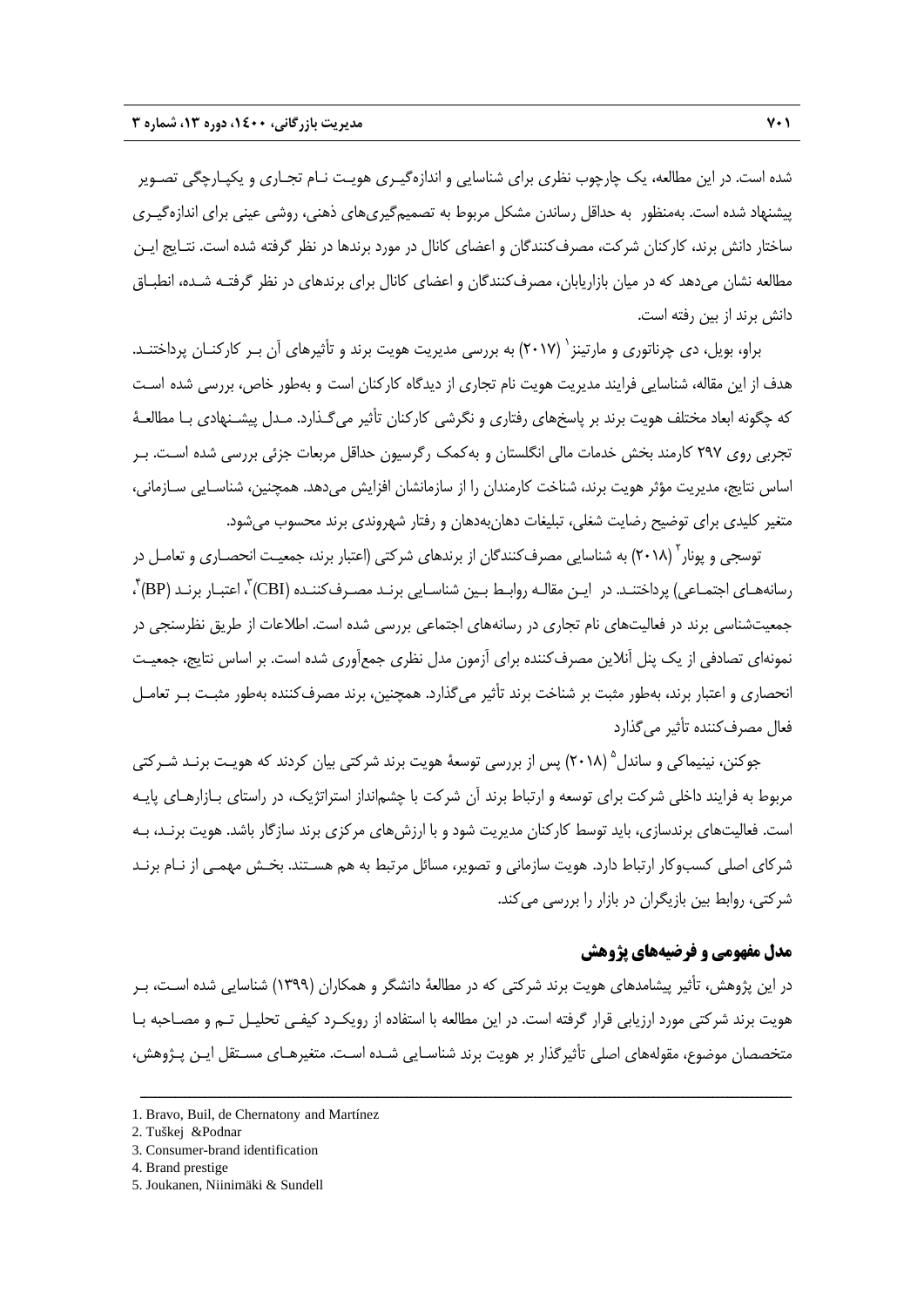استراتژي، بازارگرايي و تمركز بر بازار سازمان، تحليل استراتژيك برند و تحقيق بازار، فرهنگ سازماني، مديريت ارتباط با ذينفعان، زيرساختها و ساختار سازماني، شايستگيها و قابليتهاي سازماني و نظام مديريت سرمايههاي انساني است.



**شكل .2 مدل مفهوم پژوهش** 

# **روششناسي پژوهش**

اين مطالعه، از حيث هدف پژوهشي تبييني و از حيث نتيجه، توسعهاي ـ كاربردي محسوب ميشـود و از دادههـاي كمـي استفاده كرده است و استراتژي آن پيمايشي است. جامعة آماري اين مطالعه، مديران، كارشناسان، مديران حساب بانكداري شركتي در تعامل با مشتريان بانكداري شركتي، رؤساي شعبههاي بانكهاي خصوصـي و مشـتريان حقـوقي بانـكهـاي خصوصي بودهاند.

در جدول 3 جامعة آماري، پرسشهاي مد نظر، چگونگي ارتباط با هدف پژوهش و روش جمـعآوري اطلاعـات درج شده است.

| روش<br>جمعأوري اطلاعات | ارتباط با هدف تحقيق               | چه چیزی؟                                                                                                                | از چه کسی؟                                                                                                                    |
|------------------------|-----------------------------------|-------------------------------------------------------------------------------------------------------------------------|-------------------------------------------------------------------------------------------------------------------------------|
| پرسشiامه               | هــدف اصــلى و فرعـــى<br>ً تحقيق | روابط بين ابعاد و مؤلفههاي<br>شناسایی شده در هویت برند<br>شركتى<br>میزان تأثیرگذاری عوامل مدنظر<br>بر هويت برند سازماني | مدیران، کارشناسان، مدیران حساب<br>بانکداری شرکتی در تعامـل بـا مشـتریان<br>بانکداری شرکتی، رؤسای شعب بانکهای<br>خصوصی و دولتی |

### **جدول .3 سؤالهاي مهم مطرح شده براي جمعآوري اطلاعات**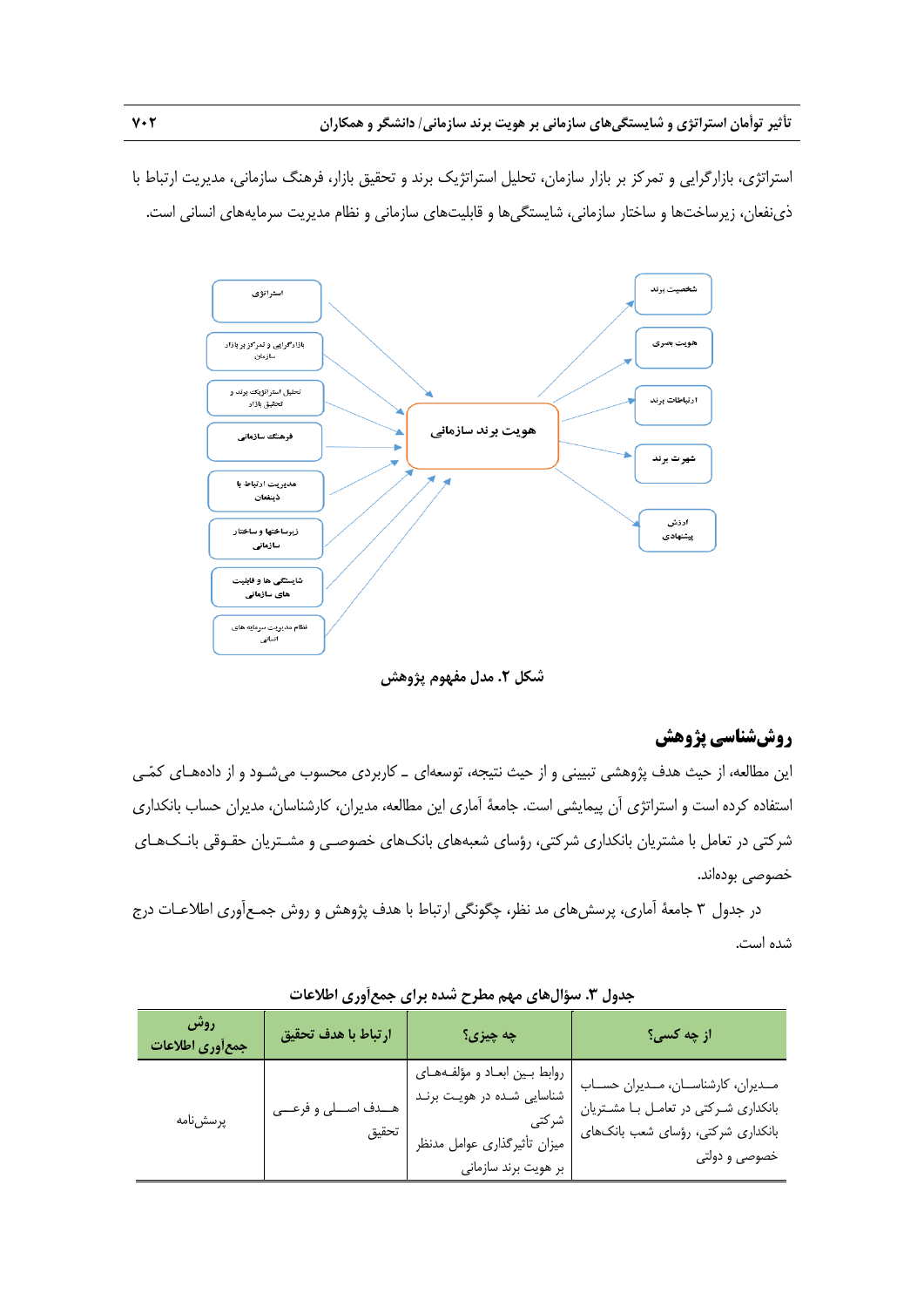براي محاسبة حجم نمونة كافي براي پژوهشهايي كه از طريق تحليل عاملي تأييدي و معادلات سـاختاري انجـام ميشود، قواعد سرانگشتي مختلفي توسعه يافته است: يك) حداقل اندازة نمونه 100؛ دو) 5 تا 10 مشاهده براي برآورد هر پارامتر؛ سه) 5 تا 10 آزمودني براي هر سؤال. نمونهگيري اين مطالعه با توجه به رويكـرد تركيبـي تحقيـق، نمونـهگيـري تصادفي هدفمند` (تدلي و تشكري، ٢٠٠٩) بوده است. نحوة توزيع پرسشiمه در بين بانكـهاي كشور، بر اساس عملكرد گزارش شده اين بانكها به بازار بورس و بر مبناي شاخص دارايي كل آنها بود و پرسشنامهها بر اساس توزيـع تصـادفي نظاممند ميان مديران و كارشناسان 12 بانك توزيع شد.

| سود هر سهم سال ۱۳۹۸         | ميزان سرمايه                                           | بدهي ها (ميليون ريال)                                    | دارایی (میلیون ریال)   | بانک              |
|-----------------------------|--------------------------------------------------------|----------------------------------------------------------|------------------------|-------------------|
| $\Delta \cdot 5$            | $\Delta$                                               | $F, -50, 9V\Lambda, 7V\Lambda$                           | ۳.۴۵۰.۵۳۴.۸۷۳          | بانک ملت          |
| ٧                           | ۲۷۵٬۳۵۳٬۹۷۲                                            | ۸۵۸٬۹۶۵٬۸۵۸ ۲٬۰                                          | ٠٨٧.٥٢٣.٧٨٠            | بانک صادرات ایران |
| ٩                           | 223,935,127                                            | $Y, YY \cdot A \cap Y, YY \cdot$                         | 887.933.879.7          | بانک تجارت        |
| $-\lambda\Delta$            | 105.77                                                 | ۱,۵۱۶,۷۳۹,۱۴۷                                            | $\lambda$ 7 $\Upsilon$ | بانک پارسیان      |
| ۴۹۱                         | 0.5.1                                                  | $\lambda$ , $\gamma$ av, $\gamma$ , $\gamma$ a $\lambda$ | ۱,۵۶۳,۳۴۲,۱۸۸          | بانک پاسارگاد     |
| ۴۶                          | $\{\mathbf{y},\mathbf{y}\},\cdots$                     | 5.7, 77.191                                              | 545,1.0,077            | با نک اقتصاد نوین |
| -5.795                      | 5.5                                                    | ۳۵۹.۰۲۳.۲۷۰                                              | ۲۴۷.۲۴۱.۶۲۴            | بانک دی           |
| ۳۵۱                         | ۰۰۰, ۶۰٫۰۰۰                                            | ۲۵۱٬۰۸۹٬۴۴۲                                              | 151.11.111             | اعتباری ملل       |
| ۱۷۲                         | $\setminus \cdot \cdot \cdot \cdot, \cdot \cdot \cdot$ | ۲۲۷.۴۶۶.۸۱۹                                              | ۲۴۲,۱۷۳,۳۴۲            | بانک سینا         |
| $\mathsf{r}\cdot\mathsf{r}$ | ۳.۲۳۳.۴۵۱                                              | 111,۶۲۰,۲۶۲                                              | ۱۷۴۶۹۱.۰۰۲             | پست بانک ایران    |
| ۳۵۸                         | $\Lambda, \Delta$                                      | ۲۰۴٫۸۲۱٫۷۲۳                                              | ۲۲۱,۶۲۲,۲۹۲            | بانك كارآفرين     |
| ۸۶۵                         |                                                        | 977, 977, 911                                            | ۰٬۷٫۹۶۹٬۸۱۰            | بانک خاور میانه   |

**جدول .4 عملكرد بورسي بانكها** 

با توجه به دارايي بانكهاي مندرج در جدول بالا، 500 پرسشنامه با توجه به سهم داراييهاي هر بانـك بـين آنهـا توزيع و در مجموع 385 پرسشنامه تحليل شد. در اين بين، بانك صـادرات بـا 29 درصـد، بيشـترين فراوانـي در توزيـع پرسشنامهها و بانكهاي پست بانك ايران، كارآفرين و خاورميانه كمتـرين توزيـع فراوانـي را داشـتند. بـراي گـردآوري اطلاعات در بعد نظري از روش كتابخانهاي و براي پاسخ به سؤالها استفاده شد. همان طور كه قبلاً بيان شد، فرضيههـا با استفاده از پرسشنامه آزمون شدند. پرسشنامة پژوهش در دو بخش اصلي تنظيم شد. بخش نخست، سؤالهاي مربوط به اطلاعات جمعيتشناختي (جنسيت، نوع ارتباط با حوزه بانكي، سن، سابقه فعاليت مرتبط و سمت) و بخـش دوم بـا 41 سؤال، در ارتباط با 13 متغير پژوهش بود. بر اساس قاعدة اشاره شده و با توجه به تعـداد 41 گويـه در پرسـشنامـه، بايـد دست كم 205 نسخه (5 برابر گويهها) و حداكثر 615 نسخه (15 برابر تعداد گويهها) از پرسشنامه توزيع شود كه در ايـن ميان 500 پرسشنامه از طريق مديريت روابط عمومي يا مديريت بانكداري شركتي/اختصاصي/ ويژه 12 بانك توزيع شد.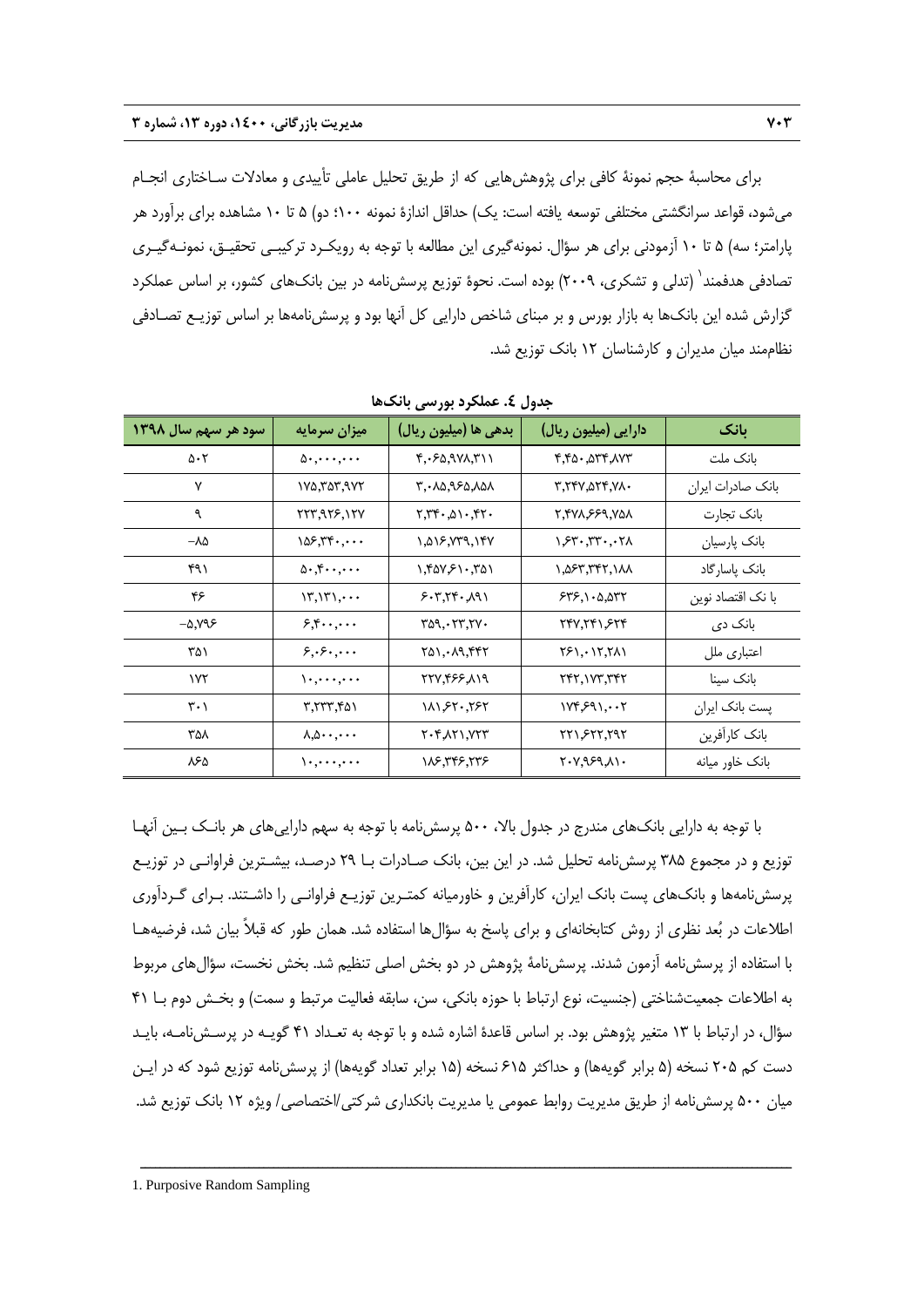| ۔ رت                           |            | - 27                                                   |
|--------------------------------|------------|--------------------------------------------------------|
| مقدار ألفاي كرونباخ            | تعداد پرسش | <b>ابعاد بررسی شده</b>                                 |
|                                |            | متغيرهاي مستقل                                         |
| .15V.                          | ٣          | $\langle \mathrm{ST} \rangle$ استراتژی                 |
| $\cdot/\lambda\cdot\mathsf{Y}$ | ۲          | $\mathrm{^{7}(MO)}$ بازارگرایی و تمرکز بر بازار سازمان |
| $\cdot$ / $\vee\tau\wedge$     | ۲          | $\mathrm{^{v}(BA)}$ تحلیل استراتژیک برند و تحقیق بازار |
| $\cdot/\lambda$ Y $\lambda$    | ۵          | $^\ast$ (OC) فرهنگ سازمانی                             |
| .1540                          | ۲          | مديريت ارتباط با ذي نفعان (SM) <sup>ه</sup>            |
| $\cdot$ / $\gamma$ ۴۹          | ٣          | زیرساختها و ساختار سازمانی (INF) <sup>ء</sup>          |
| $\cdot/\gamma \cdot$ 9         | ٣          | شایستگیها و قابلیتهای سازمانی (CAP)                    |
| $\cdot/\Upsilon \cdot \Lambda$ | ۲          | نظام مدیریت سرمایههای انسانی (HC)                      |
|                                |            | متغيرهاي وابسته                                        |
| $\cdot/\lambda$ ۶۷             | ۴          | $^{\backprime\!}$ (BP) شخصیت برند                      |
| .709                           | ۴          | $\lq\lq$ ''(BI) هويت بصرى                              |
| $\cdot/\lambda$ ۳.             | ۴          | $\mathrm{^{11}(BC)}$ ارتباطات برند                     |
| $\cdot/\lambda$ ۴ $\lambda$    | ۴          | $\mathrm{^{17}(BR)}$ شهرت برند                         |
| .188                           | ٣          | $\mathrm{H}^{\mathrm{ur}}(\mathrm{BV})$ ارزش پیشنهادی  |
| ۱۶۱۵.                          | ۱۹         | کل پرسشنامه هویت برند سازمانی (BID) <sup>۱۴</sup>      |

**جدول .5 پايايي پرسشنامه مدلسازي معادلات ساختاري** 

طراحي سؤالهاي پرسشنامه، بر اساس منابع گوناگون بود و تحليل كيفي محتوا در قالب 13 مقوله و 41 زيرمقولـه بر اساس مطالعة دانشگر و همكاران انجام شد. بهمنظور شناسايي مؤلفهها و همچنين وضـعيت عوامـل تأثيرگـذار بـر آن، تمامي مقولههاي شناسايي شده با ادبيات مقايسه شدند و در مواردي كه ادبيات در اختيار محقق بود، گويههاي متناسب با ادبيات استفاده شد. استفاده از پرسشنامه بهدليل شناسايي شبكة روابط و تعاملات و تأييد يافتههاي تحقيق در جامعـهاي

- 2. Market Orientation
- 3. Brand Analyses
- 4. Organization Culture
- 5. Stakeholder Management
- 6. Infrastructure
- 7. Capability
- 8. Human Capacity
- 9. Brand Personality
- 10. Brand Visual Identity
- 11. Brand Communication
- 12. Brand Reputation
- 13. Brand Value Preposition 14. Brand Identity Diagram

<sup>1.</sup> Strategy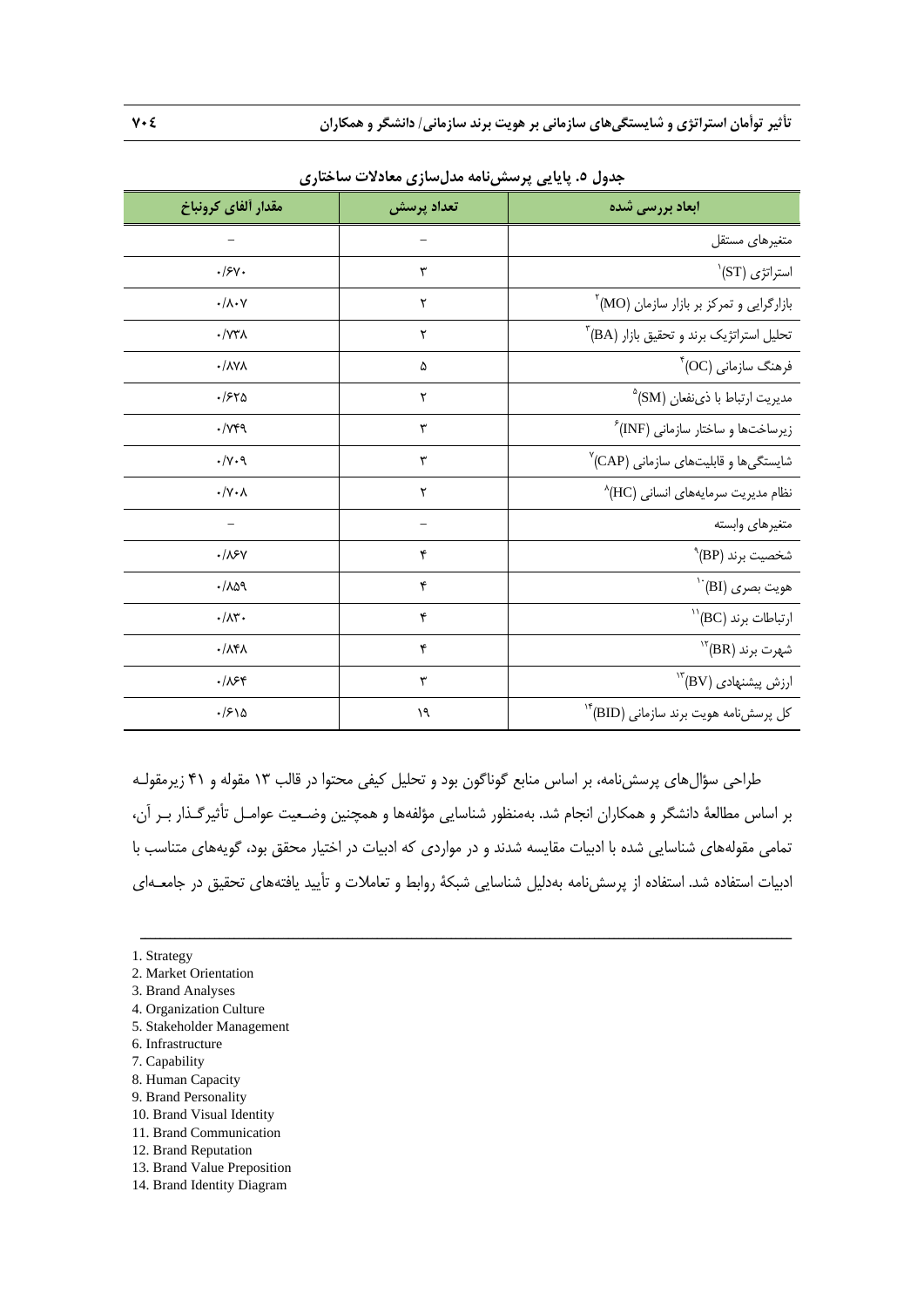بزرگتر بود. براي ارزيابي اعتبار پرسش نامه، از تحليل محتوا` و روايي سازه استفاده شد. قلمرو موضوعي پژوهش در حوزهٔ بازاري در صنعت بانكي و قلمرو مكاني آن، همة بانكهاي دولتي و خصوصي استان تهران (شعب و ستاد) بود. بازة زماني پژوهش نيز مقطعي بود و از آذر 1397 تا ارديبهشت 1398 به طول انجاميد. در مرحلة تحليل محتـوا، 9 تـن از خبرگـان، شامل 2 استاد دانشگاه و آشنا به حوزة مديريت بازرگاني و 7 مدير شبكة بانكي پرسشنامه را بررسي و روايي آن را تأييـد كردند. در روايي سازه از تحليل عاملي اكتشافي و تأييـدي اسـتفاده شـد. بخـش توصـيفي نيـز بـا اسـتفاده از نـرمافـزار اسپياساس انجام گرفت. براي بررسـي نرمـال بـودن توزيـع دادههـا از آزمـون كولمـوگروف ـ اسـميرنف و در بخـش استنباطي پژوهش نيز از روش معادلات ساختاري در نرمافزار ليزرل استفاده شد. در نهايت، سنجش پايايي نيز با اسـتفاده از روش آلفاي كرونباخ<sup>؟</sup> بررسي شد (سرمد و همكاران، ١٣٩١: ١٤٩هـ-١٤٧٢؛ مؤمني و قيومي، ١٣٨۶). از آنجا كه همهٔ اعداد بزرگتر از 0/6 بهدست آمد، پايايي پرسشنامه به تأييد رسيد و توزيع پرسشنامه براي تكميل نهايي در كل شبكه بانكي مورد بررسي صورت گرفت.

### **يافتههاي پژوهش**

ويژگيهاي جميعت شناختي آزمودنيها در جدول 6 ارائه شده است. اغلب آزمودنيها در ردة سني 36 تا 40 سـال بودنـد. در خصوص تجربة كاري نيز، آزمودنيهاي با سابقة كاري 11 تا 15 سال با 48درصد بيشترين فراواني را داشتند.

| درصد                         | تعداد | بازه                | متغير توصيفي |
|------------------------------|-------|---------------------|--------------|
| $\mathbf{y}/\mathbf{y}$      | ۱۴    | ۲۴ و کمتر از ۲۴ سال |              |
| $\lambda/\tilde{r}$          | ٣٢    | ۲۵ تا ۳۰ سال        |              |
| $\frac{5}{10}$               | ٨٧    | ۳۱ تا ۳۵ سال        |              |
| $\Upsilon \gamma / \Upsilon$ | 117   | $Y - UY$ ۶          | سن           |
| $\mathsf{Y}\mathsf{Y}$       | ٩٣    | ۴۵ تا ۴۵            |              |
| 11/9                         | ۴۶    | بیشتر از ۴۶ سال     |              |
| $\mathcal{N}$                | ۵۳    | ۱ تا ۵ سال          |              |
| ۲۵                           | ٩λ    | ۶ تا ۱۰ سال         |              |
| ۴۸                           | ۱۸۶   | ۱۱ تا ۱۵ سال        | تجربه كارى   |
| $\mathcal{N}$                | ۴۸    | بیشتر از ۱۶ سال     |              |

**جدول .6 اطلاعات جمعيت شناختي آزمودنيها** 

### **تحليل عاملي اكتشافي**

در ابتدا، برای کفایت نمونهگیری شاخص، آزمون KMO<sup>"</sup> اجرا شد و ۸۵۳'۰ بهدست آمد (بـزرگ<code>تـر</code> از ۰/۶) کـه کفایـت

<sup>1.</sup> Content validity

<sup>2.</sup> Cronbach's Alpha

<sup>3.</sup> Kaiser-Meyer-Olkin Measure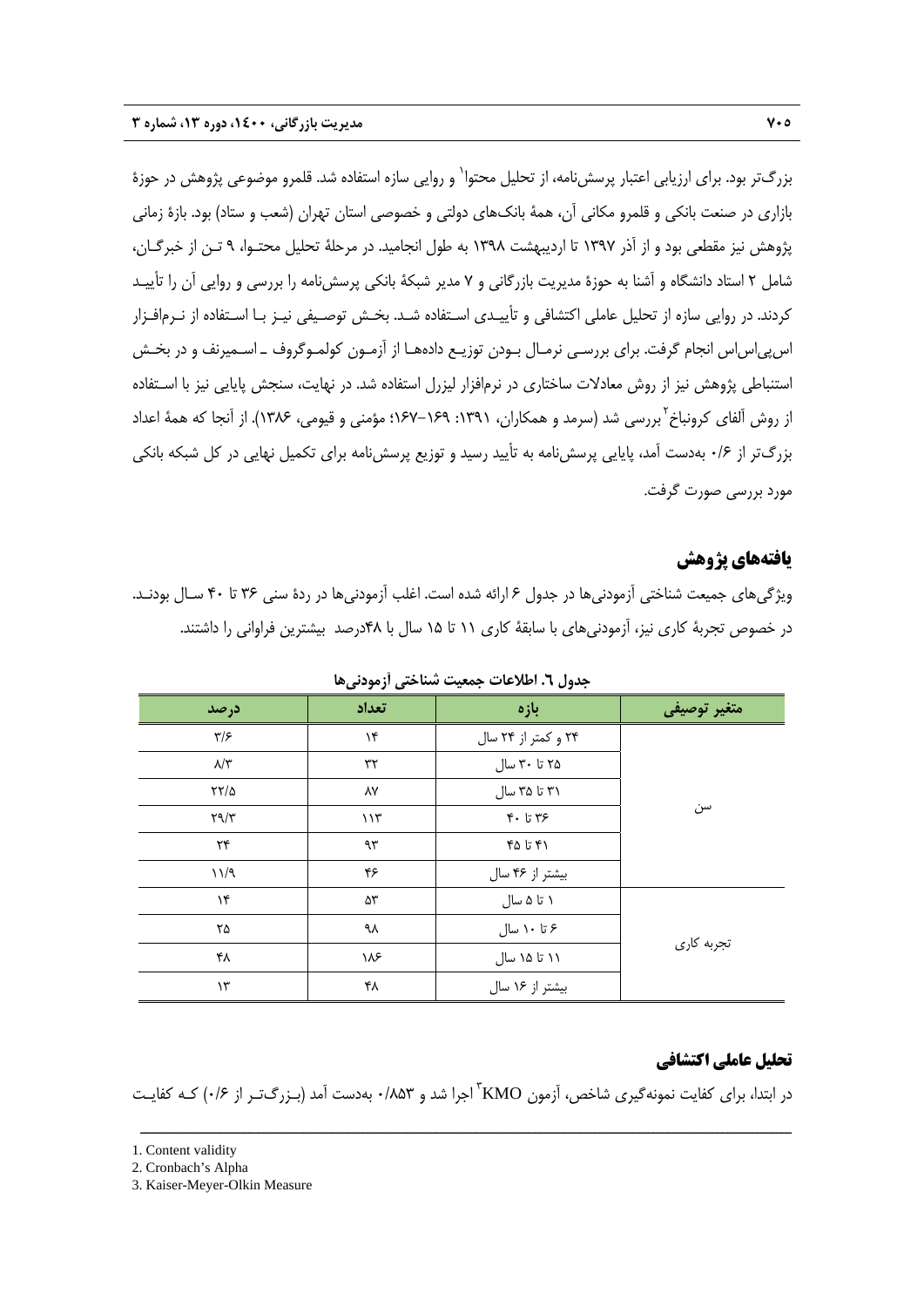**تأثير توأمان استراتژي و شايستگيهاي سازماني بر هويت برند سازماني/ دانشگر و همكاران 706** 

نمونهگيري را نشان ميدهد. از سوي ديگر، با توجه به اينكه مقدار sig آزمون بارتلت كوچكتر از 5 درصد است، ميتوان گفت تحليل عاملي براي شناسايي ساختار (مدل عاملي) مناسب است.

در مرحلهٔ بعد، اشتراک اولیه` و اشتراک استخراجی<sup>۲</sup> بررسی شد که همه مقادیر مربوط به اشتراک استخراجی بیشـتر از 0/5 بود و نيازي به حذف متغير با اشتراك استخراجي يا ايجاد عامل جديد نبود. در جدول ،7 مقادير ويژه و عواملي كـه در مطالعه باقي ماندند نشان داده شده است.

|                                                 | <b>Rotation Sums of Squared</b><br>Loadings |                         | <b>Extraction Sums of Squared</b><br><b>Loadings</b> |                         |                     |                          | <b>Initial Eigenvalues</b>           |              |               |
|-------------------------------------------------|---------------------------------------------|-------------------------|------------------------------------------------------|-------------------------|---------------------|--------------------------|--------------------------------------|--------------|---------------|
| واريانس تجمعي                                   | درصد واريانس                                | ارزش ویژه               | واريانس تجمعي                                        | درصد واريانس            | ارزش ویژه           | واريانس<br>تجمعي         | درصد واريانس                         | ارزش ويژه    | مؤلفهها       |
| $Y - \Lambda Y$                                 | $Y - \sqrt{5}Y$                             | $\mathbf{r}/\mathbf{r}$ | 449.5                                                | 499.5                   | 5/2V                | 499.5                    | $\mathbf{y}(\mathbf{y}, \mathbf{y})$ | 5/0.00       | شهرت برند     |
| $\mathbf{Y} \wedge \mathbf{Y} \cdot \mathbf{Y}$ | $\lambda/\gamma$ ۴.                         | $\frac{8}{2}$           | ۵λ/۴λΥ                                               | <b>TY/AAT</b>           | $\frac{9}{2}$       | <b>QA/FAY</b>            | <b>TY/WY</b>                         | $Y/\Delta Y$ | شخصيت برند    |
| $\Delta \Upsilon / \Upsilon \Upsilon$           | $\mathcal{N}(\mathcal{K})$                  | Y/YY                    | 55/901                                               | $\lambda$ /۴۶۳          | $\frac{1}{2}$       | 55/901                   | $\lambda$ /۴۶۳                       | $\sqrt{5.1}$ | ارتباطات برند |
| $5V/\cdot$ $\lambda$                            | Y/YQF                                       | $Y/\mathcal{F}Y$        | YY/YYQ                                               | 5/N <sub>AA</sub>       | $1/\tau q$          | YY/YYQ                   | $Y/Y\Lambda\Lambda$                  | $1/\tau q$ . | ارزش پیشنهادی |
| $V$ $\lambda/\lambda\Delta$                     | 11/177                                      | Y/YY                    | $V$ $\lambda/\lambda\Delta$                          | $\Delta/\lambda\lambda$ | $\cdot$ /9 $\gamma$ | $V\Lambda/\Lambda\Delta$ | $\Delta/\lambda\lambda$              | 1/29Y        | هويت بصرى     |

**جدول .7 كل واريانس تبيين شده «هويت برند سازماني»** 

اين 5 عامل مقادير ويژة بزرگتر از 1 داشتند و در تحليل باقي ماندند. اين جـدول بيـان مـيكنـد كـه سـؤالهـاي پرسشنامه براي 5 عامل با واريانس كل تبيين شده بيش از 78/85درصد، قادر به سنجش «هويت برند سازماني» اسـت. اين امر نشاندهندة روايي سازه مناسب سؤالهاي پرسشنامه است.

مطابق جدول ،7 عامل اول، يعني شهرت برند 20/16درصد، عامل دوم يا شخصيت برنـد 18/74درصـد، ارتباطـات برند 14/31درصد، ارزش پيشنهادي 13/79درصد و عامل پنجم يا هويت بصري 11/83درصـد از واريـانس هويـت برنـد سازماني را تبيين ميكند كه در واقع نشاندهندة ميزان اهميت عاملها در تشكيل سازة «هويت برند سازماني» است.

با توجه به نتايج جدول، ميتوان گفت كه عوامل مؤثر بر هويت برند سازماني در 5 گروه طبقهبندي ميشوند كه اين گروهها با توجه به مقدار كل واريانس تبديل شده (78/85درصد) هويت برند سازماني را بررسي ميكنند.

گويههاي 1BI و 2BI ميتوانستند در عامل اول نيز قرار بگيرند؛ اما محققان پس از مرور پيشينه ترجيح دادنـد ايـن دو گويه را در گروه پنجم قرار دهند. بنابراين اگرچه مقدار بار عاملي هر دو متغير بيشتر از 0/3 بود، ابتدا به ادبيات نظـري رجوع كرديم و بدون توجه به مقدار بيشتر متغير، گروهي را مبناي عاملبندي قرار داديم كه در ادبيـات نظـري بـراي آن دسته از متغيرها در نظر گرفته شده بود.

<sup>1.</sup> Initial

<sup>2.</sup> Extraction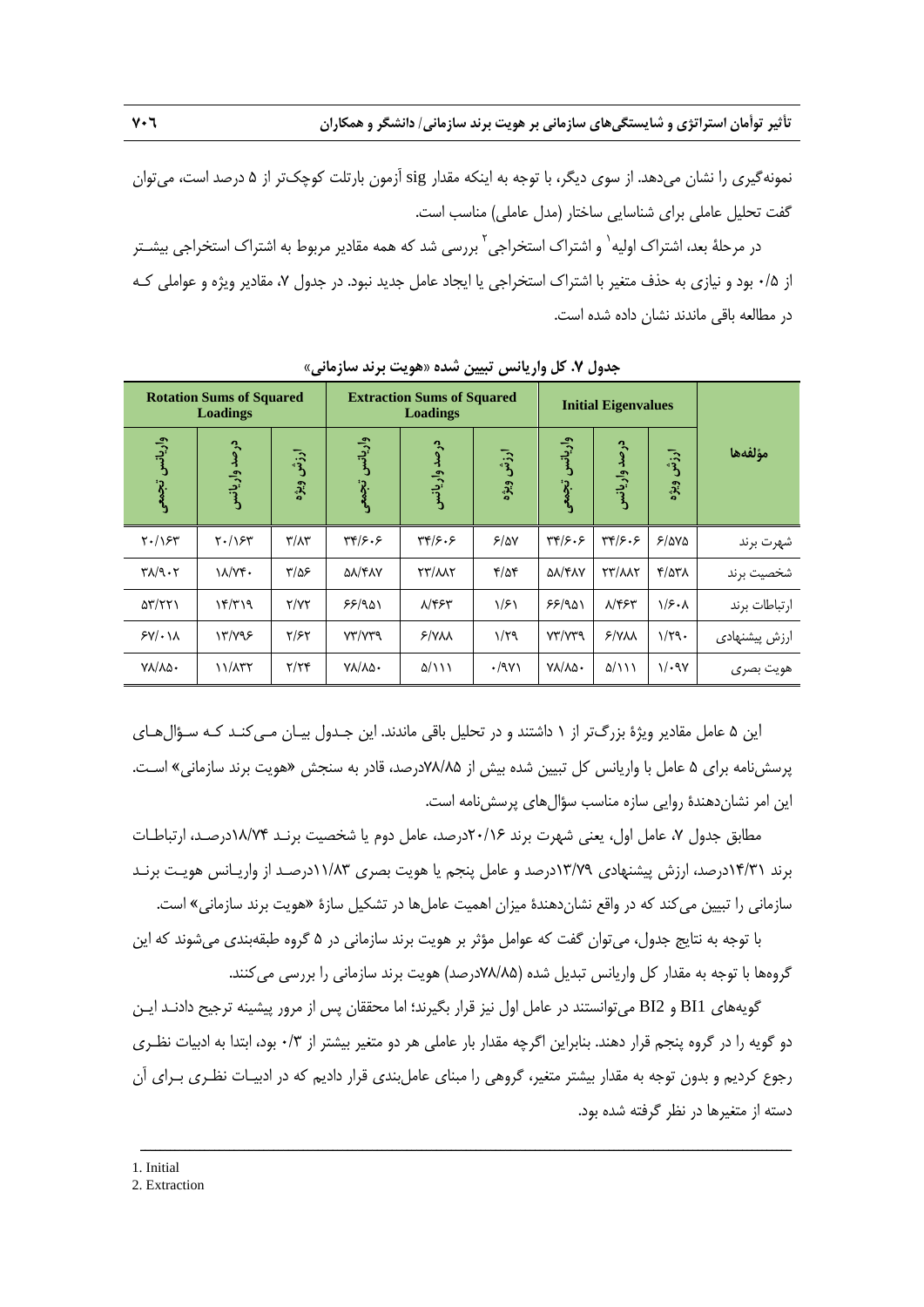| ر ت<br>◢<br>. ر پ<br>. U<br>$3.5$ M $.3$<br>اجزا |                                |                           |                                    |                                |                 |  |  |  |
|--------------------------------------------------|--------------------------------|---------------------------|------------------------------------|--------------------------------|-----------------|--|--|--|
| هويت بصري                                        | ارزش پیشنهادی                  | ارتباطات برند             | شخصيت برند                         | شهرت برند                      | عاملی           |  |  |  |
| $\cdot/\cdot\Delta f$                            | $\cdot$ /٢٢٢                   | $\cdot$ /٣ $\Lambda$ ٩    | $\cdot/\Lambda$ ۳.                 | $\cdot/\cdot\cdot$             | BP1             |  |  |  |
| $-\cdot/\tau$ ۴۱                                 | $\cdot$ /\YY                   | $\cdot/\iota$             | $\cdot/\Lambda$ ۴۲                 | $\cdot/\cdot$ ۴۷               | BP <sub>2</sub> |  |  |  |
| $\cdot/\cdot \tau$                               | $\cdot/\lambda_{\mathfrak{h}}$ | $\cdot$ /٢٣٣              | $\cdot / \lambda \Delta \Delta$    | $\cdot/\cdot \wedge$ ٩         | BP3             |  |  |  |
| . / . 85                                         | .79.                           | $\cdot$ /٣ $\wedge$ ٢     | $\cdot$ /YAY                       | $-\cdot/\cdot\tau$             | BP4             |  |  |  |
| $\cdot$ /۵۷۷                                     | .199                           | $-\cdot/\gamma \cdot$     | $-\cdot/\cdot\Delta\Lambda$        | $\cdot$ /۶۰۷                   | BI1             |  |  |  |
| .1091                                            | $\cdot/\cdot\wedge\uparrow$    | $-\cdot/\gamma$ ۴۴        | $-\cdot/\cdot$ 98                  | $\cdot/\mathfrak{s}\cdot\cdot$ | BI <sub>2</sub> |  |  |  |
| $\cdot/\forall\lambda\Upsilon$                   | $\cdot/\cdot\mathsf{r}\Delta$  | $\boldsymbol{\cdot}$ /۲۳۷ | $-\cdot/\gamma$                    | $\cdot$ /۲۷۶                   | BI3             |  |  |  |
| $\cdot/\lambda\gamma$                            | .4.1                           | $-\cdot/\cdot\lambda$     | $\cdot/\cdot \wedge$ ٩             | $\cdot/\sqrt{2}$ .             | BI4             |  |  |  |
| . / . 5V                                         | $\cdot/\lambda$                | $\cdot$ /<br>$\sqrt{10}$  | $\cdot/\uparrow\downarrow\uparrow$ | .4.4                           | BC1             |  |  |  |
| $\cdot/\cdot$ ۲۲                                 | .188                           | $\cdot/\Lambda$ ۳.        | $\cdot$ /٢۶Λ                       | $\cdot/\cdot$ ٢۶               | BC <sub>2</sub> |  |  |  |
| $-\cdot/\cdot$ ۴۷                                | $\cdot/\lambda$                | $\cdot/\gamma\Lambda f$   | $\cdot$ /۴۲۸                       | $\cdot/\cdot \wedge \curlyvee$ | BC <sub>3</sub> |  |  |  |
| $\cdot/\cdot\cdot$ ۴                             | $\cdot$ / $\gamma$ ۹۴          | .7014                     | $\cdot$ /۵۳۸                       | $\cdot/\lambda$ ۶              | BC4             |  |  |  |
| . / . 57                                         | $.$ / $.$ ۴۶                   | .11                       | $\cdot/\gamma\gamma\gamma$         | $\cdot/\lambda$                | BR1             |  |  |  |
| .1109                                            | $-\cdot/\cdot \cdot$           | $\cdot$ /11Y              | $\cdot/\cdot$ ۴۲                   | $\cdot/\lambda\gamma$          | BR <sub>2</sub> |  |  |  |
| $\cdot/\tau \cdot \Delta$                        | .711                           | $\cdot/\cdot\Lambda$ ۶    | $\cdot/\cdot$ ۴۱                   | $\cdot/\Lambda f$              | BR <sub>3</sub> |  |  |  |
| $\cdot/\gamma\gamma\gamma$                       | $\cdot/\wedge\cdot\vee$        | $-\cdot/\cdot\Delta r$    | $\cdot/\cdot$ ۳۲                   | $\cdot/\lambda\lambda\tau$     | BR4             |  |  |  |
| $\cdot/\cdot$ ٢٢                                 | .714                           | $\cdot$ /٢٣)              | $\cdot$ /٢٣۶                       | $.$ / $.$ ۶۸                   | BV1             |  |  |  |
| $\cdot/\cdot\tau$                                | $\cdot/\lambda$ 9)             | $\cdot/\gamma\delta$      | $\cdot$ /٢٢٣                       | $\cdot/\cdot$ ۴                | BV <sub>2</sub> |  |  |  |
| .44                                              | .188                           | $\cdot/\lambda$           | $\cdot/\lambda$ .                  | $\cdot/\iota\iota\tau$         | BV3             |  |  |  |

**جدول .8 ماتريس چرخش يافته اجزاي هويت برند سازماني**

### **بررسي نرمال بودن توزيع نمونه آماري موردمطالعه**

براي بررسي نرمال بودن توزيع عوامل تشكيلدهنده مدل، از آزمون كولمـوگروف ـ اسـميرنوف اسـتفاده شـد (مـؤمني و قيومي، 1386). نتايج بررسي فرضيهها در جدول 9 درج شده است. در اين جدول، به ترتيـب تعـداد دادههـا، پارامترهـاي مدنظر در بررسي وجود توزيع (مانند ميانگين و انحراف معيار در توزيـع نرمـال)، قـدرمطلق بيشـترين انحـراف، بيشـترين انحراف مثبت، بيشترين انحراف منفي، مقدار آماره Z و مقدار عدد معناداري (sig (مشخص شده اسـت. از آنجـا كـه عـدد معناداري بيشتر از 5 درصد بهدست آمده است فرضية صفر پذيرفته ميشود و ميتوان گفت توزيع دادهها نرمال است.

پس از بررسي نرمال بودن توزيع آماري، با استفاده از مدلسازي معادلات ساختاري در نسخة 8/80 نرمافزار ليـزرل ابتدا براي هر يك از ابعاد مدل، رابطه گويهها با متغيرهاي مكنون از طريق تحليل عـاملي تأييـدي در قالـب مـدلهـاي اندازهگيري بررسي شد. با توجه به اينكه متغير هويت برند سازماني زيربعدهايي را نيز دربرميگيـرد، بايـد تحليـل عـاملي تأييدي اجرا شود.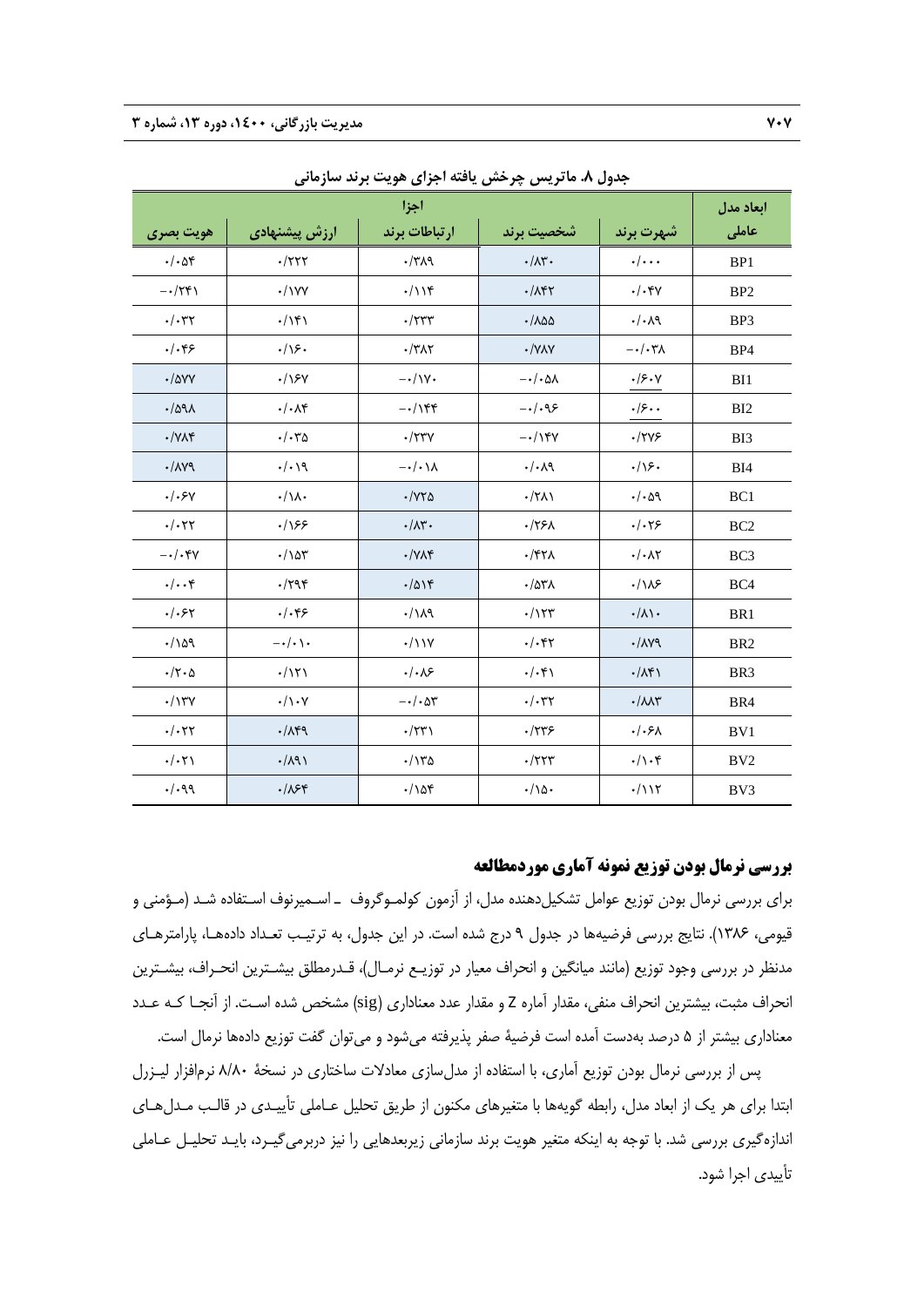| هويت برند سازماني                              | نظام<br>مدیریت سرمایههای<br>انسانی | شایستگیها و قابلیتهای<br>سازمانى | زيرساختھا و ساختار<br>سازمانی | مدیریت ارتباط با ذی نفعان | فرهنگ سازمانی     | تحلیل استراتژیک برند<br>تحقيق بازار<br>$\bullet$ | بازار گرایی و تمرکز بر بازار<br>سازمان | استراتژی                  |              | أزمون كولموگروف ـ اسميرنوف                |
|------------------------------------------------|------------------------------------|----------------------------------|-------------------------------|---------------------------|-------------------|--------------------------------------------------|----------------------------------------|---------------------------|--------------|-------------------------------------------|
| $\mathbf{r}/\mathbf{r}$                        | Y/YYY                              | ٣/۶٢۶٨                           | $\frac{8}{1000}$              | ۳/۴۶۶۲                    | ٢/٥٢٨٣            | ٣/۶٨۵٧                                           | $\mathbf{r}/\cdot \mathbf{r}$          | ۳/۵۴۸                     | ميانگين      | یارامترهای نرمال                          |
| $\cdot$ / $\vee$ $\forall$ $\forall$ $\forall$ | ./AYQQY                            | ۰/۸۳۳۴۲                          | $.$ /947 $V$                  | ·/ATYSA                   | .7984.9           | $\cdot$ /943                                     | $1/\cdot\Delta\mathcal{F}\Delta$       | $\cdot$ / $V$ $V$ $V$ $V$ | انحراف معيار |                                           |
| $\cdot/\iota$                                  | $. / .$ ۴۱                         | .199                             | $\cdot/\rightarrow$           | .114                      | $./-$ ۶۲          | $\cdot/\iota$                                    | $\cdot/\lambda$ ۹                      | $\cdot/\lambda\lambda$    | Absolute     |                                           |
| $\cdot/\iota$                                  | $\cdot/\cdot$ ۳۴                   | $\cdot/\Upsilon$                 | $\cdot/\iota$                 | .114                      | .  .5             | $\cdot/\cdot$ ۹                                  | $\cdot/\gamma$                         | $\cdot/\mathcal{U}$       | Positive     | <b>Most Extreme</b><br><b>Differences</b> |
| $-\cdot/\cdot\sqrt{2}$                         | $-\cdot/\cdot$ ۴۱                  | $-\cdot/\sqrt{2}$                | $-\cdot/\cdot\sqrt{2}$        | $-\cdot/\right.$          | $-\cdot/\cdot$ ۶۲ | $-\cdot/\iota$                                   | $-\cdot/\lambda$ ۹                     | $-\cdot/\cdot\lambda$ ۴   | Negative     |                                           |
| 1/189                                          | ۶۶۴.                               | 1/201                            | $\gamma/\tau\gamma$           | .1959                     | $1/\Delta\Lambda$ | $\cdot/\lambda$ ۳۴                               | $\cdot$ /۶۷۹                           | ۶۶۴.                      |              | Kolmogorov-Smirnov Z                      |
| $. / \backslash . Q$                           | .1199                              | $\cdot$ /۲۲۵                     | $./-9\lambda$                 | $\cdot$ /۳۷)              | $. / . \lambda$ ۶ | $\cdot$ /ava                                     | $\cdot$ / $\gamma$ ۴۶                  | $\cdot$ /YSq              |              | Asymp. Sig. (2-tailed)                    |

 **<sup>1</sup> جدول .9 نتايج آزمون كولموگروف ـ اسميرنوف براي بررسي ادعاي نرمال بودن توزيع پرسشنامهها**



**شكل .3 مدل اعداد معناداري هويت برند سازماني** 

مدل اندازهگيري ساير ابعاد مدل نهايي، در قالب تحليل مسير بررسي شده است. مدل مفهومي اندازهگيـري هويـت برند سازماني با 19 گويه كه رابطة بين متغير مكنون مرتبه بالاتر، متغيرهاي مكنون مرتبة پايينتر و متغيرهاي مشاهدهگر

ــــــــــــــــــــــــــــــــــــــــــــــــــــــــــــــــــــــــــــــــــــــــــــــــــــــــــــــــــــــــــــــــــــ

1. One-Sample Kolmogorov-Smirnov Test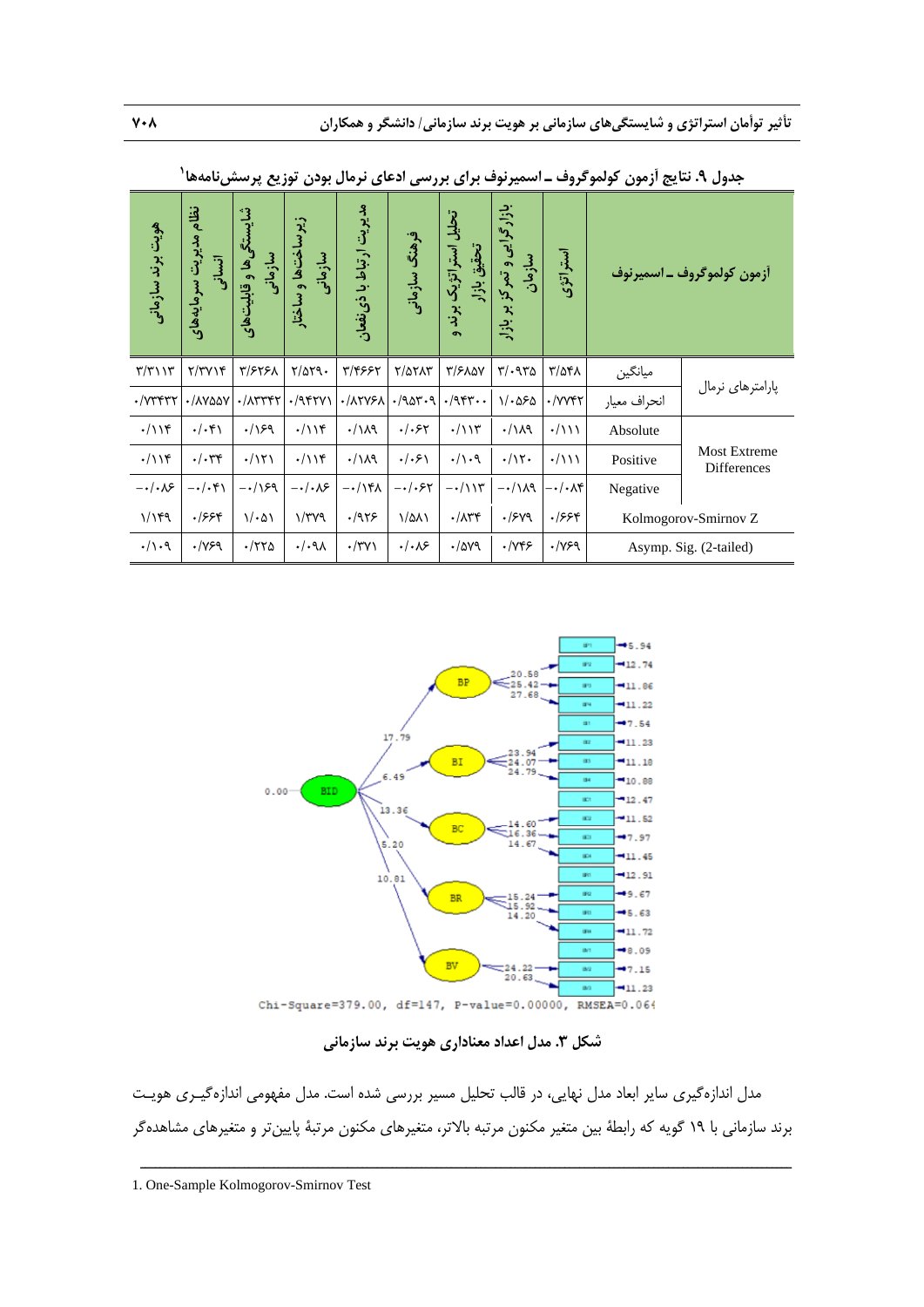را نشان ميدهد، در شكل 3 مشاهده ميشود. در فرضية اول پژوهش، متغيرهاي مكنون مرتبة پايينتـر شخصـيت برنـد، هويت بصري، ارتباطات برند، شهرت برند و ارزش پيشنهادي، متغير مكنون مرتبة بالاتر «هويت برند سازماني» را تبيـين ميكنند. همانطور كه در شكل 3 مشاهده ميشود، كليه اعداد معناداري مربوط به گويههاي مـدل انـدازهگيـري معنـادار شدهاند؛ زيرا عدد معناداري آنها بزرگتر از 1/96 است. در نتيجه فرضية اول تأييد ميشـود. شـاخصهـاي تناسـب مـدل حاكي از آن است كه مدل از نظر شاخصهاي تناسب و برازش در وضعيت خوبي قرار دارد؛ زيرا نسبت كـايدو بـر درجـة df/ ( آن برابر 2/49 و كمتر از 3 است و مقدار ميانگين مجذور خطاها (RMSEA (نيز 0/064 بهدست آمده كه <sup>2</sup> آزادي ( χ از مقدار مجاز 0/1 كمتر است. از اين رو، به اصلاحات چنداني نياز ندارد. مقدار value-P كمتـر از ،0/05 مقـدار مطلـوب شاخص خوبي تناسب برازش (GFI (در اين مدل 0/96 (بيشـتر از 0/9) و شـاخص خـوبي تناسـب بـرازش تعـديلشـده (AGFI (نيز برابر با 0/92 (بيشتر از 0//9) است.



**شكل .4 مدل تخمين استاندارد هويت برند سازماني** 

بر اساس نتايج مشخص در شكل ،4 در مدل اندازهگيري بهدستآمده هر يك از گويهها به اين ترتيب مدل را تبيين مي كنند: ١. ارتباطات برند (بار عاملي ٩١/٠)؛ ٢. شخصيت برند (بار عاملي ٠/٨٨)؛ ارزش پيشنهادي (بار عـاملي ٠/٥٩)؛ ۴. هويت بصري (بار عاملي ١٣۶)؛ ۵. شهرت برند (بار عاملي ١٣٠٠).

### **تحليل مسير مدل**

همان طور كه پيش از اين بيان شد، مدل هويت برند سازماني زيربعدهايي را نيز دربرميگيرد و به تحليل عاملي تأييـدي نياز دارد. ساير ابعاد مدل نهايي، در قالب تحليل مسير با استفاده از نرمافـزار ليـزرل بررسـي شـدند. بـراي بررسـي مـدل پژوهش، مدل ساختاري در قالب فرضيههاي اصلي پژوهش آزمون شد كه نتايج آن در شكل 5 مشاهده ميشود.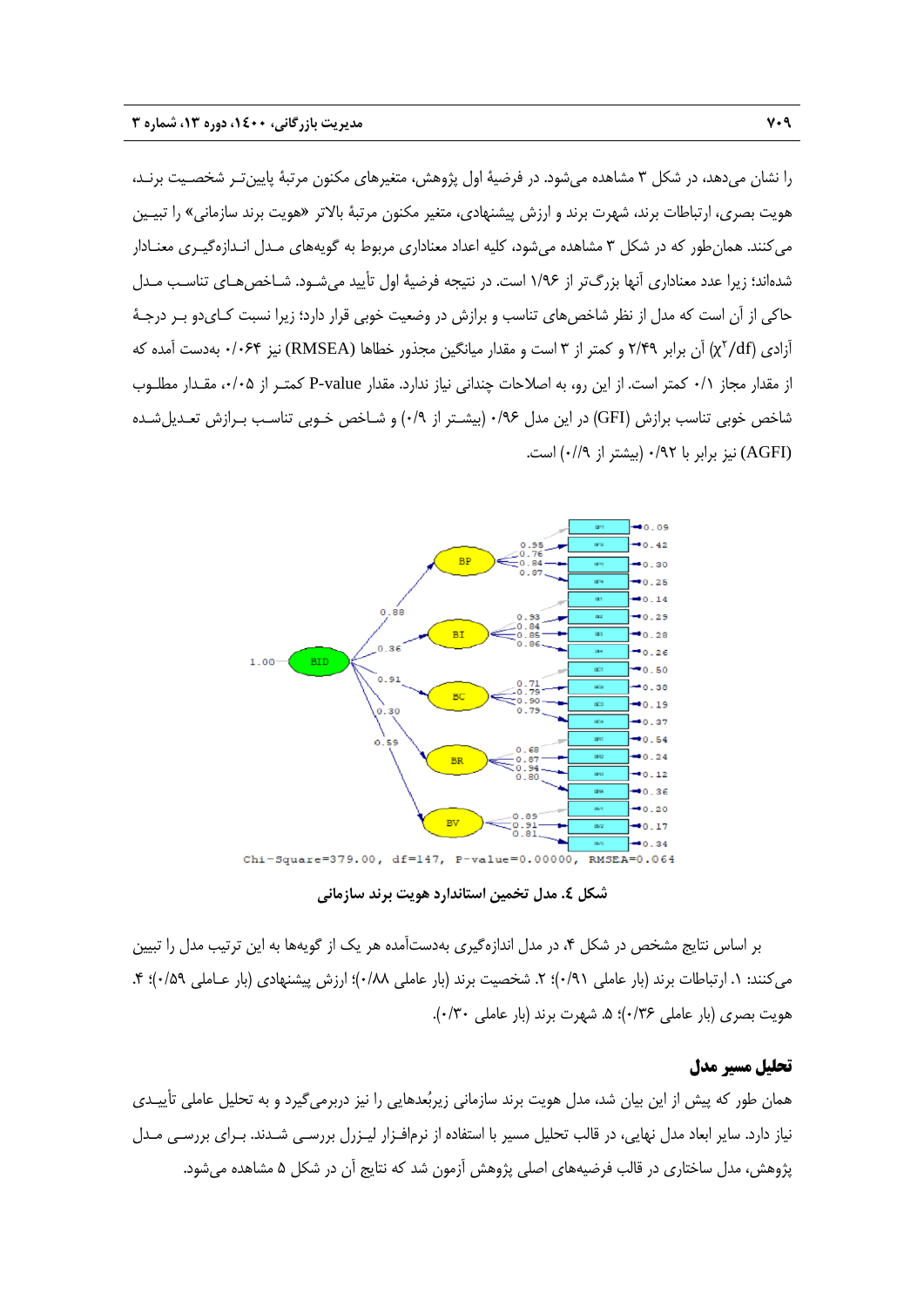

**شكل .5 اعداد معناداري كل مدل**

شاخصهاي تناسب مدل حاكي از آن است كه مدل از نظر شاخصهاي تناسب و بـرازش در وضـعيت خـوبي قـرار دارد؛ زيرا نسبت كايدو بر درجه آزادي آن 2/91 و كمتر از 3 است. مقدار RMSEA نيز برابر با 0/073 و كمتر از مقـدار مجاز 0/1 است، از اين رو به اصلاحات چنداني نياز ندارد. مقـدار value-P كمتـر از ،0/05 مقـدار GFI 0/94) بيشـتر از 0/9) و مقدار AGFI برابر با 0/91 (بيشتر از 0/9) است.

### **نتايج فرضيهها**

در اين بخش، نتايج فرضيههاي تحقيق كه بهطور كلي تأثيرگذاري عوامل پيشايند هويت برنـد شـركتي بـر هويـت برنـد شركتي را بررسي ميكنند، ارائه شده است.

| نتيجه أزمون | عدد معناداری<br>(T-value)  | فرضيه                                                                                  |
|-------------|----------------------------|----------------------------------------------------------------------------------------|
| پذيرش فرضيه | $\Delta/\Upsilon$ .        | استراتژی بر هویت برند سازمانی تأثیر مثبت و معناداری میگذارد.                           |
| پذيرش فرضيه | f/ff                       | شایستگیها و قابلیتهای سازمانی بر هویت برند سازمانی تأثیر مثبت و معناداری میگذارد.      |
| پذيرش فرضيه | $\Delta$ /9 $\gamma$       | بازارگرایی و تمرکز بر بازار سازمان بر هویت برند سازمانی تأثیر مثبت و معناداری میگذارد. |
| پذيرش فرضيه | $\frac{1}{2}$              | تحلیل استراتژیک برند و تحقیق بازار بر هویت برند سازمانی تأثیر مثبت و معناداری میگذارد. |
| پذيرش فرضيه | $f/\gamma$                 | فرهنگ سازمانی بر هویت برند سازمانی تأثیر مثبت و معناداری میگذارد.                      |
| پذيرش فرضيه | f/ff                       | مدیریت ارتباط با ذی نفعان بر هویت برند سازمانی تأثیر مثبت و معناداری میگذارد.          |
| پذيرش فرضيه | $\Delta/\mathfrak{f}$ )    | زیرساختها و ساختار سازمانی بر هویت برند سازمانی تأثیر مثبت و معناداری میگذارد.         |
| پذيرش فرضيه | $\Upsilon/\Lambda\Upsilon$ | نظام مدیریت سرمایههای انسانی بر هویت برند سازمانی تأثیر مثبت و معناداری میگذارد.       |

**جدول .10 نتايج بررسي فرضيههاي پژوهش**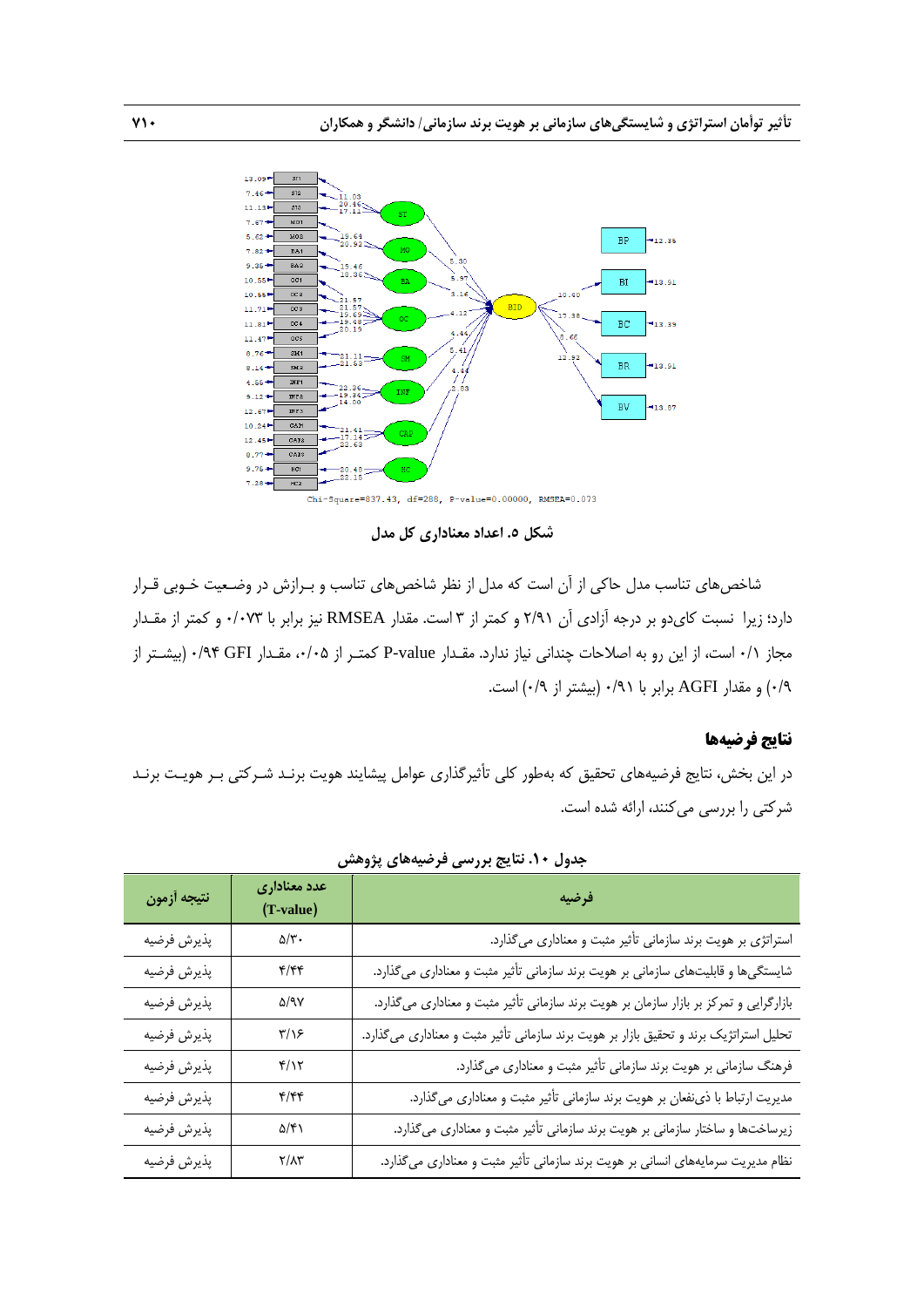

شكل 6 مدل استاندارد تخمين كل مدل را نشان ميدهد.

Chi-Square=837.43, df=288, P-value=0.00000, RMSEA=0.073

**شكل .6 تخمين استاندارد كل مدل** 

جدول 11 ضريب مسير و ضريب تعيين زيربعدهاي مدل بر يكديگر را كه فرضيههاي آنها تأييد شـده اسـت، نشـان مىدهد.

| ضريب تعيين          | ضريب مسير           | شدت اثر ابعاد مدل بر یکدیگر                             | شماره فرضيه |
|---------------------|---------------------|---------------------------------------------------------|-------------|
| $\frac{1}{2}$ 1.119 | $\cdot$ /٣٣         | استراتژی بر هویت برند سازمانی                           |             |
| 7.17/59             | $\cdot$ /۳ $\gamma$ | شایستگیها و قابلیتهای سازمانی بر هویت برند سازمانی      | ٢           |
| 7.5/70              | .180                | بازارگرایی و تمرکز بر بازار سازمان بر هویت برند سازمانی | ٣           |
| 7.8151              | .19                 | تحلیل استراتژیک برند و تحقیق بازار بر هویت برند سازمانی | ۴           |
| 7.777               | $\cdot/\lambda$     | فرهنگ سازمانی بر هویت برند سازمانی                      | ۵           |
| 7.1                 | .179                | مدیریت ارتباط با ذی نفعان بر هویت برند سازمانی          | ۶           |
| 757/78              | $\cdot/\lambda$     | زیرساختها و ساختار سازمانی بر هویت برند سازمانی         | ٧           |
| Xf/Xf               | $\cdot$ /۲۲         | نظام مدیریت سرمایههای انسانی بر هویت برند سازمانی       | ٨           |

**جدول .11 ضريب مسير و ضريب تعيين ابعاد مدل بر يكديگر** 

با توجه نتايج، در سطح اطمينان 95درصد، همة متغيرهاي مستقل با ضريب مسير و ضـريب تعيـين بـهدسـتآمـده (جدول 11) بر متغير هويت برند سازماني اثر مثبت و معناداري دارند.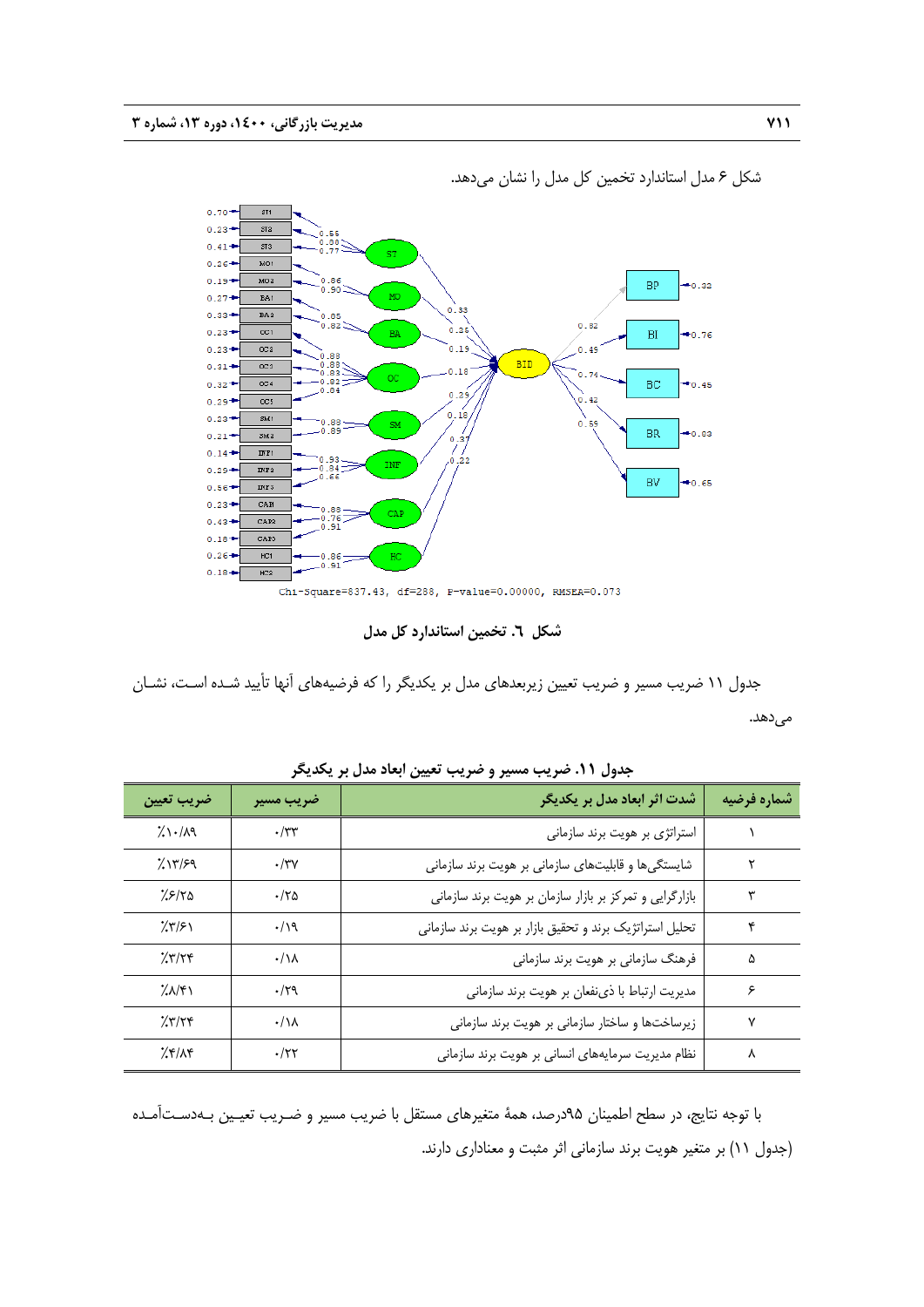### **نتيجهگيري و پيشنهادها**

يكي از اهداف اين پژوهش، شناسايي ابعاد سازة هويت برند شركتي بود كه از منابع كتابخانهاي مختلف، 5 بعد شناسـايي شد. پرسشنامة «هويت برند سازماني» بهكمك ادبيات نظري مشتمل بر 19 گويه و 5 بعـد تنظـيم شـد و بـا اسـتفاده از تحليل عاملي اكتشافي، سنجش روايي سازه در نرمافزار اسپياساس انجام گرفت. همچنين، با استفاده از تحليل عاملي، متغيرهاي اساسي براي تبيين الگوي همبستگي شناسايي شدند.

بر اساس خروجيهاي تحليل عاملي، عامل اول، يعني شـهرت برنـد 20/16درصـد، عامـل دوم يـا شخصـيت برنـد 18/74درصد، عامل سوم يا ارتباطات برند 14/31درصد، ارزش پيشنهادي 13/79درصد و عامل پنجم يـا هويـت بصـري 11/83درصد از واريانس هويت برند سازماني را تبيين ميكند كه در واقع نشاندهندة ميزان اهميت عاملهـا در تشـكيل سازة «هويت برند سازماني» است.

همچنين در اين پژوهش، هشت متغير تأثيرگذار بر هويت برند سازماني با مجموع وزن 54/17 درصـد در سـاخت و تعيين شكل هويت برند سازماني شناسايي شد كه در مقايسه با مدلهاي موجود،از لحاظ متغيرها جامعيت بيشـتري دارد و شدت تأثيرگذاري هر يك از اين متغيرها در جدول 11 قابل مشاهده است.

با توجه به آنچه بيان شد، در تحقيقات قبلي، فقط به مؤلفههاي هويت برند بهصورت عمومي اشاره شده است، حـال اينكه در پژوهش حاضر، علاوه بر شناسايي ابعاد هويت برند در محيط كاملاً بومي كشور، عوامل مؤثر بـر هويـت برنـد و ميزان تأثيرگذاري آنها در مدلي جامع در قالب تحليل مسير ترسيم شده است.

# **شناسايي ابعاد سازه هويت برند شركتي**

هويت برند بهعنوان يك سازه، داراي مؤلفهها و ابعاد متعددي است كه عبارتاند از:

**شخصيت برند:** شخصيت برند مجموعه ويژگيهاي انسانياي است كه به يك نام تجاري نسبت داده ميشود. كـاپفرر (1991) هويت برند را در منشوري شش وجهي ترسيم كرده است كه قسمت بالايي آن از طرف سازندگان برنـد طراحـي ميشود و شامل فيزيك برند (پيكره) و شخصيت برند است. دي چرنـاتوني (1999) برنـد را بـهعنـوان فـردي كـه داراي شخصيت است، معرفي ميكند. آكر (1996) نيز از چهار ديدگاه به تشريح هويت برند ميپردازد كه يكي از ابعاد چهارگانة آن برند بهعنوان يك فرد (شخصيت برند، برند ـ روابط مشتري) مورد توجه قرار ميگيرد. سـيلوريا و همكـارانش (2013) نيز وروديهاي مهم مديران براي هويت برند را ارزشها و شخصيت برند ميدانند.

**هويت بصري:** هويت بصري برند مجموعهاي از ساختارها و بايد و نبايدهاي بصري بر اساس هويت برند است. كلمـن و همكارانش (2011) هويت برند شركتي را ترسيم كردهاند كه يكي از 5 بعد مهم سازه هويت برند ارائه شده، هويت بصري برند است. بالمر و گراي (2003) نيز در مقاله خود به اهميت تبليغ و هويت بصري اشاره كردهاند. مدل تحقيـق باشـكوه و شكستهبند (1394) نيز به وجه هويت بصري برند مشتمل بر لوگو، تركيب رنگ، علائـم اختصـاري، تـايپوگرافي و شـعار اشاره دارد. از مجموعه ابعاد مرتبط با هويت بصري در محيط بانكداري شركتي در اين مدل ميتـوان بـه لوگـوي بانـك، طراحي شعب، نمادگرايي و شعار اشاره كرد.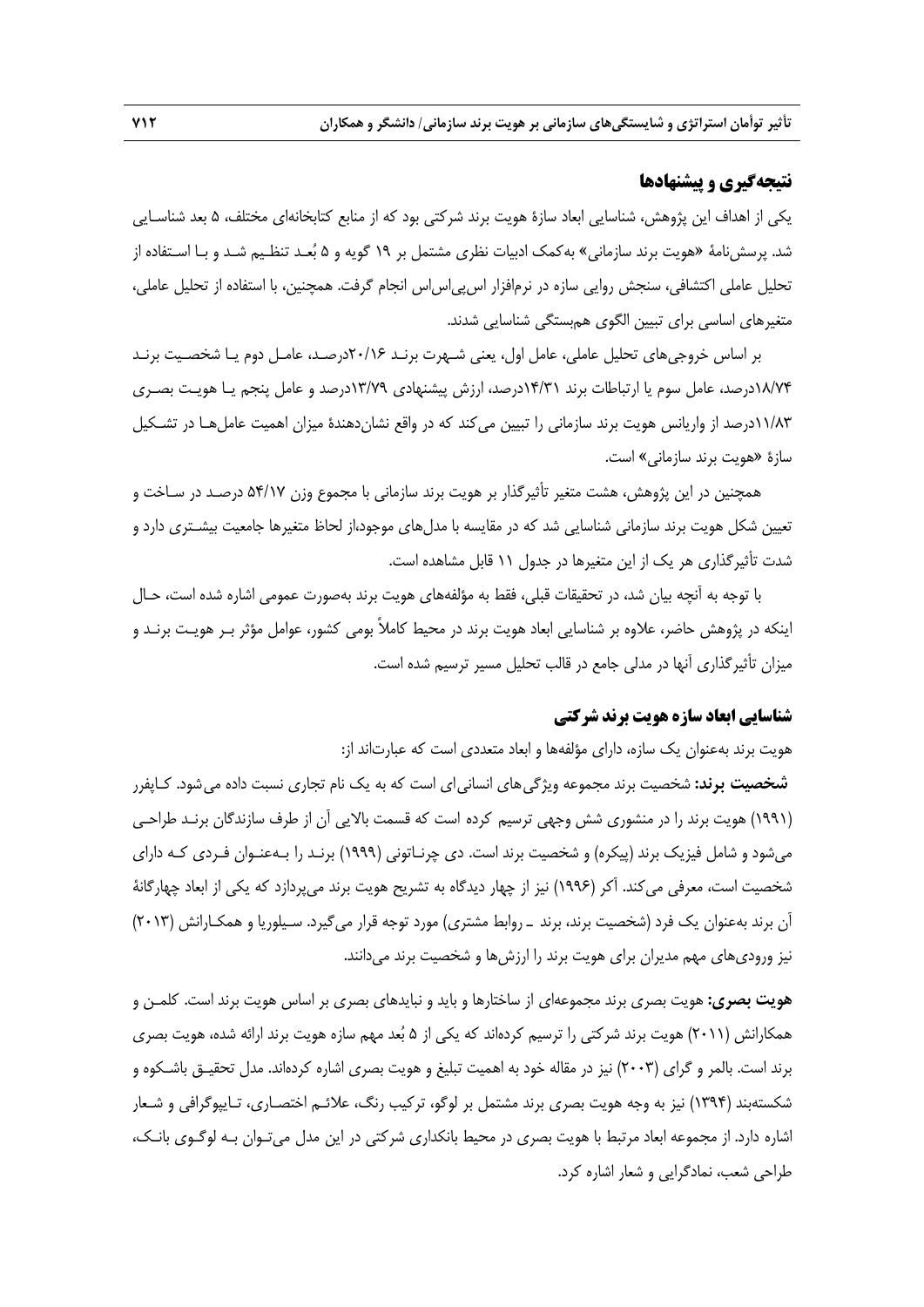**ارتباطات برند:** مؤلفة ديگر، ارتباطات برند است و در واقع به پيامهـايي ارسـال شـده بـه مشـتريان و مخاطبـان اشـاره میکند. در این بخش شیوه و نوع ارتباطات بیشترین اثربخشی را دارد. شولینگ<sup>٬</sup> و کاپفرر (۲۰۰۴) به رابطه برند و ارتبـاط بين مصرفكننده و برند اشاره ميكنند. بالمر و گراي (2003) نيز بر اهميت ارتباط كنترل شده تأكيد ميكننـد. ارتباطـات برند، تطابق و همسويي محتوا يا عناصر ديداري از طريق كانالهاي ارتباطي شركت است.

**شهرت برند:** يكي ديگر از مؤلفههاي مهم سازه هويت برند شركتي، اعتبار يا شهرت برند است. توسجي و پونار (2018) در مقاله خود به بررسي روابط بين شناسايي برند مصرفكننده، اعتبار برند، جمعيتشناسي برند در فعاليتهاي نام تجاري در رسانههاي اجتماعي پرداختند كه از نقش پررنگ اعتبار برند در مدلسازي حكايـت مـيكنـد. در بسـياري از بازارهـاي تجاري، اعتبار و شهرت برند بر تصميمهاي خريد تأثير قوياي مـيگـذارد كـه ممكـن اسـت بـا اثـر تصـوير برنـد روي محصولات خاص متفاوت باشد. از جمله ابعاد شناسايي شده در اين بخش ميتوان به نوآوري، كيفيت خـدمات، جامعيـت محصولات و شخصيسازي و سفارشيسازي خدمات اشاره كرد.

**ارزش پيشنهادي:** عبارت ارزش پيشنهادي يك برند، در واقع قول و تضميني است كه يك برند به مشتريان ميدهـد و آنها را قانع ميكند كه چرا بايد كالا يا خدماتي را از آن برند بخرند. يوردي و همكاران (2013) در مدل نهگانة خود نيز به ارزش پيشنهادي در بالاترين سطح مدل اشاره كردهاند. از جمله ارزشهاي پيشنهادي و تأثيرگذار در اين سازه، ميتوان به مزاياي عملكردي، مزاياي مالي و مزاياي احساسي اشاره كرد.

از ديگر نتايج مهم اين پژوهش، شناسايي ميزان تأثيرگذاري عوامل مختلـف بـر هويـت برنـد سـازماني اسـت كـه مهمترين آنها استراتژي و شايستگيهاي سازماني است. منظور از مؤلفه استراتژي اين است كه بنيانگذاران و سهامداران شركت ارزشها، مأموريت و هدف غايي خود را به درستي درك كردهاند و براي آينده شركت و جهت حركـت آن برنامـه دارند. اين مؤلفه پيشتر، در بسياري از چارچوبهاي مختلف در پيشينة پژوهش نيز مطرح شده است. ميليـوار و وولـدريج (2001) از استراتژي، چشمانداز و مأموريت نام بردهاند. بالمر (2006) به استراتژي، ساختار، ارتباطات، فرهنگ، سهامداران، شهرت و محيط عوامل تأثيرگذار بر ساخت هويت برند اشاره كـرده اسـت. ولا و ميليـوار (2006) بـه اسـتراتژي اهميـت ويژهاي ميدهد. بورمان و ريلي (2009) و دچرناتوري (2010) چشمانداز را عامل تأثيرگذاري بر هويت برند ميداند.

شايستگيها و قابليتهاي سازماني، دومين عامل مهم تأثيرگـذار بـر سـازه هويـت برنـد سـازماني اسـت. در مـدل پيشنهادي پوردي ً (٢٠١٣)، مأموريت، فرهنگ و شايستگيها در پايينترين لايه قرار دارد كه با توجه بـه فضـاي خـاص بانكداري كشور، خبرگان به اين مؤلفه تأكيد ويژهاي كردند.

بازارگرايي و توجه سازمان به بازار نيز از مؤلفههاي تأثيرگذار است. همـان طـور كـه مـيدانـيم موفقيـت شـركتهـا و مؤسسات امروزي در گرو شناخت بيشتر از مشتريان و رقبا و ساير عوامل تأثيرگذار بر بازار است. اشميت (1995) بـه شـرايط بازار در ساخت هويت شركتي اشاره كرده است. هرنيون و همكاران (1995) از استراتژيها و شرايط بازار نام بردهاند.

<sup>2.</sup> Urde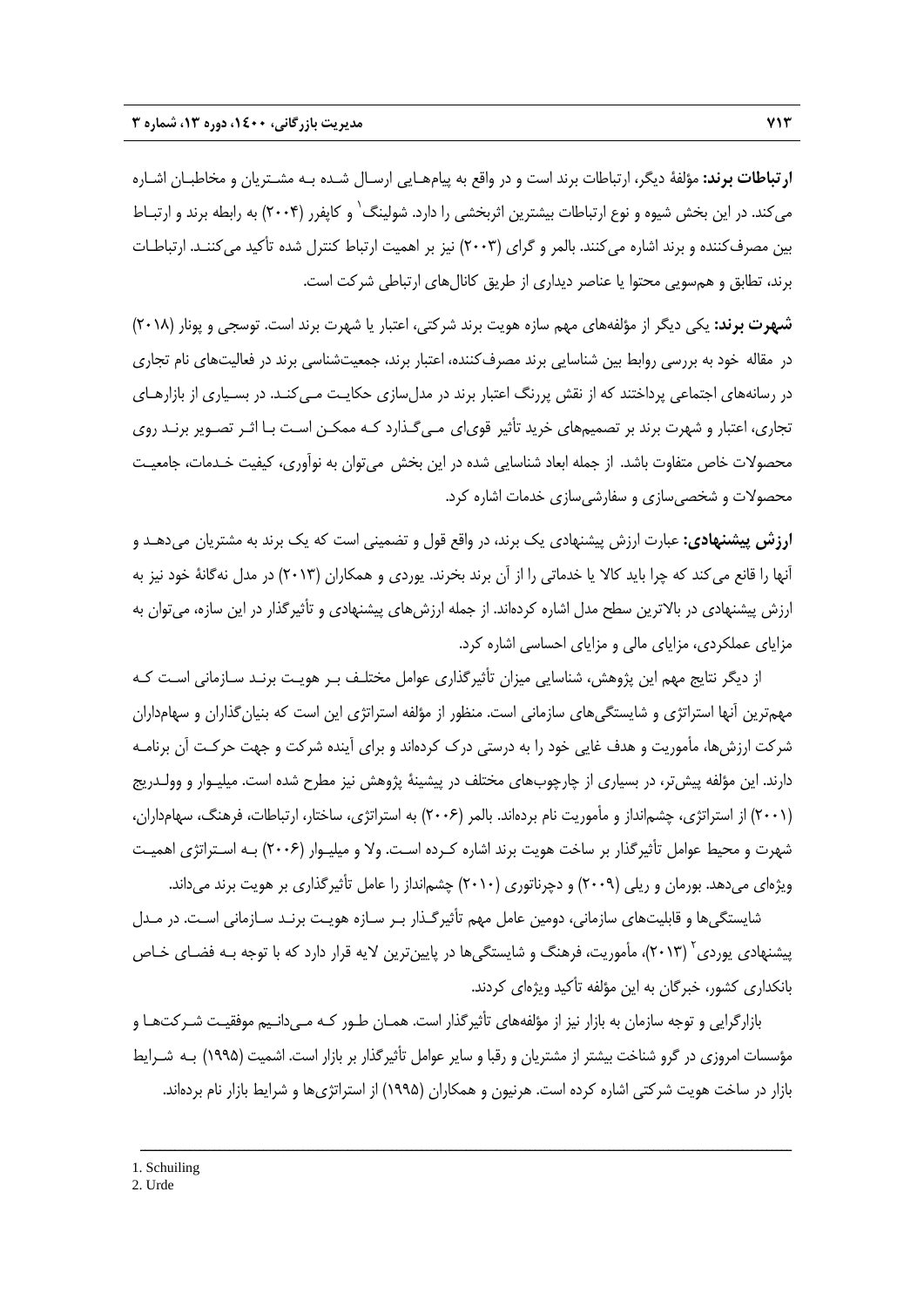تجزيه و تحليل استراتژيك برند و تحقيق بازار، چهارمين مؤلفة عوامل تأثيرگذار بر سـازه هويـت برنـد اسـت. آكـر (1996) نيز به اين موضوع اشاره كرده است. تجزيه و تحليل استراتژيك برند كمتر از ساير عوامل در ادبيات مـورد توجـه قرار گرفته است.

بعد مهم ديگر فرهنگ است. فرهنگ سازماني بهعنوان مجموعهاي از باورها و ارزشهاي مشترك بر رفتار و انديشة اعضاي سازمان اثر ميگذارد و ميتواند هم نقطه آغازي براي حركت و پويايي و هم مانعي در راه پيشرفت باشد.

مديريت ارتباط با ذينفعان عامل ديگر تأثيرگذار بر سازه هويت برند سازماني است. دچرناتوري (2010) به طور ويژه بر روابط با ذينفعان مختلف از جمله كاركنان، مشتريان تأكيد داشته است.

زيرساختها و ساختار سازماني نيز از عامل هفتم تأثيرگذار بر سازه هويت برند سازماني است. ولا و ميليـوار (2006) در ساخت هويت بر ساختار تأكيد داشتهاند. بالمر (2001؛ 2003؛ 2006؛ 2011) نيز در مقالات خود بر استراتژي، ساختار و فرهنگ تأكيد كرده است. آكر (1996) نيز بر ويژگيهاي سازماني يك برند اشاره كرده است.

نظام مديريت سرمايههاي انساني آخرين عامل تأثيرگذار بر سازه هويت سازماني است. ميليوار و وولدريج (2001) بر استراتژي منابع انساني و ارتباط آن با هويت شركتي اشـاره كـردهانـد. سـيلوريا و همكـاران (2013) بـر نگـرش و رفتـار همكاران داخلي تأكيد كردهاند. ميليوار و ناوالكار (٢٠٠٢) و كورنليسن و الوينگ<sup>\</sup> (٢٠٠٣) بر رفتار تأكيد كردهاند.

### **پيشنهادهاي كاربردي مديريتي**

پيش از آنكه مديران وابسته به بانكها بتوانند هويت برند را در محيطهاي جديد كسبوكار بانكي (بهخصوص در محـيط بانكداري شركتي) خلق كنند، ميبايست بدانند ابعاد سازه هويت برند چيست. اين پژوهش مفهـوم هويـت برنـد (ابعـاد) را شفاف كرده و نشان ميدهد كه چگونه ميتوان ابعاد هويت را ارتقا داد. وقتي مديران بانكي بهدنبـال ايجـاد هويـت برنـد شركتي در محيط رقابتي جديد بانكها (بانكداري شركتي) هستند، ميبايست به سؤالهايي از ايـن دسـت پاسـخ دهنـد: شخصيت برند معرفيشدة ما چه ويژگيهايي دارد؟ در معرفي خود بايد از چه نوع هويـت بصـري اسـتفاده كنـيم و بـراي ايجاد يا ارتقاي هويت بصري خود بر كدام پارامترها تمركز كنيم؟ چگونه ميتوانيم ارتباط برنـد پايـدار و اثربخشـي را بـا ذينفعان خود برقرار كنيم ؟ براي افزايش شهرت، چه ويژگيهايي بايد ايجاد كنيم؟ و درنهايت بايد از خـود بپرسـيم كـه ارزش پيشنهادي ما براي مشتري چيست و چرا مشتريان بايد ما را انتخاب كنند.

با بهكارگيري اين مدل، مديران ابزاري براي مميزي وضعيت هويت برند شركتي خود با تأكيد بـر محـيط بانكـداري شركتي در اختيار دارند و اگر در طول زمان از آن استفاده كنند، ميتوانند اثربخشي اقدامهاي مربـوط بـه هويـت برنـد را ارزيابي كرده و در صورت نياز، به تعريف و اجراي اقدامهاي اصلاحي بپردازند.

استراتژي و شايستگيهاي سازماني بيشترين تأثير را بر هويت برند سازماني دارد. استراتژي كسبوكار و اسـتراتژي بازاريابي، از اجزاي اصلي استراتژي سازماني است كه بهكارگيري صحيح اين دو عامل، بـه ايجـاد هويـت برنـد سـازماني كمك شاياني ميكند. در خصوص شايستگيهاي سازماني نيـز، كـارايي عمليـاتهـاي سـازمان و همچنـين يكپـارچگي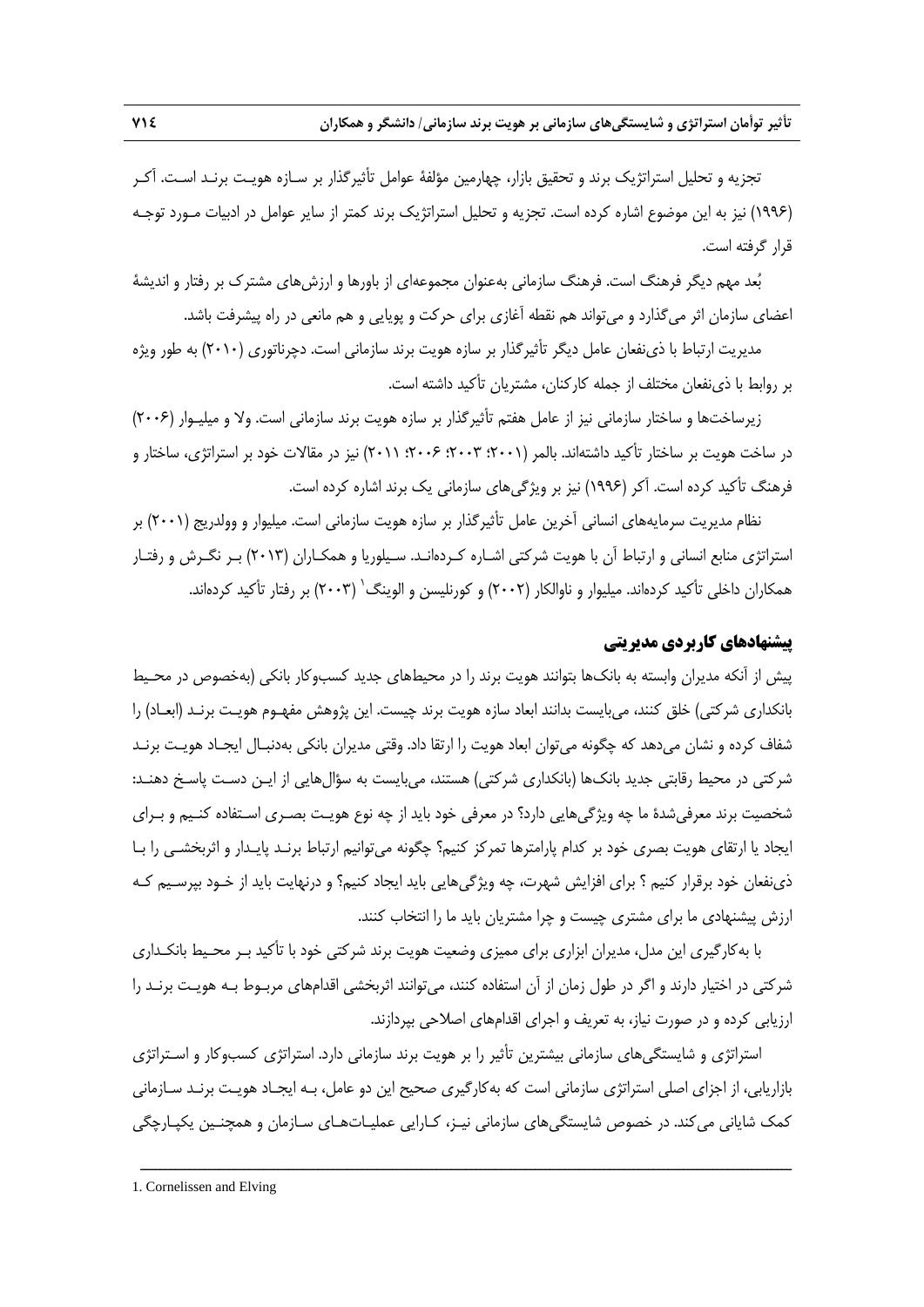كانالها از عوامل مهمي هستند كه با بهكارگيري صحيح آنها توان ايجاد هويت برند سازماني در سازمان افزايش مييابد. در اين خصوص، به مديران بانك، ارائه خدماتي از قبيل مشاورههاي مالي براي مشتريان حقيقي ثروتمند و اتصال خدمات بانكداري شركتي به شركتهاي تأمين سرمايه كه از آزادي عمل بيشتري در ارائة خدمات مالي برخوردارند، پيشنهاد ميشود. پيشنهاد بعدي، تبيين سياستها و فرايندهاي نظارت بر اجراي اكوسيستم نوآوري بهمنظور جذب و بازارسازي براي شركتهاي فعال در حوزه فناوريهاي نوين مالي است. تدوين استراتژي فناوري اطلاعات و ارتباطات بانك و همراستاسازي با استراتژيهاي كلان كسبوكار و تدوين، پيادهسازي و اجراي برنامة جامع بازاريابي سه ساله بانكي نيز توصيه ميشود.

در بُعد شايستگي ها و قابليتهاي سازماني اين موارد به بانکها توصيه مي شود: الف) تمركز بر ارتقاي تجربه مشتري از خدمات دريافتي و آسانسازي سفر مشتري به شعب؛ ب) بازتعريف طراحي شعب، چيدمان شعب، فرايندهاي ارائة خدمات، نحوة فروش محصولات و خدمات با توجه به تفكيك مشتريان در شعب؛ ج) يكپارچهسازي كانالهاي الكترونيك ارائة خدمات بانكي بهمنظور فروش محصولات و خدمات بانكها و گروه مالي آنها (مانند خدمات بيمه، ليزينگ، صرافي و...)؛ د) راهاندازي پايگاه داده اطلاعات مشتريان گروه مالي و بانكي و در نظر گرفتن شماره مشتري، بهمنظور شناسايي و فروش خدمات مالي با يك بار احراز هويت و پيگيري و رصد محصولات فروخته شده بهصورت يك پنجره واحد؛ ه) تحليل دادههاي كلان مشتريان بانك و گروه و استفاده از سيستمهاي هوش مصنوعي در تحليل و پيشنهاد ارائة محصولات و خدمات متناسب با تحليل رفتار مشتري سودآور؛ و) ايجاد رويكرد توليد مشترك در مديريت/ ادارة طراحي محصولات بانك، بهمنظور توسعه محصولات مشترك بين مشتريان، بانك و شركتهاي اقماري و استفاده از سازوكارهاي برندسازي مشترك در اين زنجيره بهمنظور طراحي، معرفي و ايجاد بازارهاي مناسب؛ ز) ايجاد سامانه تحليل حساسيت با هدف بهينهسازي مديريت عملكرد شعب در راستاي سودآوري و راهاندازي سيستم رتبهبندي داخلي مشتريان اعتباري.

### **پيشنهادهايي براي پژوهشهاي آتي**

- موضوع اين پژوهش، در ساير صنايع خدماتي از جمله بيمه انجام و نتايج آن با نتايج اين پژوهش مقايسه شود.
- در اين پژوهش سازه هويت برند شركتي مشتمل بر 5 مؤلفه تعريف و شناسايي شد. تبديل ايـن 5 بعـد بـه مقياسـي واحد و ارزيابي شركتها و بانكها بر اساس آن، موضوع پژوهشـي ديگـري اسـت كـه پژوهشـگران آتـي پيشـنهاد ميشود. به همين منظور، ميتوان از روشهاي آماري مانند تابع تشخيص بهره برد تـا انـدازة واحـدي بـراي سـازه هويت برند ايجاد شود.
- انجام پژوهشي مستقل در زمينة عوامل تأثيرپذير از هويت برند شركتي و گزارشي از اين موضوع كه بانكي با هويت برند قوي در حوزة كسبوكار به چه ويژگيهاي دست پيدا ميكند.
- اجراي پژوهش در حوزه شناسايي عوامل تأثيرگذار و مؤلفههاي هويت برنـد شـركتي در محـيط بانكـداري تجـاري، اختصاصي و بانكداري جامع.
- اجراي پژوهش در حوزه بررسي تأثير ايجاد هويت برند قوي در محيط بانكداري شركتي بـر ارزش درك شـده برنـد توسط سازمانها و شركتهاي تجاري بزرگ و دولتي.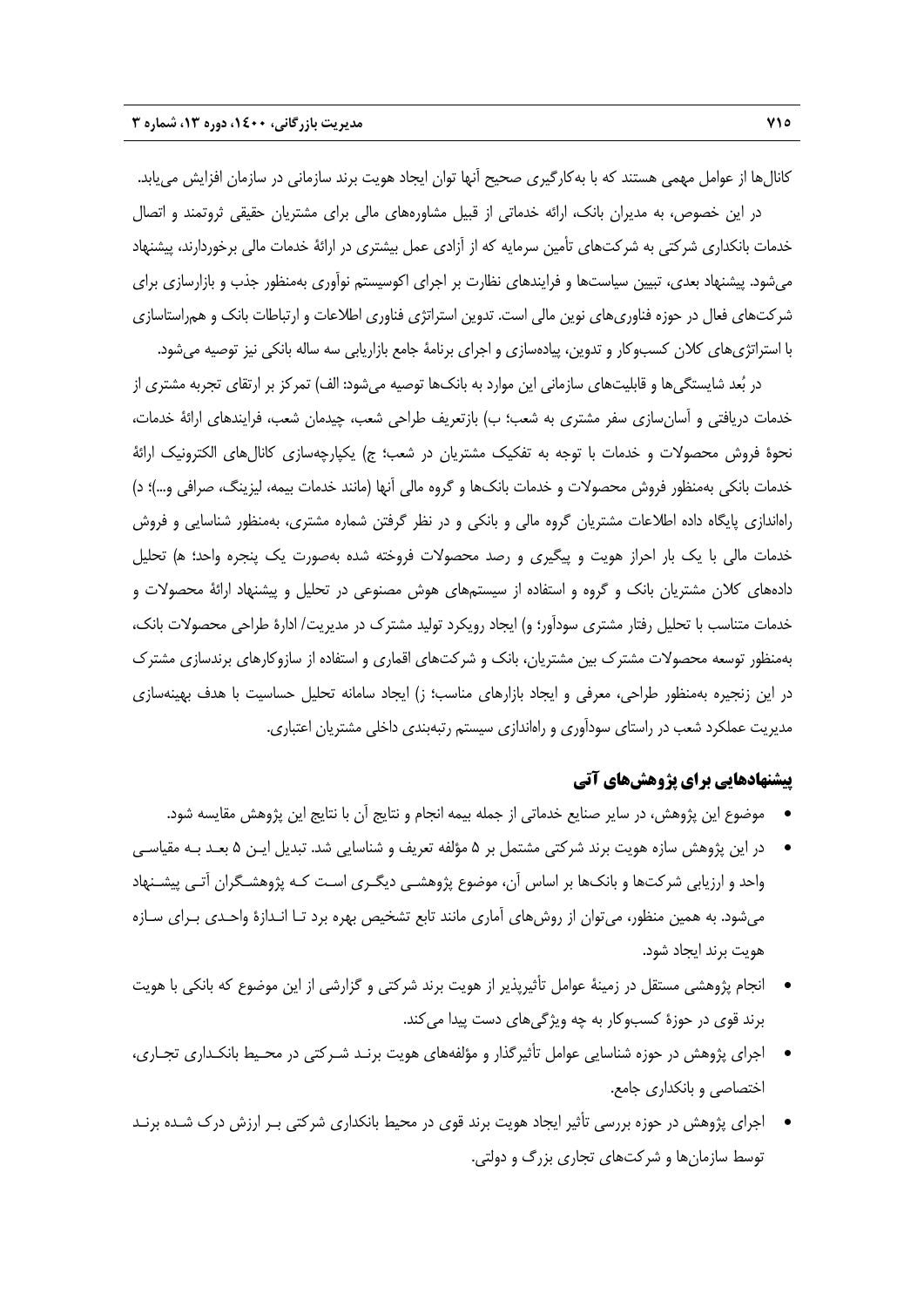يژوهش هاي آتي \_مي توانند با استفاده از روش هايي همچون ديمتل` و روش هاي آمـاري، وزن پــا شــدت اثر گــذاري عوامل بر يكديگر كه جهت آنها نيز در ساختار مدل مشخص است، بررسي كنند.

#### **منابع**

- احمدي، پرويز؛ جعفرزاده كناري، مهدي؛ بخشيزاده، عليرضا (1393). نگاهي به هويت برند و تأثير آن بر وفاداري بـه برنـد و ارزش ويژه برند (مورد مطالعه: شركت توليد كننده محصولات لبني و فرآوردههاي گوشتي كالـه). پژوهشـنامه بازرگـاني، 18(71)،  $.97 - 80$
- باشكوه، محمد؛ شكستهبند، ميترا (1394). تحليل عوامل مؤثر بر توسعه هويت برند خدماتي (مورد مطالعه: نمايندگيهاي بيمه ايران استان اردبيل)، *مديريت بازرگاني، ١*(١)، ١-٢١.
- تامپسون، آرتور؛ گمبل، جان (1391). مديريت استراتژيك، اصـول <sup>و</sup> شـيوههـاي عمـل. (محمـدعلي عبدالونـد و هاشـم نيكـومرام، مترجمان). تهران: انتشارات مبلغان.
	- چرنو، اكساندر (1392). مديريت استراتژيك بازاريابي. (كامبيز حيدرزاده و نيما شجاعي، مترجمان). تهران: نشر بازرگاني.
- حقيقت ناصري، فريده؛ حقشناس، هادي (1396). عوامل مؤثر بر هويت برند شركت با ابعاد توجـه بـه كارمنـد و مشـتري (مطالعـه موردي: بانكهاي خصوصي غرب تهران بانكهاي سامان، شهر، سرمايه و دي). *كنفرانس سالانه پژوهش در علوم انساني* <sup>و</sup> مطالعات اجتماعي، تهران، پژوهشكده مديريت و توسعه پژوهشگاه فرهنگ و هنر.
- دانشگر، محمد؛ عبدالوند، محمدعلي؛ حيدرزاده هنزايي، كامبيز؛ خون سياوش، محسن (1399). مدلسازي هويـت برنـد شـركتي در صنعت بانكداري. *مديريت بازرگاني،* ١٢(٣)، ۶۵۲-۶۷۸ـ
	- رشيدي، حسن؛ رحماني، زين|لعابدين (١٣٩٢). برند و تأثير آن بر وفاداري مشتري. *مجله اقتصادي*، ١٣(١٠/٩)، ۶۵- ٨٠.
- زارع مهرجردي، فرزانه؛ افضل آبادي، محمدرضا (1396). بررسي نقش اهميت هويت نام تجاري شـركت در مـديريت كسـبوكـار (مورد مطالعه: مجموعه بزرگ ايساتيس). دومين كنفرانس سالانه اقتصـاد، مـديريت <sup>و</sup> حسـابداري، اهـواز، دانشـگاه شـهيد چمران - سازمان صنعت،معدن و تجارت خوزستان.
	- سرمد، زهره؛ بازرگان، عباس؛ حجازي الهه (١٣٩١). *روشهاي تحقيق كمّي در علوم رفتاري*. تهران: نشر آگاه.
		- مقدم، مجيد (1399). ارزش آفريني در بانكداري اختصاصي. تهران: دانشگاه كارآفرين
- نوري بروجردي، پيمان (1391 الف). بررسي مقايسهاي موقعيت بانكداري شركتي در ايران و جهان: بررسي 30 بانك و گـروه مـالي بزرگ جهاني و بانكهاي ايران. *بيستوسومين همايش بانكداري اسلامي*، تهران، مؤسسه عالي آموزش بانكداري ايران.
- نوري بروجردي، پيمان (1391 ب). بررسي مقايسهاي موقعيـت بانكـداري شـركتي در ايـران و جهـان: بررسـي بانـكهـاي سـاير كشورهاي عضو منطقه منا و بانكهاي ايراني. *بيستوسومين همايش بانكداري اسلامي،* تهـران، مؤسسـه عـالي آمـوزش بانكداري ايران.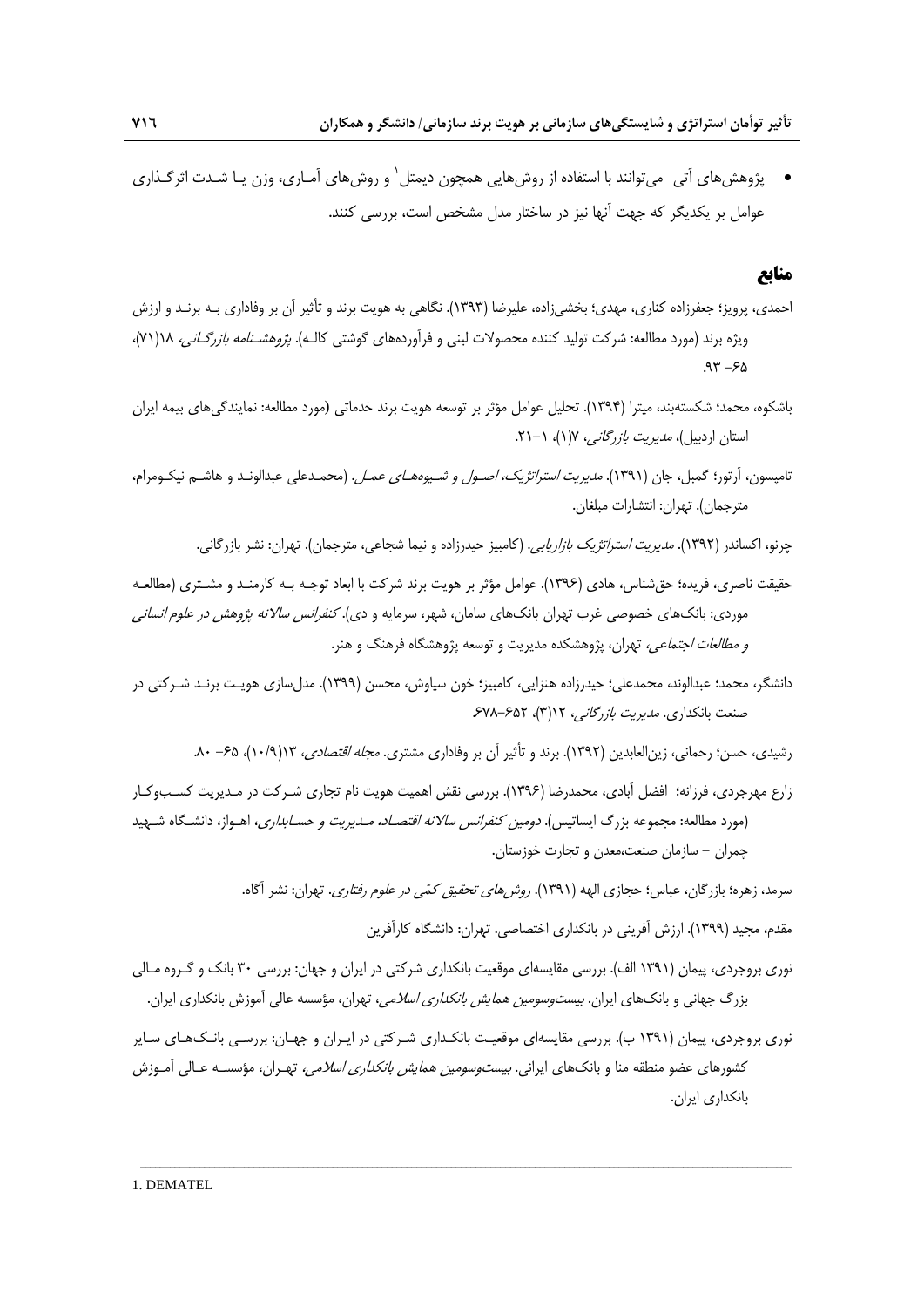#### **References**

- Aaker, D. A. (1996). Measuring brand equity across products and markets. *California management review*, *38*(3), 102- 120.
- Abimbola, T., Trueman, M., Iglesias, O., Abratt, R., & Kleyn, N. (2012). Corporate identity, corporate branding and corporate reputations. *European Journal of Marketing*. 46(7/8), 1048-1063.
- Ahmadi, P., Jafarzadeh Kenari, M., Bakhshizadeh, A. (1993). A Look at Brand Identity and Its Impact on Brand Loyalty and Brand Specific Value (Case Study: Kaleh Dairy and Meat Products Company). *Journal of Commerce* 18(71), 65- 93. (*in Persian*)
- Angur, M. G., Nataraajan, R., & Jahera, J. S. (1999). Service quality in the banking industry: an assessment in a developing economy. *International journal of bank marketing,* 17(3), 116-125.
- Balmer, J.M.T. (2001). Corporate identity, corporate branding and corporate marketing seeing through the fog. *European Journal of Marketing*, 35(3/4), 248-291.
- Balmer, J.M.T. (2008). Identity based views of the corporation: insights from corporate identity, organisational identity, social identity, visual identity, corporate brand identity and corporate image. *European journal of marketing*, 42(9/10), 879-906.
- Balmer, J.M.T. (2017). The corporate identity, total corporate communications, stakeholders' attributed identities, identifications and behaviours continuum. *European Journal of Marketing,* 51(9/10), 1472-1502.
- Balmer, J.M.T., Stotvig, S. (1997). Corporate identity and private banking: a review and case study. *International journal of bank marketing*, 15(5), 169 – 184.
- Balmer, J. M.T., & Powell, S. M. (2011). Corporate marketing myopia and the inexorable rise of a corporate marketing logic. *European journal of marketing*, 45, 1329-1352.
- Balmer, J.M., Mukherjee, A., Greyser, S.A., & Jenster, P. (2006). Corporate marketing. *European journal of marketing*, 40, 730-741. https://doi.org/10.1108/03090560610669964
- Balmer, J. M., van Riel, C. B., Markwick, N., & Fill, C. (1997). Towards a framework for managing corporate identity. *European Journal of marketing*, 31(5/6), 396-409. https://doi.org/10.1108/eb060639
- Balmer, J.M.T., & Greyser, S.A. (2003). *Revealing the corporation: perspectives on identity, image, reputation, corporate branding, and corporate-level marketing*, routledge, London.
- Bashokoh, M., Sekasteh Band, M. (2015). Analysis of Factors Affecting the Development of Service Brand Identity (Case Study: Iran Insurance Agencies, Ardabil Province), *Business Management*, 7(1), 1-21. (*in Persian*)
- Ghodeswar, B.M. (2008). Building brand identity in competitive markets: a conceptual model. *Journal of Product & Brand Management,* 17(1), 4–12.
- Blombäck, A. & Ramírez-pasillas, M. (2012). Exploring the logics of corporate brand identity formation. *Corporate communications: an international journal*, 17(1), 7-28.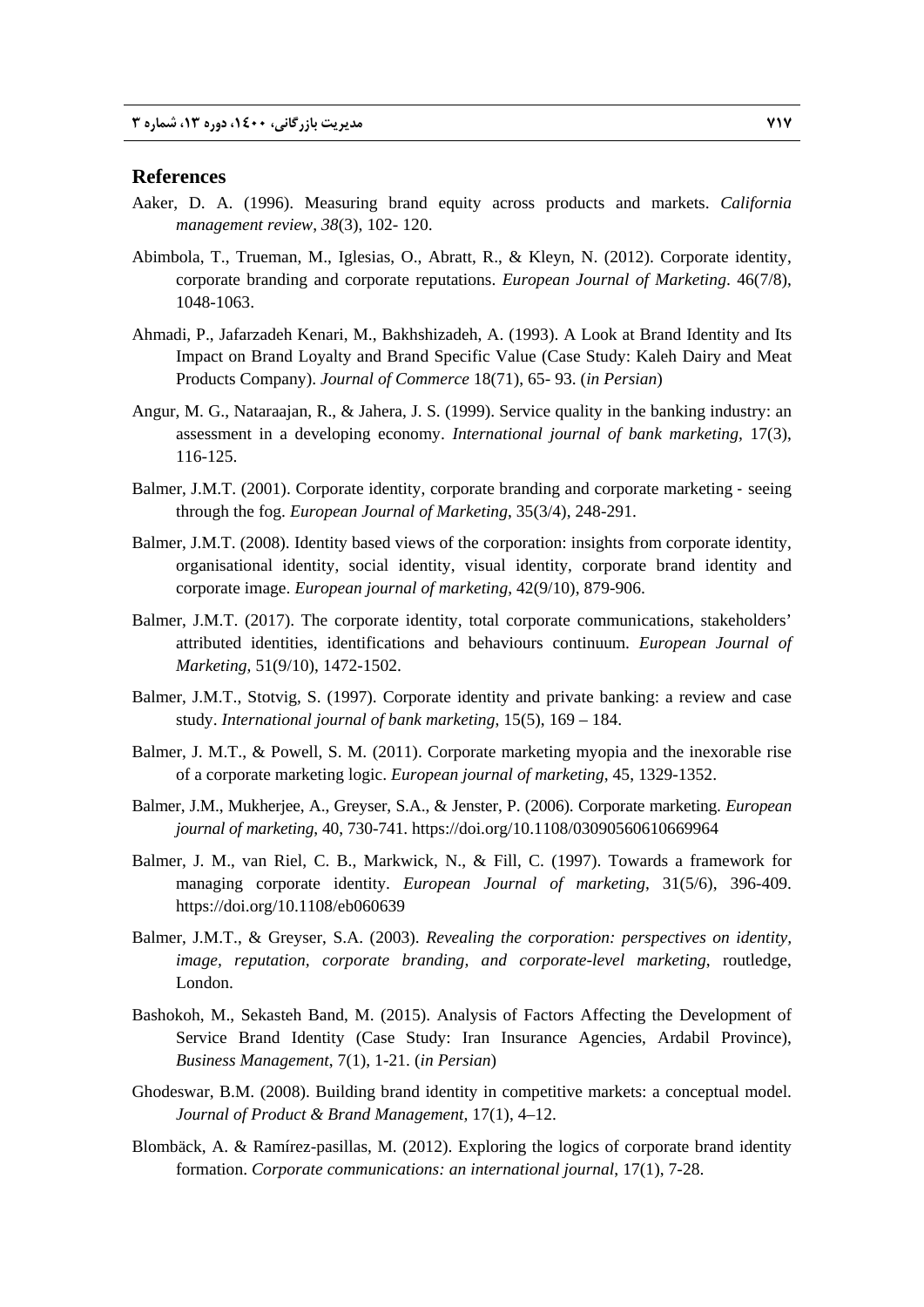- Bravo, R., Buil, I., de Chernatony, L. and Martínez, E. (2017). Managing brand identity: effects on the employees. *International journal of bank marketing*, 35(1), 2-23.
- Buil, I., Catalán, S. & Martínez, E. (2015). The importance of corporate brand identity in business management: an application to the UK banking sector. *Brq business research quarterly,* 19(1), 3-12.
- Burmann, C., Zeplin, S. & Riley, N. (2009). Key determinants of internal brand management success: an exploratory empirical analysis. *Journal of brand management*, 16(4), 264- 284.
- Thunman, C.G. (1993). Corporate Banking: Services and Relationships*. International Journal of Bank Marketing,* 10(2), 10 – 16.
- Cherno, A. (2013). *Strategic marketing management.* Translated by (Kambiz Heidarzadeh and Nima Shojaei, Trans.). Tehran, Commercial Publishing. (*in Persian*)
- Coleman, D., de Chernatory, L. & Christodoulides, G. (2011). B2B service brand identity: scale development and validation. *Industrial Marketing Management*, 40(7), 1063-1071.
- Cornelissen, J. P., & Elving, W. J. (2003). Managing corporate identity: an integrative framework of dimensions and determinants. *Corporate Communications: An International Journal*, 8(2), 114-120.
- Da Silveira, C., Lages, C., & Simões, C. (2013). Reconceptualizing brand identity in a dynamic environment. *Journal of Business Research*, *66*(1), 28-36.
- Daneshgar, M., Abdolvand, M.A., Heidarzadeh Hanzaei, K., Khoon Siavash, M (2020). Modeling corporate brand identity in the banking industry. *Business Management*, 12 (3), 652-678. (*in Persian*)
- De Chernatony, L. (2010). *Creating powerful brands*. Routledge.
- Ozretic-dosen, D., Zizak, I., (2015),"measuring the quality of banking services targeting student population", *Euromed Journal of Business*, vol. 10 iss 1 pp. 98 – 117.
- Haghighat Naseri, F., Haghshenas, H. 2017, Factors Affecting Company Brand Identity Depending on Employee and Customer Culture and Art Research Institute. *(In Persian)*
- Hatch, M. J., & Schultz, M. (2003). Bringing the corporation into corporate branding. *European Journal of marketing*, 37(7/8), 1041-1064.
- He, H. W., & Balmer, J. M. (2007). Identity studies: multiple perspectives and implications for corporate‐level marketing. *European journal of marketing*, 41(7/8), 765-785.
- He, H., & Li, Y. (2011). CSR and service brand: The mediating effect of brand identification and moderating effect of service quality. *Journal of Business Ethics*, *100*(4), 673-688.
- Kale, J., Niinimäki, N., Sundell, J. (2018). Developing corporate brand identity, in nikolina koporcic, maria ivanova-gongne, anna-greta nyström , jan-åke törnroos (ed.) Developing insights on branding in the b2b context, pp.29 – 51.
- Kapferer, J. (2008). *The new strategic brand management, creating and sustaining brand equity long term.* London: kogan page.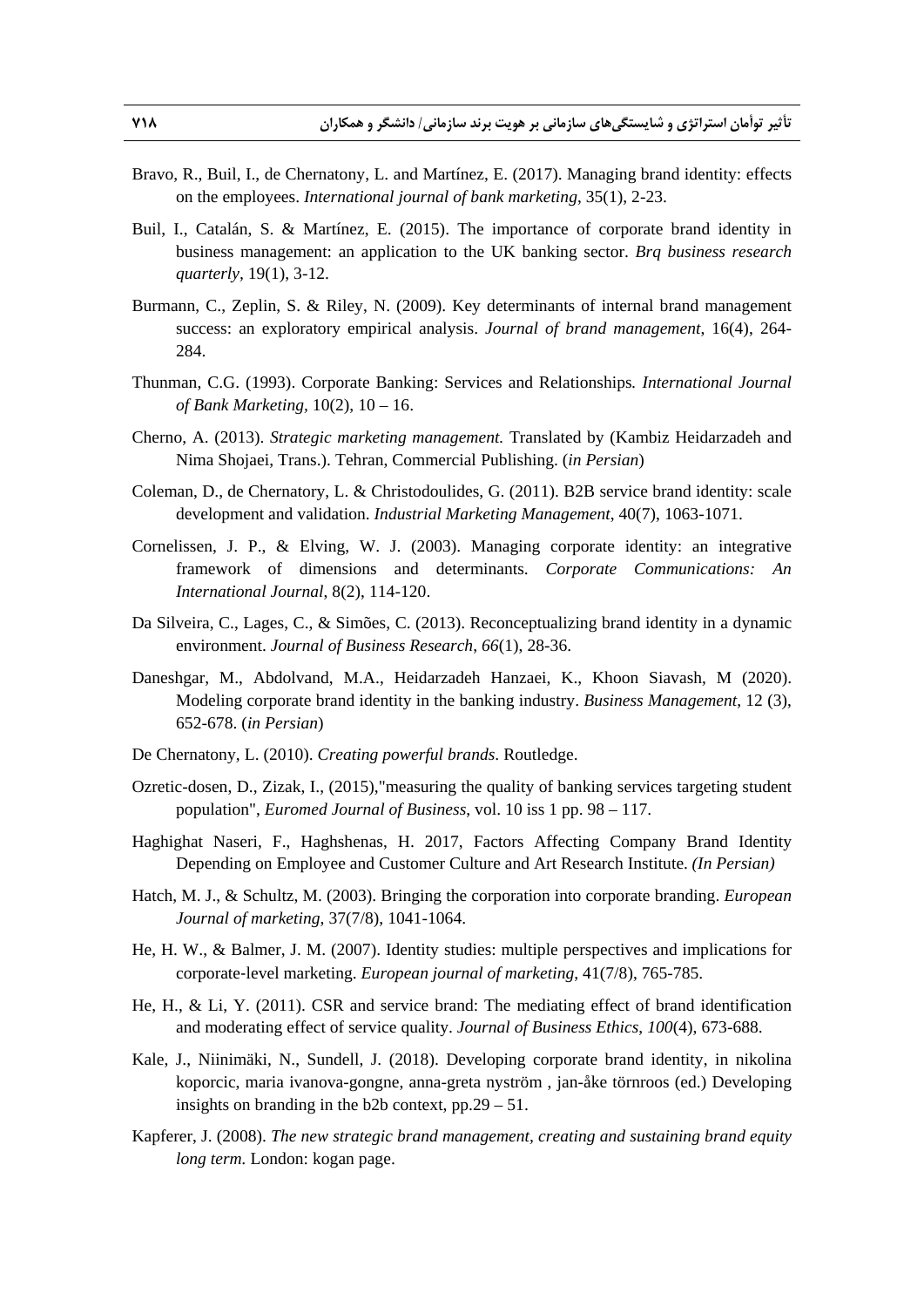- Karaosmanoglu, E., & Melewar, T. C. (2006). Corporate communications, identity and image: A research agenda. *Journal of Brand Management*, *14*(1-2), 196-206.
- Lei, J., Dawar, N., Lemmink, J. (2008). Negative spillover in brand portfolios: exploring the antecedents of asymmetric effects. *Journal of marketing*, 72(3), 111–123.
- McKechnie, S., Leather, P., & Ozuygun, S. (1997). Viewers' reactions to financial services commercials. *Journal of Financial Services Marketing*, *1*, 375-389.
- Melewar, T. C. (2003). Determinants of the corporate identity construct a review of the literature. *Journal of marketing Communications*, *9*(4), 195-220.
- Melewar, T. C., & Jenkins, E. (2002). Defining the corporate identity construct. *Corporate reputation review*, *5*(1), 76-90.
- Melewar, T. C., & Navalekar, A. (2002). Leveraging corporate identity in the digital age. *Marketing Intelligence & Planning,* 20(2), 96 – 103.
- Melewar, T. C., & Wooldridge, A. R. (2001). The dynamics of corporate identity: a review of a process model. *Journal of Communication Management*, 5(4), 327-340.
- Meyvis, T., & Janiszewski, C. (2004). When are broader brands stronger brands? An accessibility perspective on the success of brand extensions. *Journal of Consumer Research*, *31*(2), 346-357.
- Moghadam, M. (2020). *Value creation in private banking*. Tehran: Karafarin University. (*in Persian*)
- Omar, M. W., Mohd Ali, M. N. (2010). Managing brand equity langkawis (sme) independent hoteliers. *International journal of marketing studies*, 2(1), 147-154.
- Otubanjo, B., Olutayo, A., Melewar, T.C. (2007). Understanding the meaning of corporate identity: a conceptual and semiological approach. *Corporate Communications: an International Journal,* 12(4), 414-432.
- Rashidi, H., Rahmani, Z. (2013). Brand and its effect on customer loyalty. *Journal of Economics,* 13 (10/9), 65-80. (*in Persian*)
- Saikat, R. (2014). Identification and measurement of brand identity and image gap: a quantitative approach. *Journal of product & brand management,* 23(3), 207 – 219.
- Sarmad, Z., Bazargan, A., Hejazi, E. (2012). *Quantitative Research Methods in Behavioral Sciences.* Tehran: Agah Publishing. (*in Persian*)
- Schmidt, K. (1995). *The quest for identity: corporate identity: strategies, methods and examples*. Thomson Learning.
- Schuiling, I., & Kapferer, J. N. (2004). Executive insights: real differences between local and international brands: strategic implications for international marketers. *Journal of international marketing*, *12*(4), 97-112.
- So, k. K. F., King, C., Sparks, B., & Wang, Y. (2013). The influence of customer brand identification on hotel brand evaluation and loyalty development. *International journal of hospitality management,* 34, 31-41.